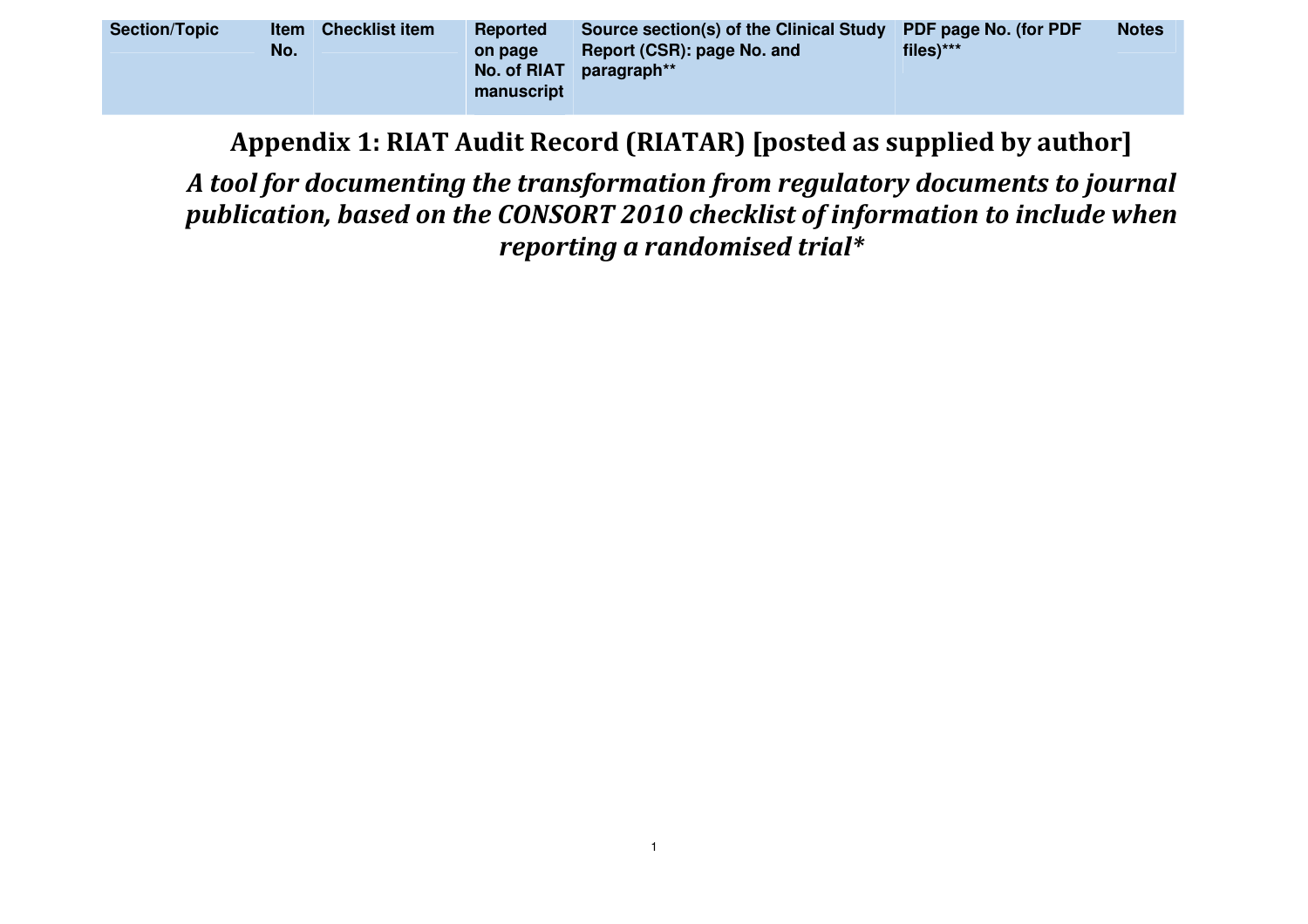| <b>Section/Topic</b>         | <b>Item</b><br>No. | <b>Checklist item</b>                                                                                                                        | <b>Reported</b><br>on page<br><b>No. of RIAT</b><br>manuscript | Source section(s) of the Clinical Study<br>Report (CSR): page No. and<br>paragraph**                                                                                                                                                             | PDF page No. (for PDF<br>files)***                                                                                                                                                    | <b>Notes</b> |
|------------------------------|--------------------|----------------------------------------------------------------------------------------------------------------------------------------------|----------------------------------------------------------------|--------------------------------------------------------------------------------------------------------------------------------------------------------------------------------------------------------------------------------------------------|---------------------------------------------------------------------------------------------------------------------------------------------------------------------------------------|--------------|
| <b>Title and abstract</b>    | 1a                 | Identification as a<br>randomised trial in<br>the title                                                                                      | p.1                                                            |                                                                                                                                                                                                                                                  |                                                                                                                                                                                       |              |
|                              | 1 <sub>b</sub>     | Structured<br>summary of trial<br>design, methods,<br>results, and<br>conclusions (for<br>specific guidance<br>see CONSORT<br>for abstracts) | p.1                                                            | <b>CSR Final Clinical Report Acute Phase;</b><br>Report Synopsis, pages 13-21;<br>Continuation Study, Final Clinical Report,<br>Report Synopsis, pages 4 to 9.                                                                                   | <b>CSR Final Clinical Report</b><br>Acute Phase; Report<br>Synopsis, pages 13-21;<br>Continuation Study, Final<br><b>Clinical Report, Report</b><br>Synopsis, pages 4 to 9.           |              |
| <b>Introduction</b>          |                    |                                                                                                                                              |                                                                | <b>CSR Final Clinical Report Acute Phase;</b><br>1 Introduction, pages 22-23; Appendix A,<br>Protocol, 1.0 INTRODUCTION, page<br>545-546; Continuation Study, Final<br>Clinical Report, Introduction, page 17.                                   | <b>CSR Final Clinical Report</b><br>Acute Phase, Same<br>pages; Appendix A,<br>Protocol, PDF pages 15-<br>16; Continuation Study,<br>Final Clinical Report,<br>Introduction, page 17. |              |
| Background and<br>objectives | 2a                 | Scientific<br>background and<br>explanation of<br>rationale                                                                                  | $p.2-3$                                                        | <b>CSR Final Clinical Report Acute Phase;</b><br>1 Introduction, page 22, paragraphs 1-2;<br>Appendix A, Protocol, 1.0<br>INTRODUCTION, page 545, paragraphs<br>$1-2;$                                                                           | <b>CSR Final Clinical Report</b><br>Acute Phase; 1<br>Introduction, page 22,<br>paragraph 1-2; Appendix<br>A, Protocol, 1.0<br>INTRODUCTION, page<br>15, paragraph 1-2;               |              |
|                              | 2 <sub>b</sub>     | Specific<br>objectives or<br>hypotheses                                                                                                      | $p.2-3$                                                        | <b>CSR Final Clinical Report Acute Phase;</b><br>Report Synopsis, Objectives, page 14,<br>paragraphs 1 to 3; 2 Objectives, 2.1<br>Primary, page 24, paragraph 1;<br>Objectives, 2.2 Secondary, page 24,<br>paragraphs 2-4; Appendix A, Protocol, | <b>CSR Final Clinical Report</b><br>Acute Phase, Same<br>pages; Appendix A,<br>Protocol, SYNOPSIS,<br>OBJECTIVES OF STUDY,<br>page 10; 2.0                                            |              |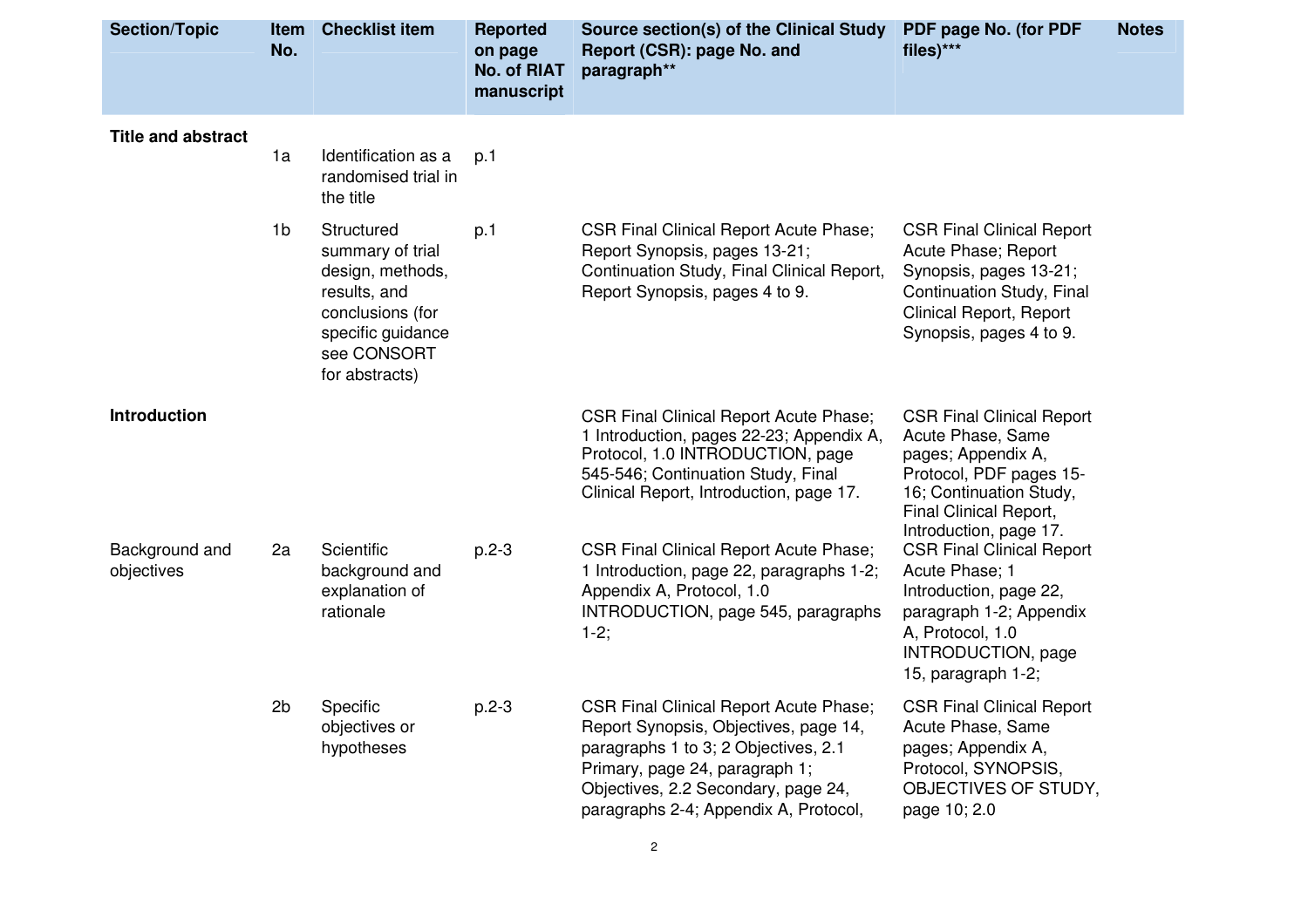| <b>Section/Topic</b> | <b>Item</b><br>No. | <b>Checklist item</b>                                                                            | <b>Reported</b><br>on page<br><b>No. of RIAT</b><br>manuscript | Source section(s) of the Clinical Study<br>Report (CSR): page No. and<br>paragraph**                                                                                                                                                                                                                                                                                                                                                                                                                                                                                                                                     | PDF page No. (for PDF<br>files)***                                                                                                                                                                                                                                                        | <b>Notes</b> |
|----------------------|--------------------|--------------------------------------------------------------------------------------------------|----------------------------------------------------------------|--------------------------------------------------------------------------------------------------------------------------------------------------------------------------------------------------------------------------------------------------------------------------------------------------------------------------------------------------------------------------------------------------------------------------------------------------------------------------------------------------------------------------------------------------------------------------------------------------------------------------|-------------------------------------------------------------------------------------------------------------------------------------------------------------------------------------------------------------------------------------------------------------------------------------------|--------------|
|                      |                    |                                                                                                  |                                                                | SYNOPSIS, OBJECTIVES OF STUDY,<br>page 540; 2.0 OBJECTIVES, 2.1<br>Primary, page 547 paragraph 1; 2.2<br>Secondary, page 547 paragraphs 2-4;<br>Appendix A, Protocol, Appendices,<br>APPENDIX G, CLINICAL<br>MANAGEMENT FOR ADOLESCENT<br>DEPRESSION, I. Purpose of Study,<br>page 602; Continuation Study, Report<br>Synopsis, Objectives, PDF page 1;<br>Continuation Phase Final Clinical Report,<br>1 Introduction, page 17 paragraph 2;<br>Continuation Phase Final Clinical Report,<br>2 Objectives, page 18;                                                                                                      | OBJECTIVES, Primary,<br>page17; Appendix A,<br><b>Protocol Appendices PDF</b><br>page 72; Continuation<br>Study, Report Synopsis no<br>page numbers in the<br>document; Continuation<br><b>Phase Final Clinical</b><br>Report same pages;                                                 |              |
| <b>Methods</b>       |                    |                                                                                                  |                                                                |                                                                                                                                                                                                                                                                                                                                                                                                                                                                                                                                                                                                                          |                                                                                                                                                                                                                                                                                           |              |
| Trial design         | 3a                 | Description of trial<br>design (such as<br>parallel, factorial)<br>including<br>allocation ratio | p.9                                                            | <b>CSR Final Clinical Report Acute Phase;</b><br>Report Synopsis, Study Design, page 14,<br>paragraph 4; 3 Methodology, 3.1 Study<br>Design, page 25, paragraph 1; Figure 1<br>Study Design, page 26; 3.13.3 Method of<br>Randomization, page 49 paragraph 4;<br>Appendix A, Protocol, 3.0 STUDY PLAN,<br>3.1 Study Design, page 548 paragraph 1-<br>3; Appendix A, Protocol, 5.0 CONDUCT<br>OF STUDY, 5.2 Study Method, 5.2.2<br>Randomization, page 555; Continuation<br>Study, Report Synopsis, Study Design,<br>PDF page 1; Continuation Phase Final<br>Clinical Report, 3 Methodology, 3.1<br>Overview, page 19-20; | <b>CSR Final Clinical Report</b><br>Acute Phase, Same<br>pages; Appendix A<br>Protocol, PDF page 18;<br>Appendix A Protocol, 5.0<br>CONDUCT OF STUDY,<br>5.2 Study Method, 5.2.2<br>Randomization, page 25;<br>Continuation Study,<br>Report Synopsis no page<br>numbers in the document; |              |
|                      | 3b                 | Important<br>changes to<br>methods after trial                                                   | p.4                                                            | <b>CSR Final Clinical Report Acute Phase;</b><br>Report Synopsis, Evaluation Criteria,<br>page 15 paragraph 5; 3 Methodology, 3.1                                                                                                                                                                                                                                                                                                                                                                                                                                                                                        | <b>CSR Final Clinical Report</b><br>Acute Phase, Same<br>pages; 3 Methodology, 3.1                                                                                                                                                                                                        |              |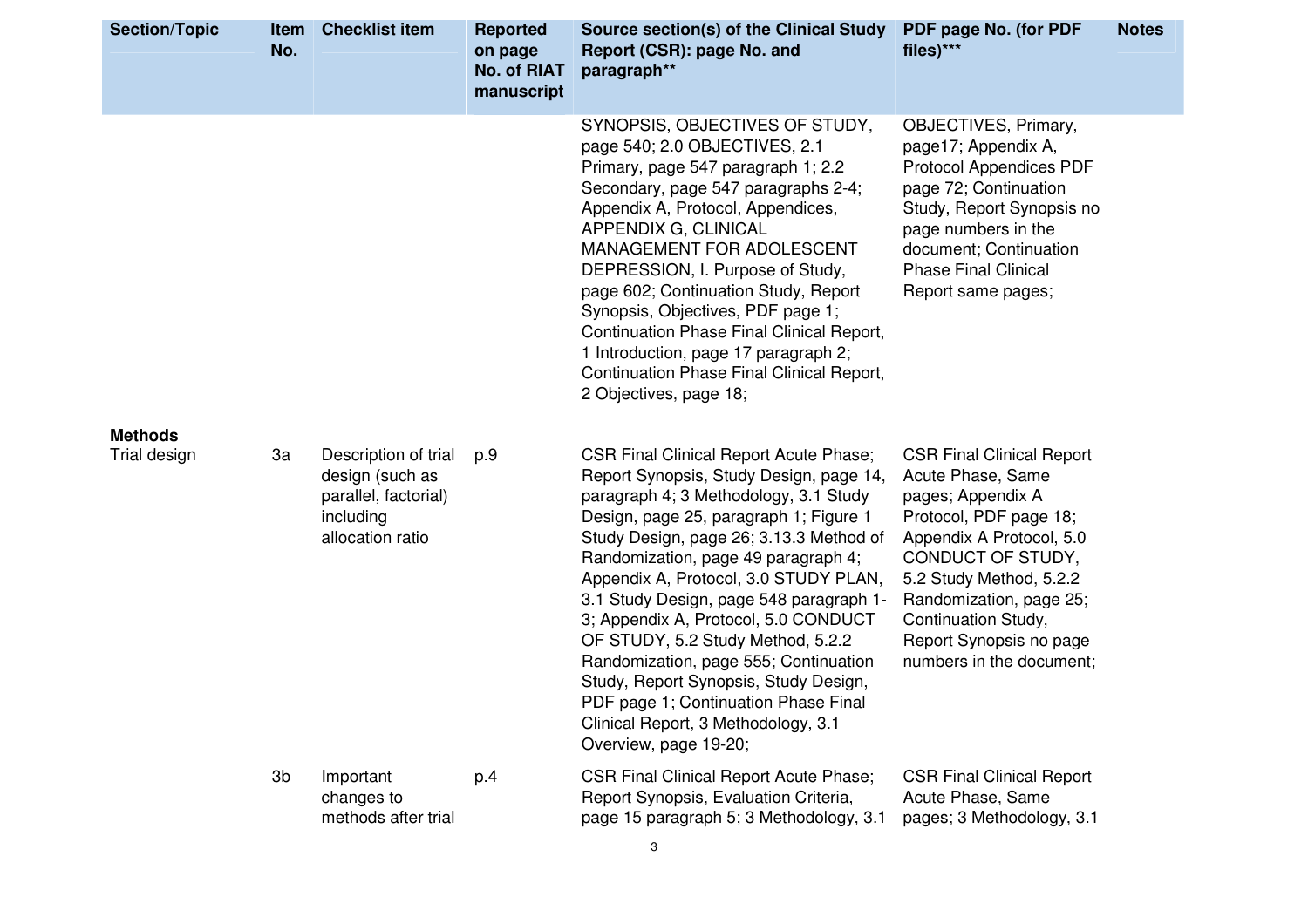| Study Design, 3.1.1 Protocol<br>Study Design, 3.1.1<br>commencement<br>Amendments, Amendment 1 (approved<br>Protocol Amendments,<br>(such as eligibility<br>17 April, 1994), pages 26-27;<br>criteria), with<br>Amendment 1 (approved<br>Amendment 2 (approved 28 October<br>17 April, 1994), pages 26-<br>reasons<br>1996), pages 27-28; Amendment #1,<br>27; Amendment 2<br>page 536-537; Amendment #2, page<br>(approved 28 October<br>538-539;<br>1996), pages 27-28;<br>Appendix A, Protocol,<br>PDF page 6-7; page 8-9;<br>Eligibility criteria<br>$p.3-4$ ; Table<br><b>CSR Final Clinical Report Acute Phase;</b><br><b>CSR Final Clinical Report</b><br>4a<br>for participants<br>Report Synopsis, Study Population, page<br>Acute Phase, Same<br>1.<br>14, paragraph 5; 3 Methodology, 3.1<br>pages; Appendix A,<br>Study Design, page 25, paragraph 1,<br>Protocol, PDF page 19-20;<br>page 26, Figure 1; 3.4 Eligibility Criteria,<br>3.4.1 Inclusion Criteria, page 30,<br>paragraph 2; 3.4.2 Exclusion Criteria,<br>pages 30, paragraph 3 to page 31;<br>Appendix A, Protocol, 4.0 STUDY<br>POPULATION, 4.2 Inclusion criteria,<br>page 549 paragraph 2; 4.3 Exclusion<br>Criteria, page 549 paragraph 2 to page<br>550; Continuation Study, Report<br>Synopsis, Study Population, PDF page 2;<br>Continuation Phase Final Clinical Report,<br>3.2 Inclusion Criteria: Continuation<br>Phase, page 20 paragraph 1; 4 Study<br>Population, 4.1 Entry into the<br>Continuation Phase, page 24; 4.2<br>Reasons for Not Entering the<br>Continuation Phase, page 25 to page 26<br>paragraph 1;<br>4 <sub>b</sub><br>Settings and<br><b>CSR Final Clinical Report Acute Phase;</b><br><b>Clinical Report Acute</b><br>p.4<br>locations where<br>Report Synopsis, Investigators and<br>Phase, Same pages; | <b>Section/Topic</b> | <b>Item</b><br>No. | <b>Checklist item</b> | <b>Reported</b><br>on page<br><b>No. of RIAT</b><br>manuscript | Source section(s) of the Clinical Study PDF page No. (for PDF<br>Report (CSR): page No. and<br>paragraph** | files)*** | <b>Notes</b> |
|-------------------------------------------------------------------------------------------------------------------------------------------------------------------------------------------------------------------------------------------------------------------------------------------------------------------------------------------------------------------------------------------------------------------------------------------------------------------------------------------------------------------------------------------------------------------------------------------------------------------------------------------------------------------------------------------------------------------------------------------------------------------------------------------------------------------------------------------------------------------------------------------------------------------------------------------------------------------------------------------------------------------------------------------------------------------------------------------------------------------------------------------------------------------------------------------------------------------------------------------------------------------------------------------------------------------------------------------------------------------------------------------------------------------------------------------------------------------------------------------------------------------------------------------------------------------------------------------------------------------------------------------------------------------------------------------------------------------------------------------------------------------------------------------------------------------|----------------------|--------------------|-----------------------|----------------------------------------------------------------|------------------------------------------------------------------------------------------------------------|-----------|--------------|
|                                                                                                                                                                                                                                                                                                                                                                                                                                                                                                                                                                                                                                                                                                                                                                                                                                                                                                                                                                                                                                                                                                                                                                                                                                                                                                                                                                                                                                                                                                                                                                                                                                                                                                                                                                                                                   |                      |                    |                       |                                                                |                                                                                                            |           |              |
|                                                                                                                                                                                                                                                                                                                                                                                                                                                                                                                                                                                                                                                                                                                                                                                                                                                                                                                                                                                                                                                                                                                                                                                                                                                                                                                                                                                                                                                                                                                                                                                                                                                                                                                                                                                                                   | Participants         |                    |                       |                                                                |                                                                                                            |           |              |
|                                                                                                                                                                                                                                                                                                                                                                                                                                                                                                                                                                                                                                                                                                                                                                                                                                                                                                                                                                                                                                                                                                                                                                                                                                                                                                                                                                                                                                                                                                                                                                                                                                                                                                                                                                                                                   |                      |                    |                       |                                                                |                                                                                                            |           |              |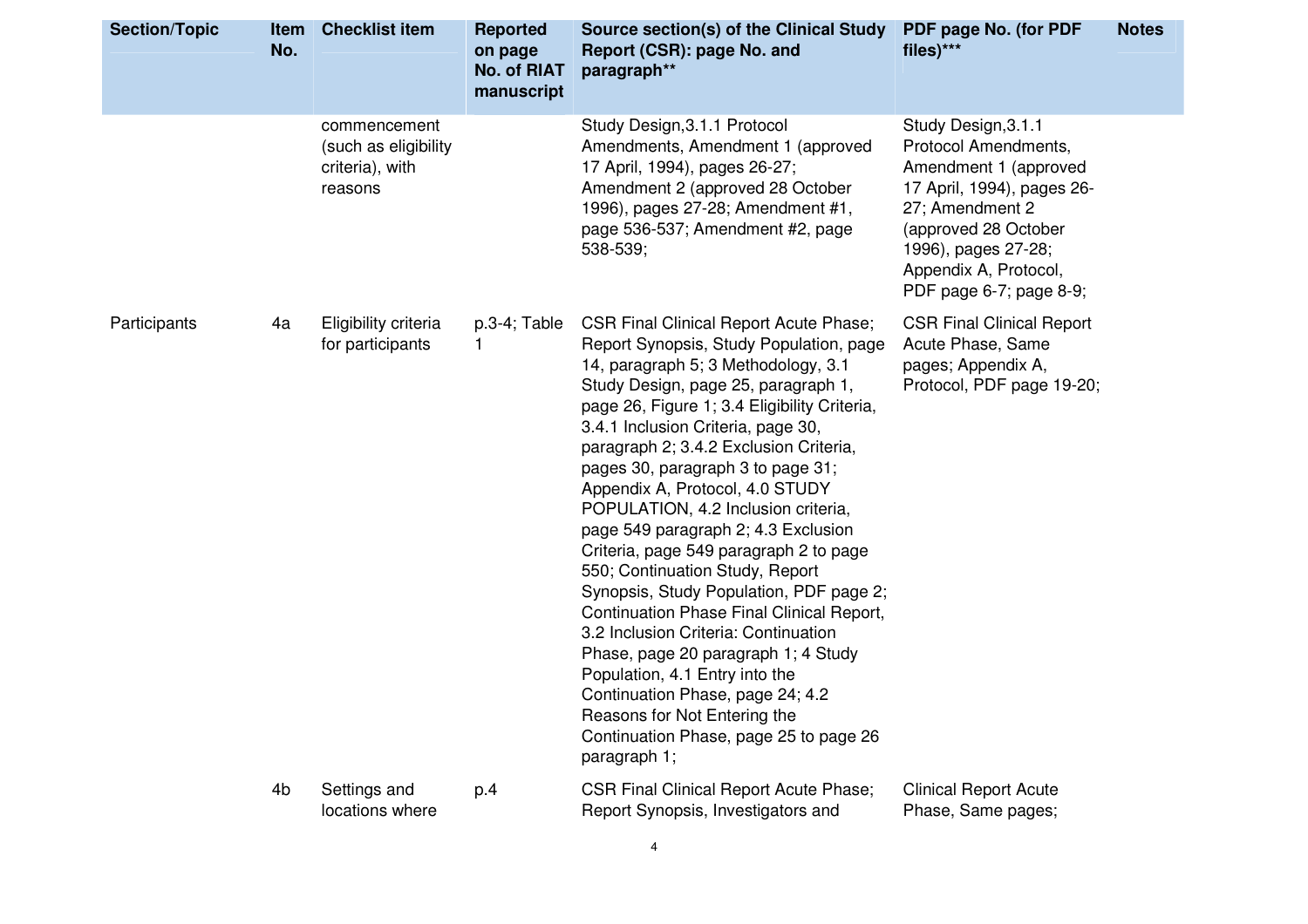| <b>Section/Topic</b> | <b>Item</b><br>No. | <b>Checklist item</b>                                                                                                                                         | <b>Reported</b><br>on page<br><b>No. of RIAT</b><br>manuscript | Source section(s) of the Clinical Study<br>Report (CSR): page No. and<br>paragraph**                                                                                                                                                                                                                                                                                                                                                                                                                                                                                                                                                                                                                                                                                                                                                                                                                                                                                                                                                                                                                                                                                                                                                    | PDF page No. (for PDF<br>files)***                                                                                                                                                                                                                                                                                                                                                  | <b>Notes</b> |
|----------------------|--------------------|---------------------------------------------------------------------------------------------------------------------------------------------------------------|----------------------------------------------------------------|-----------------------------------------------------------------------------------------------------------------------------------------------------------------------------------------------------------------------------------------------------------------------------------------------------------------------------------------------------------------------------------------------------------------------------------------------------------------------------------------------------------------------------------------------------------------------------------------------------------------------------------------------------------------------------------------------------------------------------------------------------------------------------------------------------------------------------------------------------------------------------------------------------------------------------------------------------------------------------------------------------------------------------------------------------------------------------------------------------------------------------------------------------------------------------------------------------------------------------------------|-------------------------------------------------------------------------------------------------------------------------------------------------------------------------------------------------------------------------------------------------------------------------------------------------------------------------------------------------------------------------------------|--------------|
|                      |                    | the data were<br>collected                                                                                                                                    |                                                                | Centers, page 13, paragraph 2; 3.2<br>Investigators, page 28, paragraph 3 to<br>page 29;                                                                                                                                                                                                                                                                                                                                                                                                                                                                                                                                                                                                                                                                                                                                                                                                                                                                                                                                                                                                                                                                                                                                                |                                                                                                                                                                                                                                                                                                                                                                                     |              |
| Interventions        | 5                  | The interventions<br>for each group<br>with sufficient<br>details to allow<br>replication,<br>including how and<br>when they were<br>actually<br>administered | p.4                                                            | <b>CSR Final Clinical Report Acute Phase;</b><br>Report Synopsis, Treatment and<br>Administration, page 15, paragraphs 1 to<br>3; 3.5 Treatments and Administration,<br>3.5.1 Study Medication, page 32; 3.5.2<br>Dosage and Administration, page 33 to<br>page 35 paragraph 1; 3.5.4 Other<br>Protocol-specified Therapy, page 35,<br>paragraph 4; 3.6 Compliance with Study<br>Medication, page 36; 3.7 Prior and<br>Concomitant Medication, 3.7.1 Prior<br>Medication, page 36, paragraph 2, 3.7.2<br>Concomitant Medication, page 36,<br>paragraph 3-5; Appendix A, Protocol, 6.0<br>DRUG SUPPLIES AND PACKAGING,<br>6.1 Formulations, page 559; 6.2 Study<br>Drug Administration, page 559; 6.4<br>Concomitant Medication, page 560<br>paragraph 1-2; 6.5 Packaging, page 560;<br>6.6 Labeling and Preparation, page 560;<br>6.7 Storage, page 560; 6.8 Drug<br>Accountability, page 560; 6.9<br>Assessment of Compliance, page 561;<br>Appendix A, Protocol Appendices,<br>APPENDIX G, CLINICAL<br>MANAGEMENT FOR ADOLESCENT<br>DEPRESSION, pages 599 to 623;<br>Continuation Study, Report Synopsis,<br><b>Treatment and Administration, PDF</b><br>page2; Continuation Phase Final Clinical<br>Report, 3.3 Study Medication and | <b>CSR Final Clinical Report</b><br>Acute Phase, Same<br>pages; Appendix A,<br>Protocol, PDF page 29,<br>30-31; page 69-93;<br>Continuation Study,<br>Report Synopsis,<br>Treatment and<br>Administration, PDF<br>page2; Continuation<br><b>Phase Final Clinical</b><br>Report, 3.3 Study<br>Medication and<br>Administration, page 20<br>paragraph 2 to page 21<br>paragraphs 1-2; |              |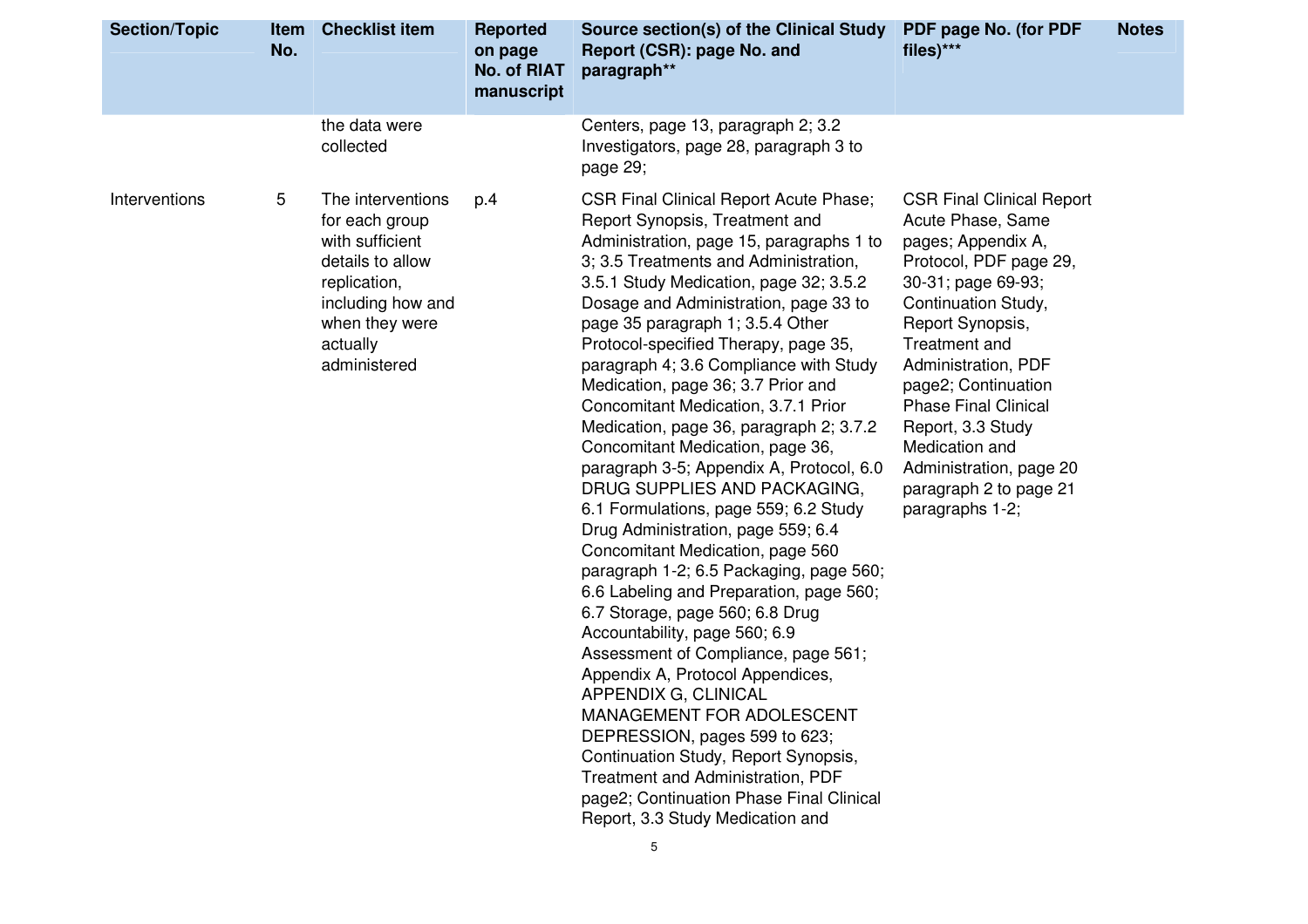| <b>Section/Topic</b> | <b>Item</b><br>No. | <b>Checklist item</b>                                                                                                                       | <b>Reported</b><br>on page<br><b>No. of RIAT</b><br>manuscript | Source section(s) of the Clinical Study<br>Report (CSR): page No. and<br>paragraph**                                                                                                                                                                                                                                                                                                                                                                                                                                                                                                                                                                                                                                                                                                                                                                                                                                                                                                                                                                                                                                              | PDF page No. (for PDF<br>$files)***$                                                                                                                                                                                                                                                                                         | <b>Notes</b> |
|----------------------|--------------------|---------------------------------------------------------------------------------------------------------------------------------------------|----------------------------------------------------------------|-----------------------------------------------------------------------------------------------------------------------------------------------------------------------------------------------------------------------------------------------------------------------------------------------------------------------------------------------------------------------------------------------------------------------------------------------------------------------------------------------------------------------------------------------------------------------------------------------------------------------------------------------------------------------------------------------------------------------------------------------------------------------------------------------------------------------------------------------------------------------------------------------------------------------------------------------------------------------------------------------------------------------------------------------------------------------------------------------------------------------------------|------------------------------------------------------------------------------------------------------------------------------------------------------------------------------------------------------------------------------------------------------------------------------------------------------------------------------|--------------|
|                      |                    |                                                                                                                                             |                                                                | Administration, page 20 paragraph 2 to<br>page 21 paragraphs 1-2;                                                                                                                                                                                                                                                                                                                                                                                                                                                                                                                                                                                                                                                                                                                                                                                                                                                                                                                                                                                                                                                                 |                                                                                                                                                                                                                                                                                                                              |              |
| Outcomes             | 6a                 | Completely<br>defined pre-<br>specified primary<br>and secondary<br>outcome<br>measures,<br>including how and<br>when they were<br>assessed | $p.4-9$                                                        | <b>CSR Final Clinical Report Acute Phase;</b><br>Report Synopsis, Evaluation Criteria,<br>Efficacy Parameters, Safety Parameters,<br>Other Parameters, page 15, paragraphs<br>4-5, page 16, paragraphs 1-2; 3.9<br>Efficacy Assessments, pages 41-44;<br>3.9.1 Primary Efficacy Parameters,<br>pages 43 paragraph 4 to page 44<br>paragraph 1; 3.9.2 Secondary Efficacy<br>Parameters, page 44 paragraph 2; 3.10<br>Safety Assessments, 3.10.1 Adverse<br>Experiences, page 44 paragraph 4 to<br>page 45 paragraphs 1-2; 3.13.4 Planned<br>Efficacy Evaluations, page 49, paragraph<br>5, Primary Efficacy Variables, page 49<br>paragraph 6 to page 50 paragraphs 1-6;<br>Appendix A, Protocol, 9.0 DATA<br>EVALUATION, 9.1 Criteria for Efficacy,<br>9.1.1 Primary efficacy variables, page<br>571 paragraph 1; 9.1.2 Secondary<br>efficacy variables, page 571 paragraph 2;<br>Appendix A, APPENDIX F,<br>INSTRUMENTS, pages 597-598.<br>Continuation Study, Report Synopsis,<br>Evaluation Criteria, PDF page 2;<br>Continuation Phase Final Clinical Report,<br>3.6 Planned Efficacy Evaluations, page<br>22 paragraphs 2-4; | <b>CSR Final Clinical Report</b><br>Acute Phase, Same<br>pages; Appendix A,<br>Protocol, PDF page 41,<br>67-68; Continuation Study,<br>Report Synopsis,<br>Evaluation Criteria, PDF<br>page 2; Continuation<br><b>Phase Final Clinical</b><br>Report, 3.6 Planned<br><b>Efficacy Evaluations, page</b><br>22 paragraphs 2-4; |              |
|                      | 6 <sub>b</sub>     | Any changes to<br>trial outcomes<br>after the trial                                                                                         | p.5                                                            | <b>CSR Final Clinical Report Acute Phase;</b><br>Report Synopsis, Evaluation Criteria,<br>Efficacy Parameters, page 15, paragraph                                                                                                                                                                                                                                                                                                                                                                                                                                                                                                                                                                                                                                                                                                                                                                                                                                                                                                                                                                                                 | <b>Clinical Report Acute</b><br>Phase, Same pages;                                                                                                                                                                                                                                                                           |              |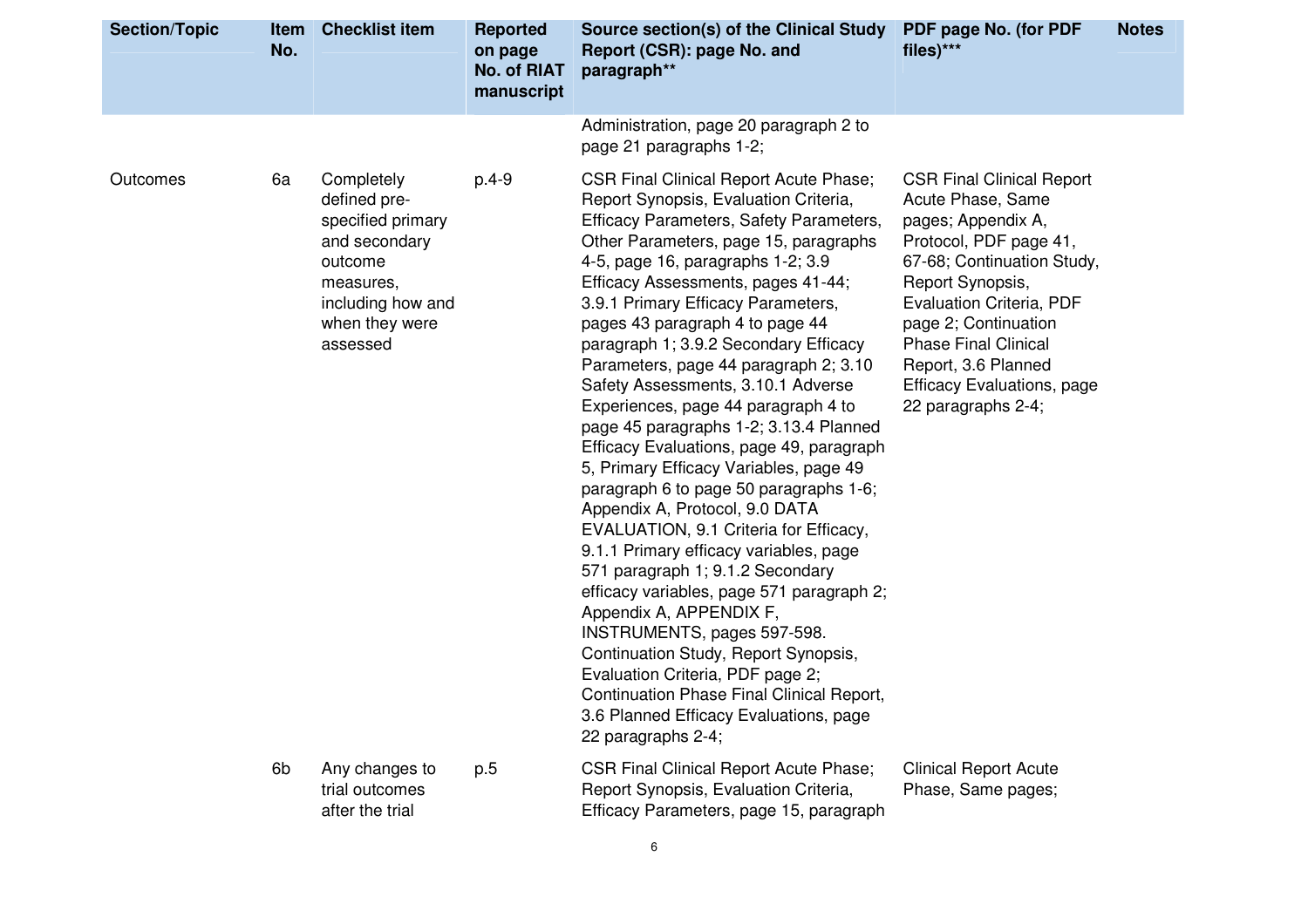| <b>Section/Topic</b>   | <b>Item</b><br>No. | <b>Checklist item</b>                                                                    | <b>Reported</b><br>on page<br><b>No. of RIAT</b><br>manuscript | Source section(s) of the Clinical Study<br>Report (CSR): page No. and<br>paragraph**                                                                                                                                                                                                                                                                                                     | PDF page No. (for PDF<br>files)***                                                                                                                                                                                                               | <b>Notes</b> |
|------------------------|--------------------|------------------------------------------------------------------------------------------|----------------------------------------------------------------|------------------------------------------------------------------------------------------------------------------------------------------------------------------------------------------------------------------------------------------------------------------------------------------------------------------------------------------------------------------------------------------|--------------------------------------------------------------------------------------------------------------------------------------------------------------------------------------------------------------------------------------------------|--------------|
|                        |                    | commenced, with<br>reasons                                                               |                                                                | 5;                                                                                                                                                                                                                                                                                                                                                                                       |                                                                                                                                                                                                                                                  |              |
| Sample size            | 7a                 | How sample size<br>was determined                                                        | p.4,9                                                          | <b>CSR Final Clinical Report Acute Phase;</b><br>3 Methodology, 3.1 Study Design, 3.1.1<br>Protocol Amendments, Amendment 2<br>(approved 28 October 1996), pages 27-<br>28; 3.13.2 Target Sample Size, page 49<br>paragraph 3; Appendix A, Protocol,<br>Amendment #2 page 533, last line;<br>Amendment #2, page 538-539; 9.2.2<br>Sample size determination, page 572<br>paragraphs 1-2; | <b>Clinical Report Acute</b><br>Phase, Same pages;<br>Appendix A, Protocol,<br>PDF pages 3, 8-9. 42;                                                                                                                                             |              |
|                        | 7b                 | When applicable,<br>explanation of any<br>interim analyses<br>and stopping<br>guidelines | 4                                                              | <b>CSR Final Clinical Report Acute Phase;</b><br>3 Methodology, 3.1 Study Design, 3.1.1<br>Protocol Amendments, Amendment 2<br>(approved 28 October 1996), pages 27-<br>28; 3.13.2 Target Sample Size, page 49<br>paragraph 3; 3.13.4 Planned Efficacy<br>Evaluations, page 49; Appendix A,<br>Protocol, Amendment #2, page 538-539;                                                     | <b>Clinical Report Acute</b><br>Phase, Same pages;<br>Appendix A Protocol, PDF<br>pages 8-9;                                                                                                                                                     |              |
| Randomisation:         |                    |                                                                                          |                                                                |                                                                                                                                                                                                                                                                                                                                                                                          |                                                                                                                                                                                                                                                  |              |
| Sequence<br>generation | 8a                 | Method used to<br>generate the<br>random allocation<br>sequence                          | p.9                                                            | <b>CSR Final Clinical Report Acute Phase;</b><br>3.13.3 Method of Randomization, page<br>49 paragraph 4; Appendix A, Protocol,<br>5.2.2 Randomization, Randomized<br>Assignment of Subjects to Treatment,<br>page 555 paragraph 2; Appendix A,<br>Randomisation Code, page 1431 to<br>1434; Continuation Study, Final Clinical<br>Report, 3.5 Method of Randomization,<br>page 22.       | <b>CSR Final Clinical Report</b><br>Acute Phase, Same<br>pages; Appendix A,<br>Protocol, PDF page 25;<br>Appendix A, Protocol PDF<br>pages 901-904;<br>Continuation Study, Final<br>Clinical Report, 3.5<br>Method of Randomization,<br>page 22. |              |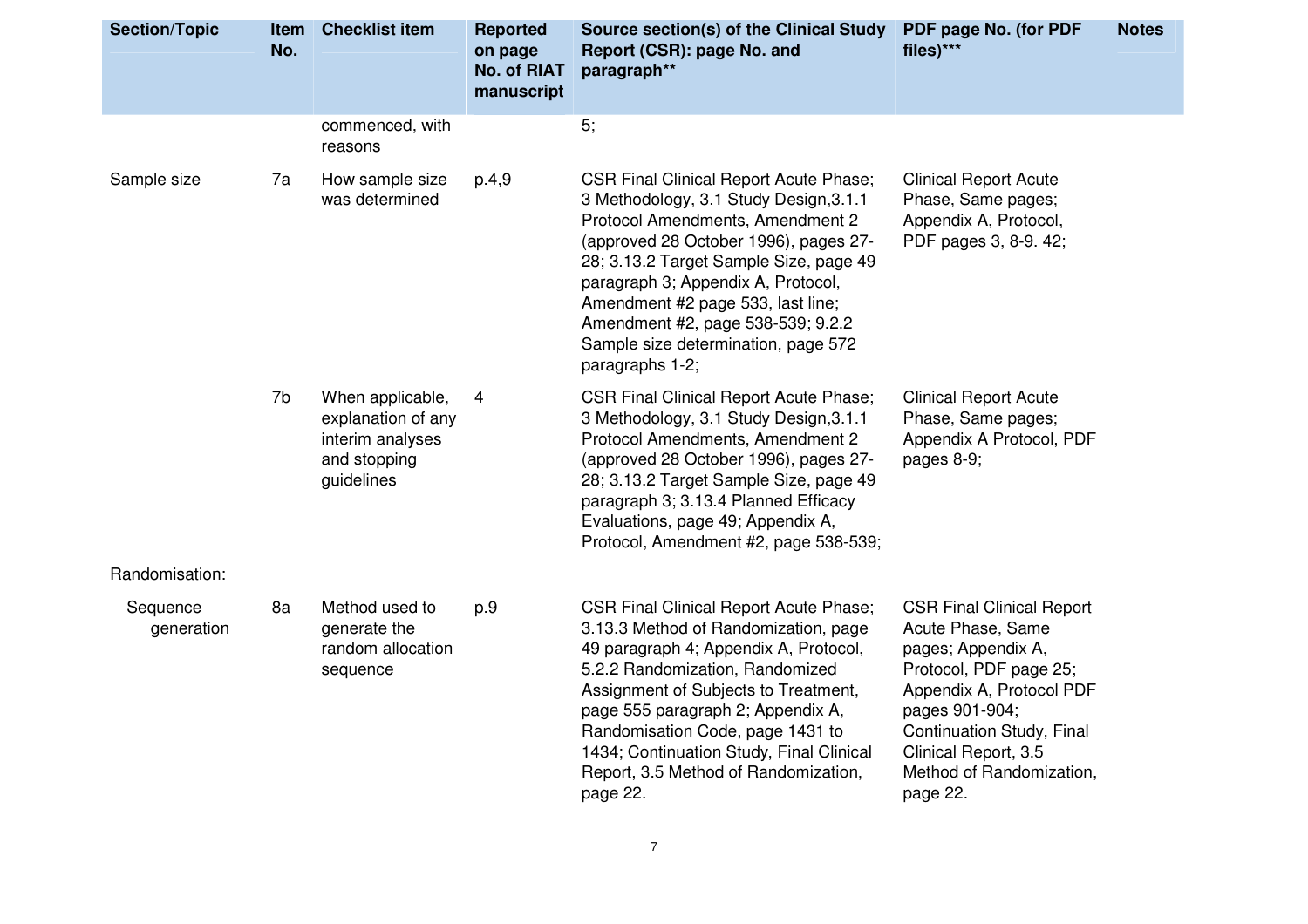| <b>Section/Topic</b>                   | Item<br>No. | <b>Checklist item</b>                                                                                                                                                                                                           | <b>Reported</b><br>on page<br><b>No. of RIAT</b><br>manuscript | Source section(s) of the Clinical Study<br>Report (CSR): page No. and<br>paragraph**                                                                                                                                                                                                                                                                                                                                                                                             | PDF page No. (for PDF<br>files)***                                                                                                                                                                                                                                                                                                                                                       | <b>Notes</b> |
|----------------------------------------|-------------|---------------------------------------------------------------------------------------------------------------------------------------------------------------------------------------------------------------------------------|----------------------------------------------------------------|----------------------------------------------------------------------------------------------------------------------------------------------------------------------------------------------------------------------------------------------------------------------------------------------------------------------------------------------------------------------------------------------------------------------------------------------------------------------------------|------------------------------------------------------------------------------------------------------------------------------------------------------------------------------------------------------------------------------------------------------------------------------------------------------------------------------------------------------------------------------------------|--------------|
|                                        | 8b          | Type of<br>randomisation;<br>details of any<br>restriction (such<br>as blocking and<br>block size)                                                                                                                              | p.9                                                            | <b>CSR Final Clinical Report Acute Phase;</b><br>3.13.3 Method of Randomization, page<br>49, paragraph 4; Continuation Study,<br>Final Clinical Report, 3.5 Method of<br>Randomization, page 22.                                                                                                                                                                                                                                                                                 | <b>Clinical Report Acute</b><br>Phase, Same pages;<br>Continuation Study, Final<br>Clinical Report, 3.5<br>Method of Randomization,<br>page 22.                                                                                                                                                                                                                                          |              |
| Allocation<br>concealment<br>mechanism | 9           | Mechanism used<br>to implement the<br>random allocation<br>sequence (such<br>as sequentially<br>numbered<br>containers),<br>describing any<br>steps taken to<br>conceal the<br>sequence until<br>interventions were<br>assigned | p.9                                                            | <b>CSR Final Clinical Report Acute Phase;</b><br>3.13.3 Method of Randomization, page<br>49, paragraph 4; 3.5.3 Methods of<br>Blinding, page 35, paragraph 2-3;<br>Appendix A, Protocol, 5.2.2<br>Randomization, Randomized Assignment<br>of Subjects to Treatment, page 555<br>paragraph 2; Blank Case Report Form<br>(CRF), QUALIFICATION FOR ENTRY<br>TO DOUBLE-BLIND PHASE, page 734;<br>Continuation Study, Final Clinical Report,<br>3.5 Method of Randomization, page 22. | <b>Clinical Report Acute</b><br>Phase, Same pages;<br>Appendix A, Protocol,<br>5.2.2 Randomization,<br>Randomized Assignment<br>of Subjects to Treatment,<br>page 25 paragraph 2;<br><b>Blank Case Report Form</b><br>(CRF), QUALIFICATION<br>FOR ENTRY TO<br>DOUBLE-BLIND PHASE,<br>page 204; Continuation<br>Study, Final Clinical<br>Report, 3.5 Method of<br>Randomization, page 22. |              |
| Implementation                         | 10          | Who generated<br>the random<br>allocation<br>sequence, who<br>enrolled<br>participants, and<br>who assigned<br>participants to<br>interventions                                                                                 | p.9                                                            | <b>CSR Final Clinical Report Acute Phase;</b><br>3.13.3 Method of Randomization, page<br>49, paragraph 4; Continuation Study,<br>Final Clinical Report, 3.5 Method of<br>Randomization, page 22.                                                                                                                                                                                                                                                                                 | <b>Clinical Report Acute</b><br>Phase, Same pages;<br>Continuation Study, Final<br>Clinical Report, 3.5<br>Method of Randomization,<br>page 22.                                                                                                                                                                                                                                          |              |
| <b>Blinding</b>                        | 11a         | If done, who was<br>blinded after<br>assignment to                                                                                                                                                                              | p.9                                                            | <b>CSR Final Clinical Report Acute Phase;</b><br>3.1.1 Protocol Amendments, Amendment<br>1, page 27, paragraph 3; Amendment 2,<br>8                                                                                                                                                                                                                                                                                                                                              | <b>Clinical Report Acute</b><br>Phase, Same pages;                                                                                                                                                                                                                                                                                                                                       |              |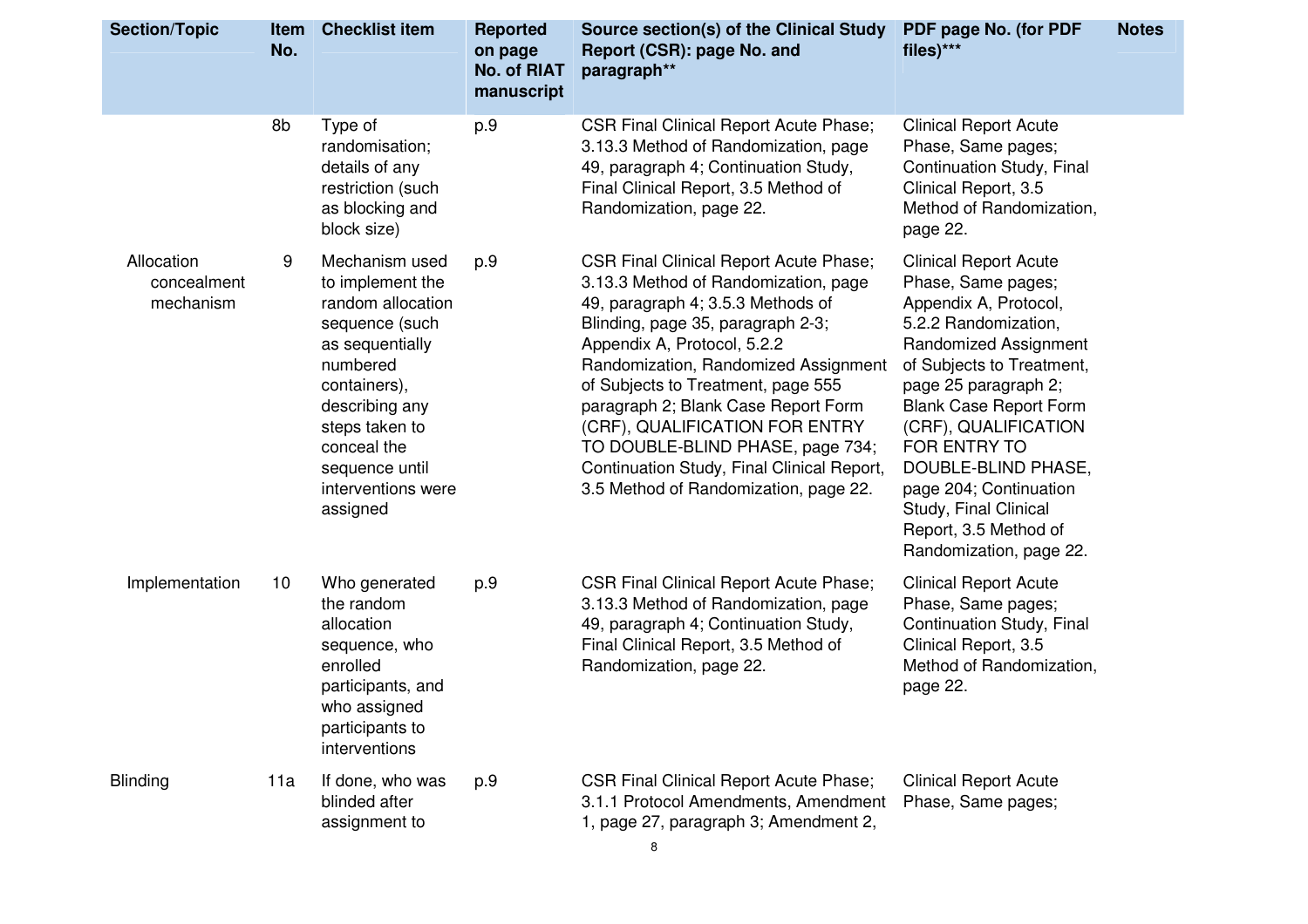| <b>Section/Topic</b>   | <b>Item</b><br>No. | <b>Checklist item</b>                                                                                         | <b>Reported</b><br>on page<br><b>No. of RIAT</b><br>manuscript | Source section(s) of the Clinical Study<br>Report (CSR): page No. and<br>paragraph**                                                                                                                                                                                                                                                                                                                                                                                                                                                                                                                                                                                                                        | <b>PDF page No. (for PDF</b><br>files)***                                                                                                                                           | <b>Notes</b> |
|------------------------|--------------------|---------------------------------------------------------------------------------------------------------------|----------------------------------------------------------------|-------------------------------------------------------------------------------------------------------------------------------------------------------------------------------------------------------------------------------------------------------------------------------------------------------------------------------------------------------------------------------------------------------------------------------------------------------------------------------------------------------------------------------------------------------------------------------------------------------------------------------------------------------------------------------------------------------------|-------------------------------------------------------------------------------------------------------------------------------------------------------------------------------------|--------------|
|                        |                    | interventions (for<br>example,<br>participants, care<br>providers, those<br>assessing<br>outcomes) and<br>how |                                                                | page 28, paragraph 2; 3.5.3 Methods of<br>Blinding, page 35, paragraph 2-3; Final<br>Clinical Report, Treatment and<br>Administration, page 15, paragraph 3;<br>Appendix A, Protocol, 5.2.3 Treatment<br>Phase, Termination at end of acute study<br>for non-responders, page 557, paragraph<br>5; 6.3 Blinding, page 559 paragraph 3;                                                                                                                                                                                                                                                                                                                                                                      | PDF page Appendix A,<br>pages 27, 29;                                                                                                                                               |              |
|                        | 11 <sub>b</sub>    | If relevant,<br>description of the<br>similarity of<br>interventions                                          | p.9                                                            | <b>CSR Final Clinical Report Acute Phase;</b><br>Report Synopsis, Treatment and<br>Administration, page 15, paragraphs 1 to<br>3; 3.5 Treatments and Administration,<br>3.5.1 Study Medication, page 32; 3.5.2<br>Dosage and Administration, page 33 to<br>page 35 paragraph 1; 3.5.4 Other<br>Protocol-specified Therapy, page 35,<br>paragraph 4; 3.7 Prior and Concomitant<br>Medication, 3.7.1 Prior Medication, page<br>36, paragraph 2; 3.7.2 Concomitant<br>Medication, page 36, paragraph 3-5;<br>Appendix A, Protocol, 6.4 Concomitant<br>Medication, page 560 paragraph 1-2;<br>Protocol Appendices, APPENDIX G,<br><b>CLINICAL MANAGEMENT FOR</b><br>ADOLESCENT DEPRESSION, pages<br>599 to 623; | <b>CSR Final Clinical Report</b><br>Acute Phase, Same<br>pages; Appendix A,<br>Protocol, PDF page 30;<br>page 69-93;                                                                |              |
| Statistical<br>methods | 12a                | Statistical<br>methods used to<br>compare groups<br>for primary and<br>secondary<br>outcomes                  | p.10                                                           | <b>CSR Final Clinical Report Acute Phase;</b><br>Report Synopsis, Statistical Methods,<br>page 16, paragraph 3, 3.13 Statistical<br>Evaluation, page 48, paragraphs 6-7;<br>3.13.1 Comparison of Interest, page 49;<br>3.13.5 Methods of Analysis, page 50<br>paragraph 7-8 to page 51 paragraph 1-6;                                                                                                                                                                                                                                                                                                                                                                                                       | <b>CSR Final Clinical Report</b><br>Acute Phase, Same<br>pages; Appendix A,<br>Protocol, PDF page 41;<br>pages 42-43; page 43;<br>pages 43-44; Statistical<br>Report PDF pages 922- |              |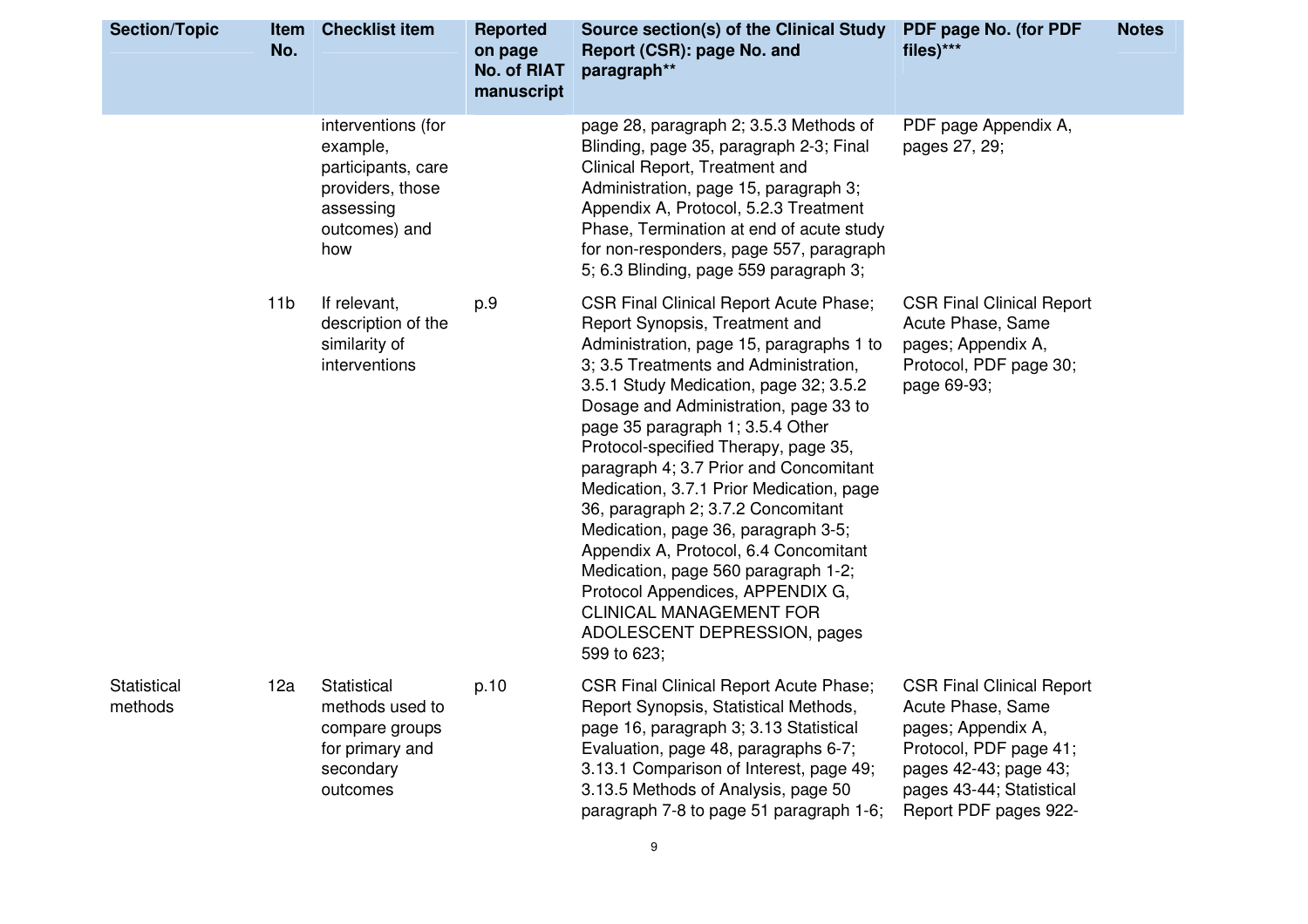| <b>Section/Topic</b> | <b>Item</b><br>No. | <b>Checklist item</b>                                                                           | <b>Reported</b><br>on page<br><b>No. of RIAT</b><br>manuscript | Source section(s) of the Clinical Study<br>Report (CSR): page No. and<br>paragraph**                                                                                                                                                                                                                                                                                                                                                                                                                                                                                                                                                                                                                                                                                                                                                                                                                                                                                                                                                                                                | PDF page No. (for PDF<br>files)***                                                 | <b>Notes</b> |
|----------------------|--------------------|-------------------------------------------------------------------------------------------------|----------------------------------------------------------------|-------------------------------------------------------------------------------------------------------------------------------------------------------------------------------------------------------------------------------------------------------------------------------------------------------------------------------------------------------------------------------------------------------------------------------------------------------------------------------------------------------------------------------------------------------------------------------------------------------------------------------------------------------------------------------------------------------------------------------------------------------------------------------------------------------------------------------------------------------------------------------------------------------------------------------------------------------------------------------------------------------------------------------------------------------------------------------------|------------------------------------------------------------------------------------|--------------|
|                      |                    |                                                                                                 |                                                                | 3.13.6 Populations/Data Sets to be<br>Evaluated, page 51 paragraph 7 to page<br>54 paragraph 1-3; 5.1 Efficacy<br>Evaluation, 5.1.1 Data Sets Analyzed,<br>page 71 paragraph 1-2; 5.2.4 Sustained<br>Response, page 78 paragraph 1;<br>Appendix A, Protocol, 9.2 Statistical<br>Methods, 9.2.1 Comparisons of interest,<br>page 571 paragraph 3; Protocol, 9.3<br>Efficacy Analysis, 9.3.1 Intent to Treat<br>Analysis, 9.3.2 Patients Valid For The<br>Efficacy Analysis, page 572 paragraph 2<br>to page 573 paragraph 1; Protocol, 9.3.3<br>Statistical Methodology, page 573<br>paragraph 2-5; Protocol, 9.3.4 Test of<br>Significance, page 573 paragraph 6 -7;<br>Statistical Report, pages 1452-1453;<br>Statistical Report, 2 Statistical<br>Methodology, page 1454 to 1457; Details<br>of statistical methods presented also in<br>Statistical Report, 3 Summary of<br>Statistical Results, page 1458-1479;<br>Continuation Phase Final Clinical Report,<br>3.6.3 Statistical Analysis, page 23<br>paragraphs 2-3; 3.7 Planned Safety<br>Evaluations, page 23 paragraph 3; | 927; pages 928-949;                                                                |              |
|                      | 12 <sub>b</sub>    | Methods for<br>additional<br>analyses, such as<br>subgroup<br>analyses and<br>adjusted analyses | $p.6-9$<br>(methods<br>for<br>additional<br>harms<br>analysis) | <b>CSR Final Clinical Report Acute Phase;</b><br>page 15, paragraph 5, 3.1.1<br>Amendments, Amendment 2, page 27<br>paragraph 6 to page 28 paragraph 1;<br>page 44, paragraph 3; 3.13.5 Methods of<br>Analysis, page 50 paragraph 3; 5.1.1<br>Data Sets Analyzed, page 71 paragraph<br>1; 5.4 Efficacy Subgroup Analysis, page                                                                                                                                                                                                                                                                                                                                                                                                                                                                                                                                                                                                                                                                                                                                                      | <b>Clinical Report Acute</b><br>Phase, Same pages;<br>Appendix A, PDF page<br>926; |              |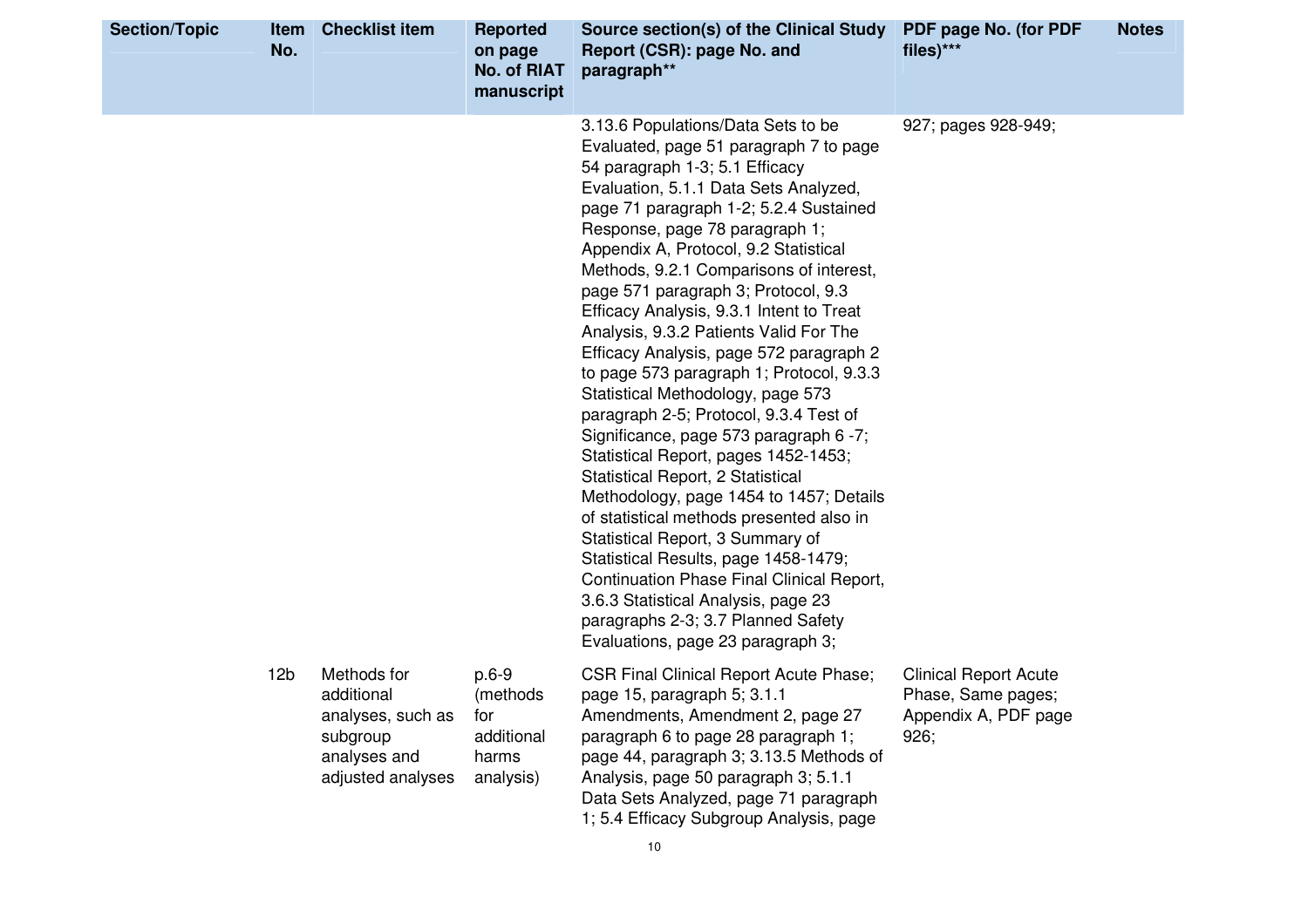| <b>Section/Topic</b>                                                            | No. | <b>Item</b> Checklist item                                                                                                                                                | <b>Reported</b><br>on page<br><b>No. of RIAT</b><br>manuscript | Source section(s) of the Clinical Study<br>Report (CSR): page No. and<br>paragraph**                                                                                                                                                                                                                                                                                                                                                                                                                                                                                                                                                                                                                                                                                                                                                                                                                                                                                                                                                                                                                                                                        | PDF page No. (for PDF<br>files)***                                                                                                            | <b>Notes</b> |
|---------------------------------------------------------------------------------|-----|---------------------------------------------------------------------------------------------------------------------------------------------------------------------------|----------------------------------------------------------------|-------------------------------------------------------------------------------------------------------------------------------------------------------------------------------------------------------------------------------------------------------------------------------------------------------------------------------------------------------------------------------------------------------------------------------------------------------------------------------------------------------------------------------------------------------------------------------------------------------------------------------------------------------------------------------------------------------------------------------------------------------------------------------------------------------------------------------------------------------------------------------------------------------------------------------------------------------------------------------------------------------------------------------------------------------------------------------------------------------------------------------------------------------------|-----------------------------------------------------------------------------------------------------------------------------------------------|--------------|
|                                                                                 |     |                                                                                                                                                                           |                                                                | 89 paragraph 1 to page 90 paragraph 1-<br>2; Appendix A, Statistical Report, 2.5<br>Covariate Analyses, page 1456<br>paragraph 6;                                                                                                                                                                                                                                                                                                                                                                                                                                                                                                                                                                                                                                                                                                                                                                                                                                                                                                                                                                                                                           |                                                                                                                                               |              |
| <b>Results</b><br>Participant flow<br>(a diagram is<br>strongly<br>recommended) | 13a | For each group,<br>the numbers of<br>participants who<br>were randomly<br>assigned,<br>received intended<br>treatment, and<br>were analysed for<br>the primary<br>outcome | p.11, Figure<br>1                                              | Final Clinical Report, Acute Phase,<br>Report Synopsis, Patient Disposition and<br>Key Demographic Data page 16<br>paragraph 4; Table Demographic and<br>Clinical Characteristics at Entry page 17;<br>Table Patient Disposition page 17; 4<br>Study Populations, 4.2 Patient<br>Disposition, 4.2.1 Number and<br>Distribution of Patients page 56<br>paragraph 2; Table 7, Number of<br>Patients Who Were Randomized (R) to<br>Each Treatment Group and Who<br>Completed* (C) Acute Phase of<br>Treatment at Each Center, page 57;<br>4.2.2 Number of Patients Present at<br>Each Visit, page 57; Table 8, Number of<br>Patients Remaining in the Study by Visit<br>and Treatment Group, page 58; 4.7<br>Treatment Compliance and Titration,<br>4.7.1 Treatment Compliance, Table 18,<br>Summary of Patient Compliance with<br>Study Medication over the 8 Week<br>Treatment Period (number (%) of<br>patients), page 69; 4.7.2 Titration of<br>Dose Table 19 Number of Patients at<br>Dose Level by Treatment Group and<br>Study Week, page 70; 5 Efficacy Results,<br>5.2 Efficacy Results, 5.2.1 Change from<br>Baseline in Total HAM-D Score, Table 20 | Same page numbers in<br>the PDF of Final Clinical<br>Report, Acute Phase,<br>Final Clinical Report,<br>Continuation Phase, and<br>Appendix B; |              |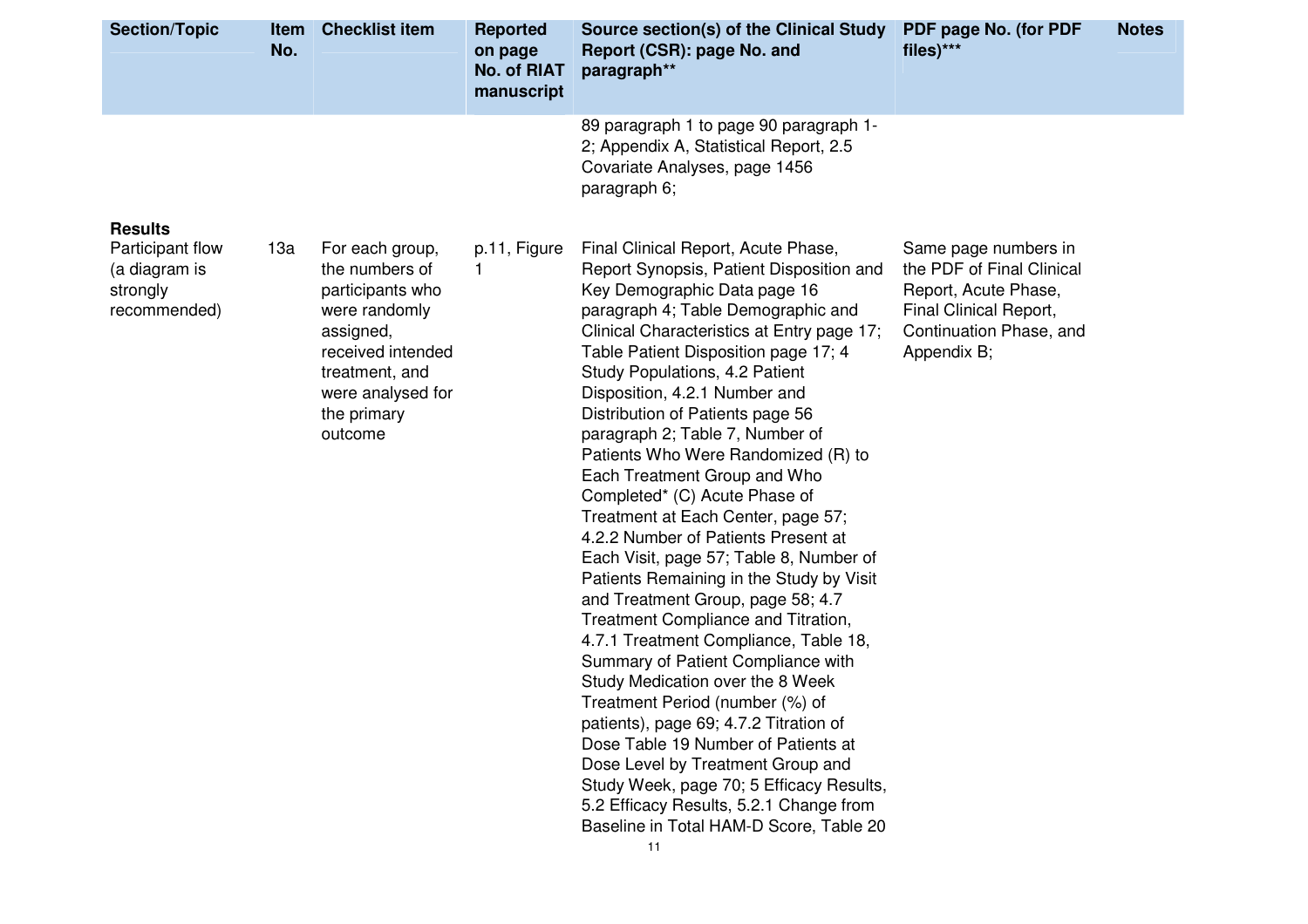| <b>Section/Topic</b> | <b>Item</b><br>No. | <b>Checklist item</b> | <b>Reported</b><br>on page<br><b>No. of RIAT</b><br>manuscript | Source section(s) of the Clinical Study<br>Report (CSR): page No. and<br>paragraph**                                                                                                                                                                                                                                                                                                                                                                                                                                                                                                                                                                                                                                                                                                                                                                                                                                                                                                                                                                                                                                                                                                                                                                                                                                                                                                                                                 | PDF page No. (for PDF<br>$files)***$ | <b>Notes</b> |
|----------------------|--------------------|-----------------------|----------------------------------------------------------------|--------------------------------------------------------------------------------------------------------------------------------------------------------------------------------------------------------------------------------------------------------------------------------------------------------------------------------------------------------------------------------------------------------------------------------------------------------------------------------------------------------------------------------------------------------------------------------------------------------------------------------------------------------------------------------------------------------------------------------------------------------------------------------------------------------------------------------------------------------------------------------------------------------------------------------------------------------------------------------------------------------------------------------------------------------------------------------------------------------------------------------------------------------------------------------------------------------------------------------------------------------------------------------------------------------------------------------------------------------------------------------------------------------------------------------------|--------------------------------------|--------------|
|                      |                    |                       |                                                                | Baseline Mean (+/- SE) and Mean<br>Change from Baseline (+/- SE) in Total<br>HAM-D Score for OC Dataset at Each<br>Treatment Week and the LOCF Dataset<br>at Week 8, page 72; 5.2.2 Change from<br>Baseline in HAM-D Subscales, Table 22<br>Baseline Mean (+/- SE) and Mean<br>Change from Baseline (+/- SE) in Mood<br>Item and Factors* of the HAMD for the<br>Week 8 LOCF and OC Week 8 Datasets,<br>page 74; 5.2.3 Responders and<br>Remission Analysis, Table 23 Number<br>(%) of Patients Who Responded* to<br>Treatment for OC Dataset at Each<br><b>Treatment Week and the LOCF Dataset</b><br>at Week 8, page 76; Table 25 Number<br>(%) of Patients in Remission* for OC<br>Dataset at Each Treatment Week and<br>the LOCF Dataset at Week 8, page 76;<br>5.2.5 CGI Improvement Scale, Table 28<br>Mean Improvement Score (+/- SE) on the<br>CGI Scale for OC Dataset at Each<br>Treatment Week and the LOCF Dataset<br>at Week 8, page 80; Table 30 Number<br>and Percent of Patients Having a CGI<br>Score of "Very Much Improved" or "Much<br>Improved" for OC Dataset at Each<br>Treatment Week and the LOCF Dataset<br>at Week 8, page 82; 5.2.6 K-SADS-L -<br>Depression 9-Item Scale - Change from<br>Baseline, Table 32 Baseline Mean (+/-<br>SE) and Change from Baseline (+/- SE)<br>in KSADS-L - Depression 9-Item Scale<br>for OC Dataset at Each Treatment Week<br>and the LOCF Dataset at Week 8, page<br>12 |                                      |              |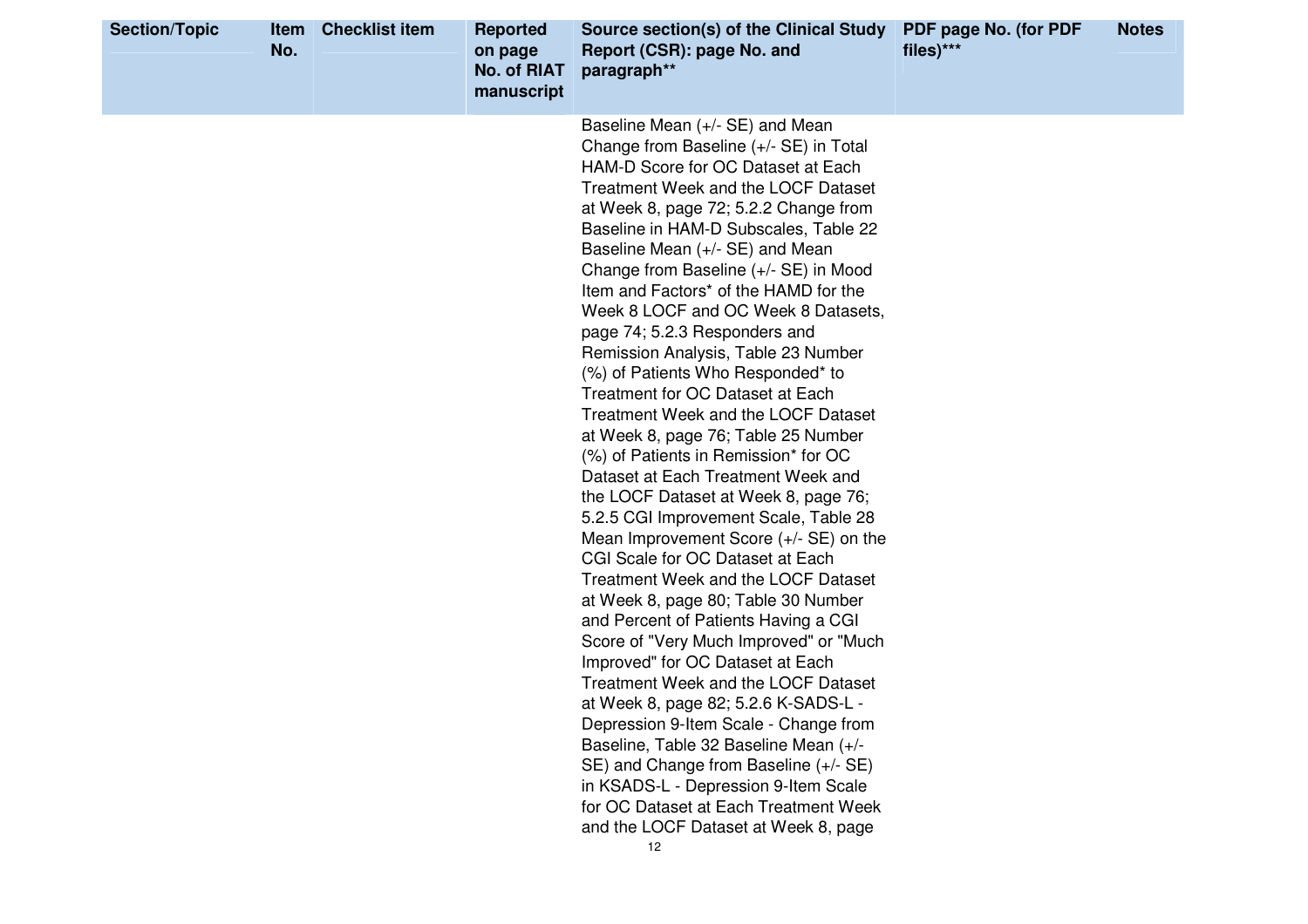| <b>Section/Topic</b> | Item<br>No. | <b>Checklist item</b> | <b>Reported</b><br>on page<br><b>No. of RIAT</b><br>manuscript | Source section(s) of the Clinical Study<br>Report (CSR): page No. and<br>paragraph**                                                                                                                                                                                                                                                                                                                                                                                                                                                                                                                                                                                                                                                                                                                                                                                                                                                                                                                                                                                                                                                                                                                                                                                                                                                                                                                                    | PDF page No. (for PDF<br>files)*** | <b>Notes</b> |
|----------------------|-------------|-----------------------|----------------------------------------------------------------|-------------------------------------------------------------------------------------------------------------------------------------------------------------------------------------------------------------------------------------------------------------------------------------------------------------------------------------------------------------------------------------------------------------------------------------------------------------------------------------------------------------------------------------------------------------------------------------------------------------------------------------------------------------------------------------------------------------------------------------------------------------------------------------------------------------------------------------------------------------------------------------------------------------------------------------------------------------------------------------------------------------------------------------------------------------------------------------------------------------------------------------------------------------------------------------------------------------------------------------------------------------------------------------------------------------------------------------------------------------------------------------------------------------------------|------------------------------------|--------------|
|                      |             |                       |                                                                | 84; 5.2.7 Change from Baseline in K-<br>SADS-L Depressed Mood Item, Table 34<br>Baseline Mean (+/- SE) and Mean<br>Change from Baseline (+/- SE) in<br>Depressed Mood Item of the K-SADS-L<br>Depression Scale for the Week 8 OC and<br>Week 8 LOCF Datasets, page 86; 5.3<br>Functional, Self Perceptive and<br>Behavioral Scales 5.3.1 Autonomous<br>Functioning Checklist, Table 36 Baseline<br>Mean $(+/-$ SE) and Mean Change from<br>Baseline (+/- SE) in Total Score and<br>Subscores on the Autonomous<br>Functioning Checklist at Endpoint, page<br>87; 5.3.2 Self Perception Profile, Table<br>37 Baseline Mean (+/- SE) and Mean<br>Change from Baseline (+/- SE) in Total<br>Score on the Self Perception Profile for<br>the Week 8 OC and Week 8 LOCF<br>Datasets, page 88; 5.3.3 Sickness<br>Impact Profile, Table 38 Baseline Mean<br>(+/- SE) and Mean Change from<br>Baseline (+/- SE) in Total Score and<br>Subscores on the Sickness Impact<br>Profile for the Week 8 OC and Week 8<br>LOCF Datasets, page 89; 5.4 Efficacy<br>Subgroup Analysis, Table 39 Summary<br>of Responders by Subgroup at Endpoint,<br>page 90; 10 Data Source Tables: Study<br>Population, Table 12.1 Summary of<br>Patient Distribution by Investigator by<br>Treatment (Intent-to-Treat Population),<br>page 130; Table 12.2 Summary of<br>Patients Remaining in the Study at<br>Weekly Intervals (Intent-to-Treat<br>13 |                                    |              |
|                      |             |                       |                                                                |                                                                                                                                                                                                                                                                                                                                                                                                                                                                                                                                                                                                                                                                                                                                                                                                                                                                                                                                                                                                                                                                                                                                                                                                                                                                                                                                                                                                                         |                                    |              |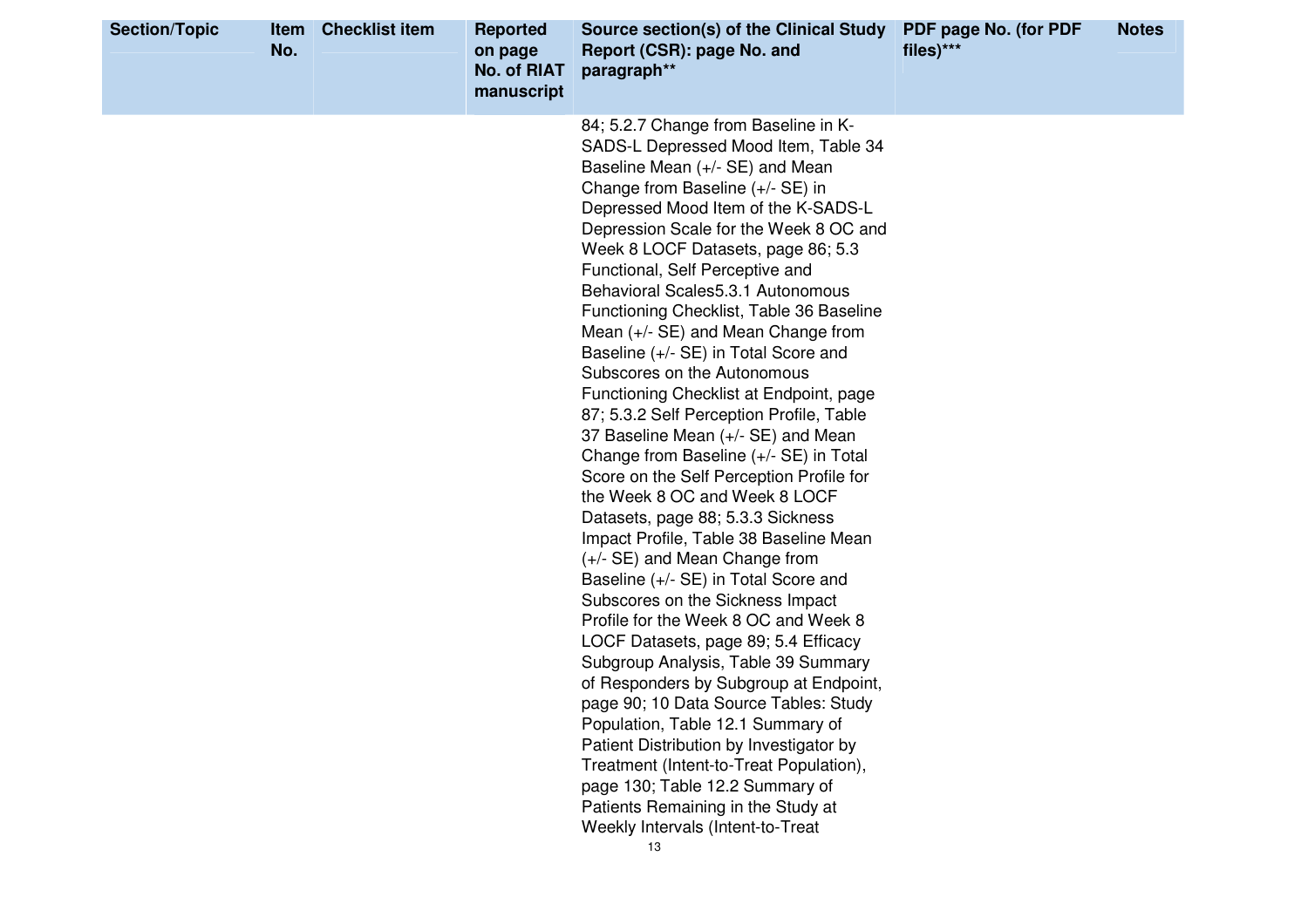| <b>Section/Topic</b> | <b>Item</b><br>No. | <b>Checklist item</b>                             | <b>Reported</b><br>on page<br><b>No. of RIAT</b><br>manuscript | Source section(s) of the Clinical Study<br>Report (CSR): page No. and<br>paragraph**                                                                                                                                                                                                                                                                                                                                                                                                                                                                                                                                                                                                                                                                                                                                                                                                                                                                                                                                                                                                                                                                                                                                                                                                                                 | PDF page No. (for PDF<br>files)***                                        | <b>Notes</b> |
|----------------------|--------------------|---------------------------------------------------|----------------------------------------------------------------|----------------------------------------------------------------------------------------------------------------------------------------------------------------------------------------------------------------------------------------------------------------------------------------------------------------------------------------------------------------------------------------------------------------------------------------------------------------------------------------------------------------------------------------------------------------------------------------------------------------------------------------------------------------------------------------------------------------------------------------------------------------------------------------------------------------------------------------------------------------------------------------------------------------------------------------------------------------------------------------------------------------------------------------------------------------------------------------------------------------------------------------------------------------------------------------------------------------------------------------------------------------------------------------------------------------------|---------------------------------------------------------------------------|--------------|
|                      |                    |                                                   |                                                                | Population), pages 131-132; 11 Data<br>Source Tables: Efficacy Results, pages<br>189-221; Continuation Study, Final<br>Clinical Report, Report Synopsis, Patient<br>Disposition and Key Demographic Data,<br>page 6; 4 Study Population4.1 Entry into<br>the Continuation Phase, page 24, Figure<br>2 Disposition of Patients, page 25; Table<br>3 Number (%) of Randomized Patients<br>Who Completed the Acute Phase But Did<br>Not Participate in the Continuation<br>Phase, by Reason (ITT Population),<br>page 26; 4.3 Disposition of Patients in<br>the Continuation Phase, page 26; 6<br>Efficacy Results, 6.3 Hamilton<br>Depression Scale, Table 20 Baseline<br>Mean $(\pm SE)$ and Mean Change from<br>Baseline at Each Visit-HAM-D Scale<br>(ITT Population), page 58; 6.4 Clinical<br>Global Impression of Improvement, Table<br>21 Distribution of Patients in Each Class<br>of CGI Global Improvement at Week 32<br><b>LOCF Endpoint (Intent to Treat</b><br>Population), page 59; Table 22 Mean<br>(±SE) CGI Global Improvement at Each<br>Visit (ITT Population), page 59; 9 Data<br>Source Tables: Study Population, Table<br>12.2 Summary of Patients Remaining in<br>the Study at Weekly Intervals (Intent to<br>Treat Population), pages 66-67; 10 Data<br>Source Tables: Efficacy, pages 88-112; |                                                                           |              |
|                      | 13 <sub>b</sub>    | For each group,<br>losses and<br>exclusions after | p.11; Figure                                                   | Final Clinical Report, Acute Phase,<br>Report Synopsis, Patient Disposition and<br>Key Demographic Data page 16                                                                                                                                                                                                                                                                                                                                                                                                                                                                                                                                                                                                                                                                                                                                                                                                                                                                                                                                                                                                                                                                                                                                                                                                      | Same page numbers in<br>the PDF of Final Clinical<br>Report, Acute Phase, |              |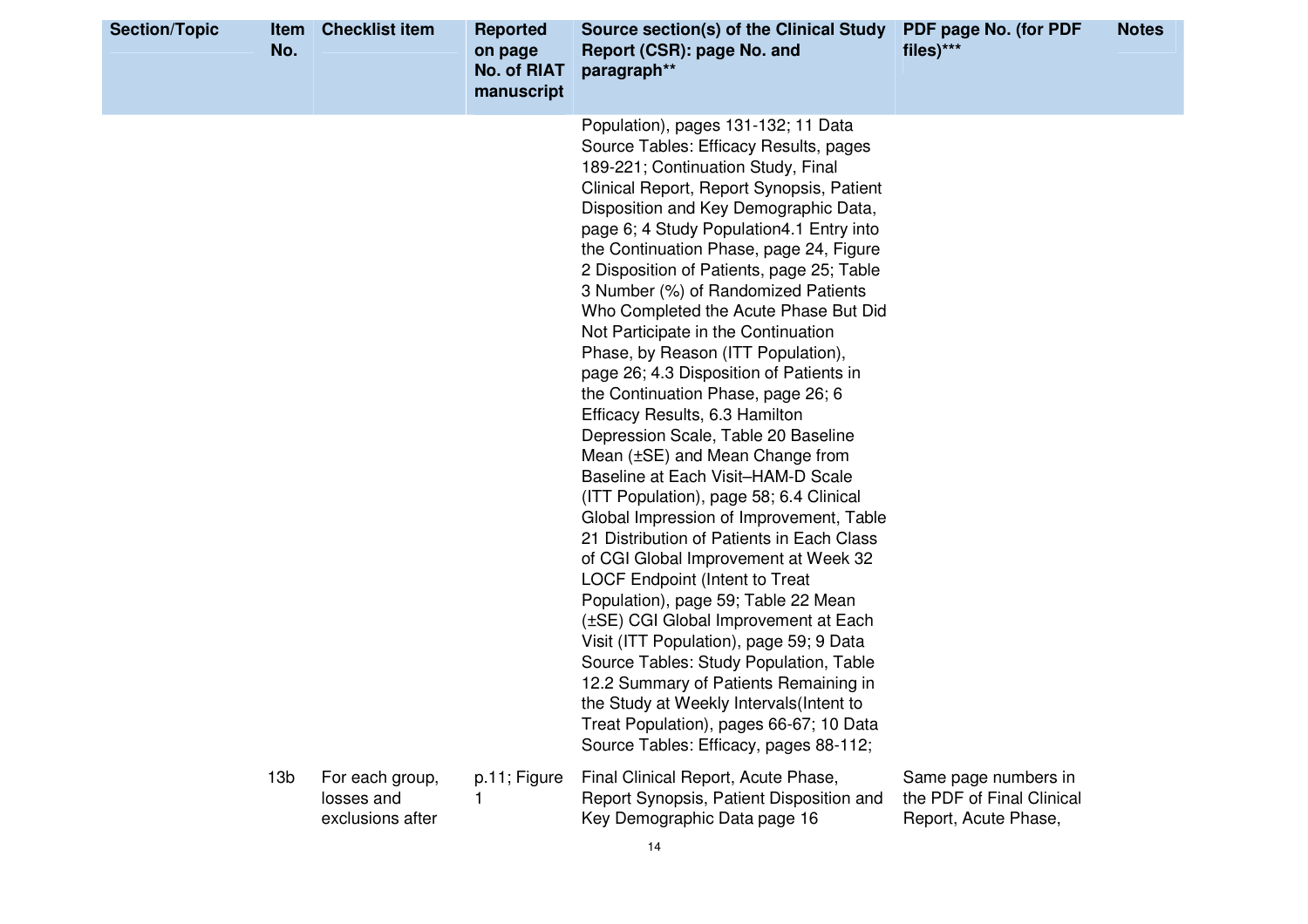| <b>Section/Topic</b> | <b>Item</b><br>No. | <b>Checklist item</b>                      | <b>Reported</b><br>on page<br><b>No. of RIAT</b><br>manuscript | Source section(s) of the Clinical Study<br>Report (CSR): page No. and<br>paragraph**                                                                                                                                                                                                                                                                                                                                                                                                                                                                                                                                                                                                                                                                                                                                                                                                                                                                                                                                                                                                                                                                                                                                                                                                                                                                                                                             | PDF page No. (for PDF<br>files)***                               | <b>Notes</b> |
|----------------------|--------------------|--------------------------------------------|----------------------------------------------------------------|------------------------------------------------------------------------------------------------------------------------------------------------------------------------------------------------------------------------------------------------------------------------------------------------------------------------------------------------------------------------------------------------------------------------------------------------------------------------------------------------------------------------------------------------------------------------------------------------------------------------------------------------------------------------------------------------------------------------------------------------------------------------------------------------------------------------------------------------------------------------------------------------------------------------------------------------------------------------------------------------------------------------------------------------------------------------------------------------------------------------------------------------------------------------------------------------------------------------------------------------------------------------------------------------------------------------------------------------------------------------------------------------------------------|------------------------------------------------------------------|--------------|
|                      |                    | randomisation,<br>together with<br>reasons |                                                                | paragraph 4; Table Patient Disposition,<br>page 17; 4 Study Populations, 4.2<br>Patient Disposition, 4.2.1 Number and<br>Distribution of Patients, page 56<br>paragraph 2; Table 7, page 57; Table 8,<br>page 58; 4.2.3 Withdrawal Reasons,<br>page 58; Table 9, Number (%) of<br>Randomized Patients Who Completed or<br>Were Withdrawn from the Study, by<br>Reason for Withdrawal, page 59; page<br>59; Table 10, Number and Cumulative<br>Percentage of Patients Withdrawn from<br>the Study by Reason and by Week, page<br>60; 4.3 Protocol Violations, pages 60-62;<br>6.7 Withdrawals for Adverse<br>Experiences, page 110; Table<br>49, Treatment-emergent Adverse<br>Experiences, Regardless of Attribution,<br>page 111-112; Table 50, Adverse<br><b>Experiences Leading to Withdrawal</b><br>Leading to Withdrawal (number (%) of<br>patients), page 113-114; 10 Data Source<br>Tables: Study Population, Table 12.3<br>Summary of Patient Withdrawals (Intent-<br>to-Treat Population), pages 133-134;<br>Table 12.4 Distribution of Patient<br>Withdrawals by Reason and Week<br>(Intent-to-Treat Population), pages 135-<br>140; 12 Data Source Tables: Safety<br>Results, Table 14.9.1 Summary of<br>Adverse Experiences Leading to<br>Withdrawal during Acute Phase by<br>ADECS Body System and Preferred<br>Term Non-gender Specific Adverse<br>Experiences (Intent-to-Treat Population),<br>15 | Final Clinical Report,<br>Continuation Phase, and<br>Appendix B; |              |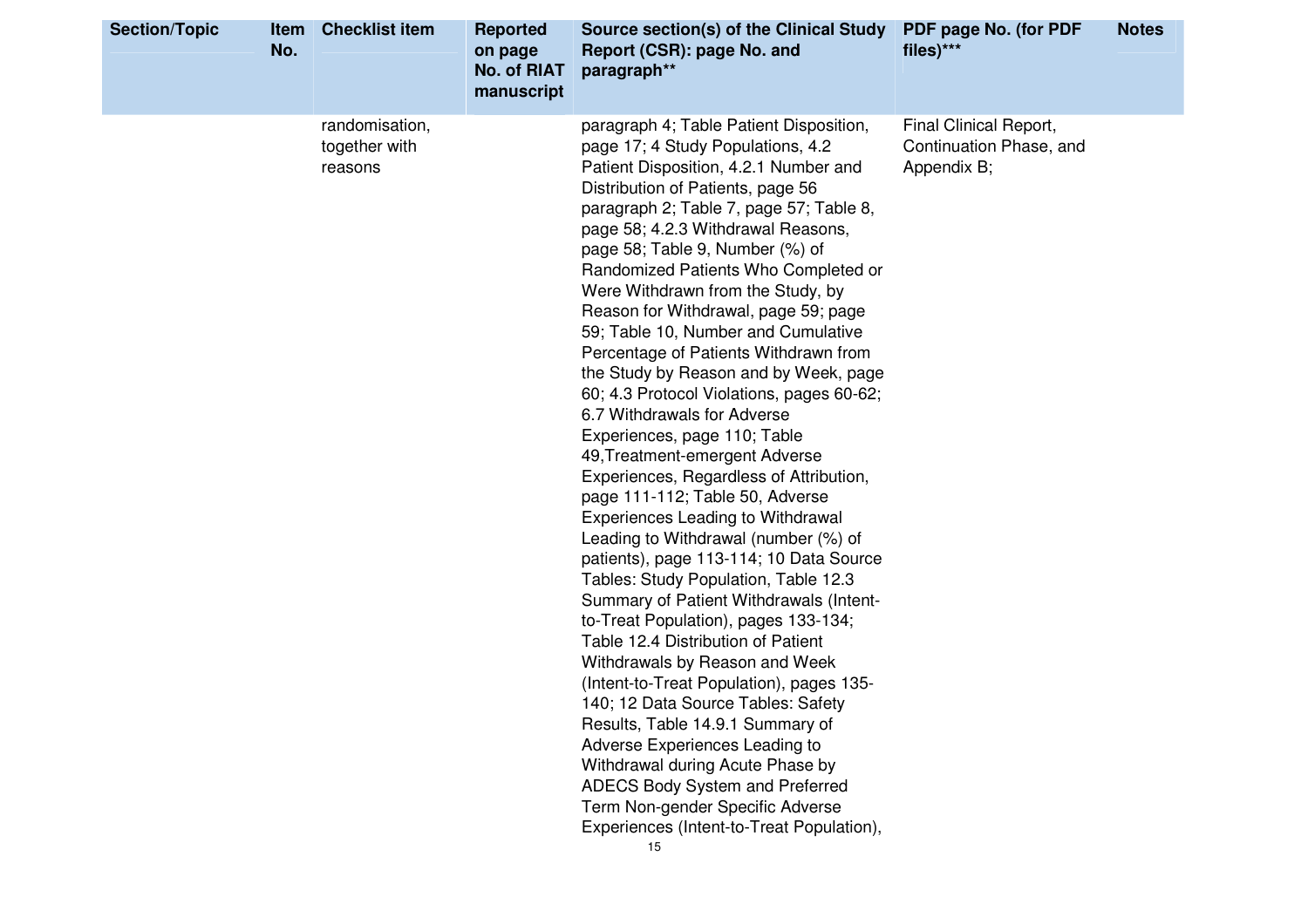| <b>Section/Topic</b> | <b>Item</b><br>No. | <b>Checklist item</b> | <b>Reported</b><br>on page<br>No. of RIAT<br>manuscript | Source section(s) of the Clinical Study<br>Report (CSR): page No. and<br>paragraph**                                                                                                                                                                                                                                                                                                                                                                                                                                                                                                                                                                                                                                                                                                                                                                                                                                                                                                                                                                                                                                                                                                                                                                                                                                                                                                                                                                                                      | PDF page No. (for PDF<br>files)*** | <b>Notes</b> |
|----------------------|--------------------|-----------------------|---------------------------------------------------------|-------------------------------------------------------------------------------------------------------------------------------------------------------------------------------------------------------------------------------------------------------------------------------------------------------------------------------------------------------------------------------------------------------------------------------------------------------------------------------------------------------------------------------------------------------------------------------------------------------------------------------------------------------------------------------------------------------------------------------------------------------------------------------------------------------------------------------------------------------------------------------------------------------------------------------------------------------------------------------------------------------------------------------------------------------------------------------------------------------------------------------------------------------------------------------------------------------------------------------------------------------------------------------------------------------------------------------------------------------------------------------------------------------------------------------------------------------------------------------------------|------------------------------------|--------------|
|                      |                    |                       |                                                         | pages 308-309; Table 14.9.1a, Adverse<br><b>Experiences Leading to Withdrawal</b><br>Patient Narratives, pages 310-366; Table<br>14.9.3 Summary of Adverse Experiences<br>Leading to Withdrawal during Acute<br>Phase by ADECS Body System and<br><b>Preferred Term Female Specific Adverse</b><br>Experiences (Intent-to-Treat Population),<br>page 367; Appendix B: Patient Data<br>Listings of Demographic, Appendix B.1<br>Listing of Patient Terminations by<br>Treatment Group and Patient Intent-to-<br>Treat Population, pages 2-21;<br>Continuation Study, Final Clinical Report,<br>Report Synopsis, Patient Disposition and<br>Key Demographic Data, page 6; 4 Study<br>Population 4.1 Entry into the<br>Continuation Phase, Figure 2 Disposition<br>of Patients, page 25; 4.3 Disposition of<br>Patients in the Continuation Phase, page<br>26; Table 4 Number (%) of Randomized<br>Patients Who Completed or Were<br>Withdrawn from the Study, by Reason for<br>Withdrawal (ITT Population), page 27; 5<br>Safety Results, 5.5 Withdrawals for<br>Adverse Events, pages 41-45; 9 Data<br>Source Tables: Study Population, Table<br>12.3 Summary of Patient Withdrawals<br>(Intent to Treat Population), pages 68-69;<br>12.4 Distribution of Patient Withdrawals<br>by Reason and Week (Intent to Treat<br>Population), pages 70-75; 10 Data<br>Source Tables: Efficacy, Table 15.1<br>Number (%) of Patients Withdrawing for<br>Lack of Efficacy (Continuation Phase)<br>16 |                                    |              |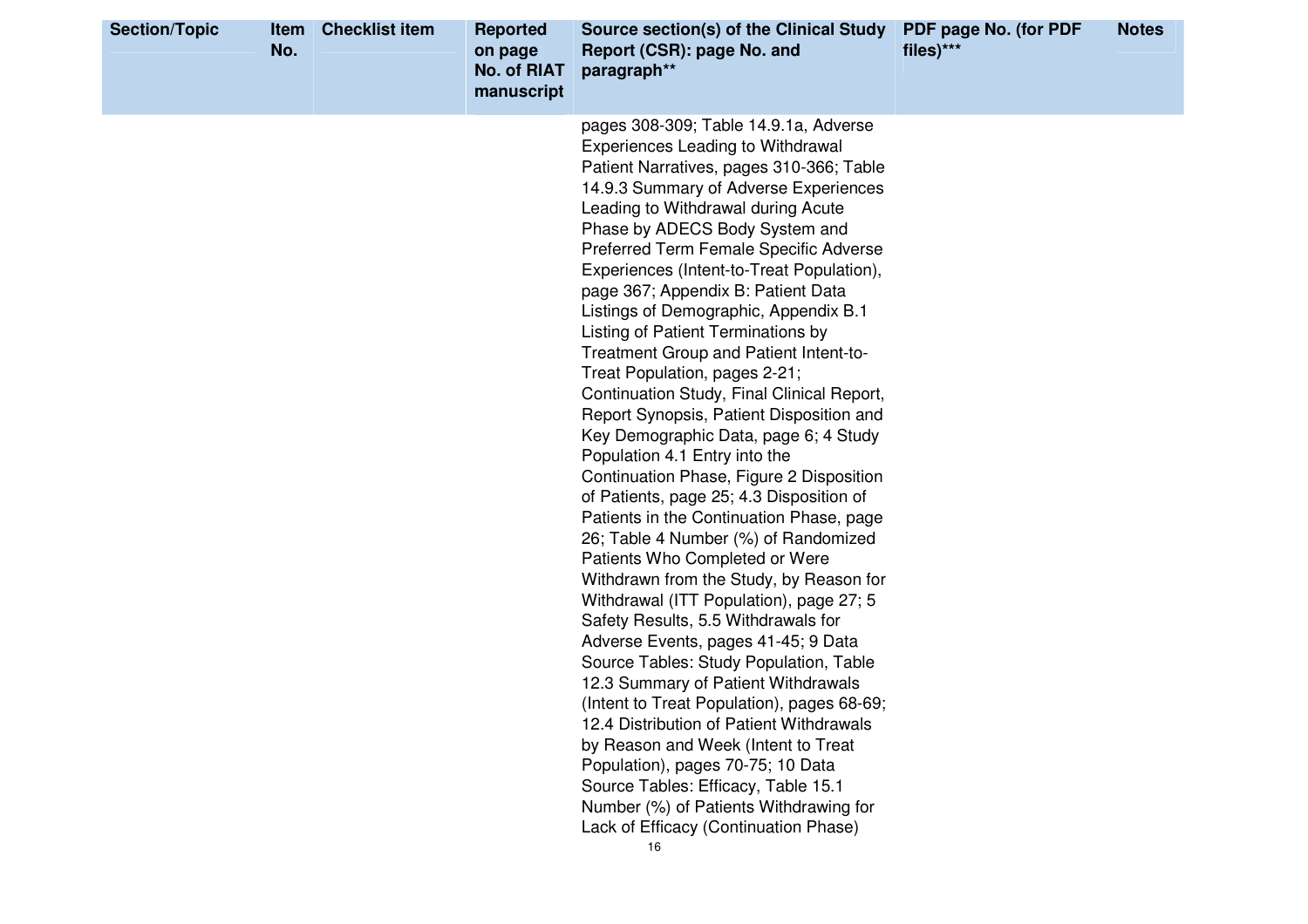| <b>Section/Topic</b> | <b>Item</b><br>No. | <b>Checklist item</b>                                            | <b>Reported</b><br>on page<br><b>No. of RIAT</b><br>manuscript | <b>Source section(s) of the Clinical Study</b><br>Report (CSR): page No. and<br>paragraph**                                                                                                                                                                                                                                                                                                                                                                                                                                                                                                                                                                                                                                                                                                                                                                                                                                            | PDF page No. (for PDF<br>files)***                                                                                                   | <b>Notes</b> |
|----------------------|--------------------|------------------------------------------------------------------|----------------------------------------------------------------|----------------------------------------------------------------------------------------------------------------------------------------------------------------------------------------------------------------------------------------------------------------------------------------------------------------------------------------------------------------------------------------------------------------------------------------------------------------------------------------------------------------------------------------------------------------------------------------------------------------------------------------------------------------------------------------------------------------------------------------------------------------------------------------------------------------------------------------------------------------------------------------------------------------------------------------|--------------------------------------------------------------------------------------------------------------------------------------|--------------|
|                      |                    |                                                                  |                                                                | (Intent to Treat Population), page 87; 11<br>Data Source Tables: Safety, Table 16.9.1<br>Summary of Adverse Experiences<br>Leading to Withdrawal during the<br><b>Continuation Phase by ADECS Body</b><br>System and Preferred Term-Non-gender<br>Specific Adverse Experiences (Intent to<br>Treat Population), page 192; Table<br>16.9.2 Summary of Adverse Experiences<br>Leading to Withdrawal during the<br><b>Continuation Phase by ADECS Body</b><br>System and Preferred Term-Male<br>Specific Adverse Experiences (Intent to<br>Treat Population), page 193; Table<br>16.9.3 Summary of Adverse Experiences<br>Leading to Withdrawal during the<br><b>Continuation Phase by ADECS Body</b><br>System and Preferred Term-Female<br>Specific Adverse Experiences (Intent to<br>Treat Population), page 194; Table<br>16.9.4 Narratives for Patients with Non-<br>Serious Adverse Events Leading to<br>Withdrawal, pages 195-210; |                                                                                                                                      |              |
| Recruitment          | 14a                | Dates defining the<br>periods of<br>recruitment and<br>follow-up | p.3                                                            | Final Clinical Report, Acute Phase,<br>Report Synopsis, Study Dates, page 13,<br>paragraph 5; 3.2 Investigators, page 28<br>paragraph 4; 4 Study Populations, 4.1<br>Study Dates, page 56 paragraph 1;<br>Continuation Study, Final Clinical Report,<br>Report Synopsis, Study Dates, page 4,<br>paragraph 2; 4 Study Population 4.1<br>Entry into the Continuation Phase, page<br>24, paragraph 2;                                                                                                                                                                                                                                                                                                                                                                                                                                                                                                                                    | Same page numbers in<br>the PDF of Final Clinical<br>Report, Acute Phase and<br>Final Clinical Report,<br><b>Continuation Phase;</b> |              |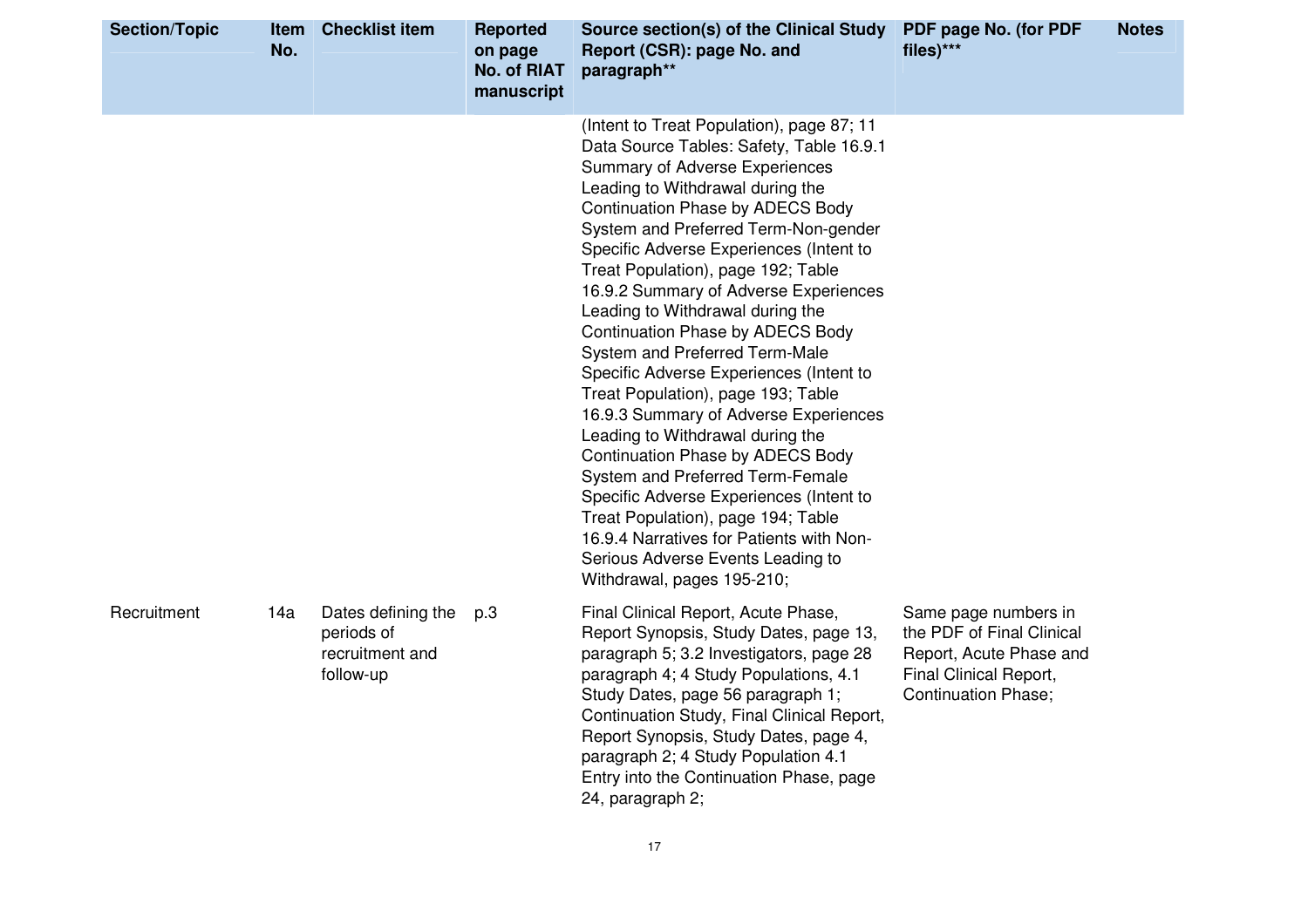| <b>Section/Topic</b> | <b>Item</b><br>No. | <b>Checklist item</b>                                                                           | <b>Reported</b><br>on page<br><b>No. of RIAT</b><br>manuscript | Source section(s) of the Clinical Study<br>Report (CSR): page No. and<br>paragraph**                                                                                                                                                                                                                                                                                                                                                                                                                                                                                                                                                                                                                                                                                                                                                                                                                                                                                                                                                                                                                                                                                                                                                                                       | PDF page No. (for PDF<br>files)***                                                                                                   | <b>Notes</b> |
|----------------------|--------------------|-------------------------------------------------------------------------------------------------|----------------------------------------------------------------|----------------------------------------------------------------------------------------------------------------------------------------------------------------------------------------------------------------------------------------------------------------------------------------------------------------------------------------------------------------------------------------------------------------------------------------------------------------------------------------------------------------------------------------------------------------------------------------------------------------------------------------------------------------------------------------------------------------------------------------------------------------------------------------------------------------------------------------------------------------------------------------------------------------------------------------------------------------------------------------------------------------------------------------------------------------------------------------------------------------------------------------------------------------------------------------------------------------------------------------------------------------------------|--------------------------------------------------------------------------------------------------------------------------------------|--------------|
|                      | 14 <sub>b</sub>    | Why the trial<br>ended or was<br>stopped                                                        |                                                                |                                                                                                                                                                                                                                                                                                                                                                                                                                                                                                                                                                                                                                                                                                                                                                                                                                                                                                                                                                                                                                                                                                                                                                                                                                                                            |                                                                                                                                      |              |
| Baseline data        | 15                 | A table showing<br>baseline<br>demographic and<br>clinical<br>characteristics for<br>each group | Page 10-11;<br>Table 2                                         | Final Clinical Report, Acute Phase,<br>Report Synopsis, Table Demographic<br>and Clinical Characteristics at Entry,<br>page 17; 4 Study Populations, 4.4<br>Demographic and Baseline<br>Characteristics, 4.4.1 Demographic<br>Characteristics, Table 13 Demographic<br>Characteristics of Randomized Patients,<br>page 63; 4.4.2 Baseline Characteristics,<br>Table 14 Baseline Characteristics<br>Regarding Major Depressive Disorder of<br>All Randomized Patients, page 65; Table<br>15 Medical or Surgical Conditions<br>Occurring in 3 or More of Patients in Any<br>Treatment Group at Baseline (number<br>(%) of patients), page 66; Table 16<br>Presenting Conditions Occurring in 3 or<br>More of Patients in Any Treatment Group<br>at Baseline (number (%) of patients),<br>page 67; 4.6 Prior and Concomitant<br>Medications, Table 17 Concomitant<br>Medications Received by 5% or More of<br>Patients in Any Treatment Group<br>(number (%) of patients), page 68; 10<br>Data Source Tables: Study Population;<br>Table 12.5.1 Summary of Demographic<br>Data Intent-to-Treat Population, page<br>141-142; Table 12.5.2 Summary of<br>Height and Weight at Screening/Baseline<br>Intent-to-Treat Population, page 143;<br>Table 12.6 Summary of Child Global | Same page numbers in<br>the PDF of Final Clinical<br>Report, Acute Phase and<br>Final Clinical Report,<br><b>Continuation Phase;</b> |              |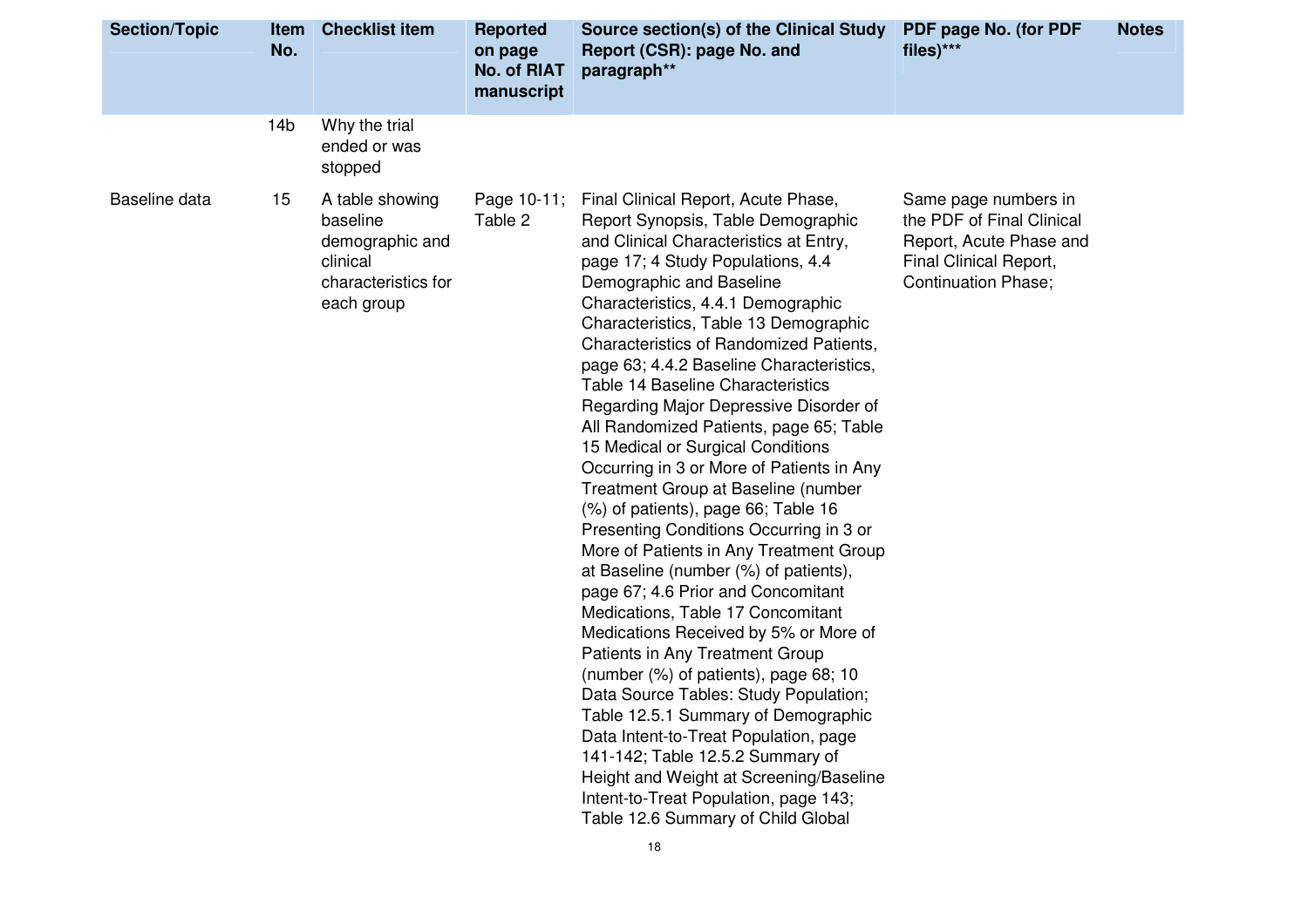| <b>Section/Topic</b> | <b>Item</b><br>No. | <b>Checklist item</b> | <b>Reported</b><br>on page<br><b>No. of RIAT</b><br>manuscript | Source section(s) of the Clinical Study<br>Report (CSR): page No. and<br>paragraph**                                                                                                                                                                                                                                                                                                                                                                                                                                                                                                                                                                                                                                                                                                                                                                                                                                                                                                                                                                                                                                                                                                                                                                                                                                                                                                                                                                                             | PDF page No. (for PDF<br>files)*** | <b>Notes</b> |
|----------------------|--------------------|-----------------------|----------------------------------------------------------------|----------------------------------------------------------------------------------------------------------------------------------------------------------------------------------------------------------------------------------------------------------------------------------------------------------------------------------------------------------------------------------------------------------------------------------------------------------------------------------------------------------------------------------------------------------------------------------------------------------------------------------------------------------------------------------------------------------------------------------------------------------------------------------------------------------------------------------------------------------------------------------------------------------------------------------------------------------------------------------------------------------------------------------------------------------------------------------------------------------------------------------------------------------------------------------------------------------------------------------------------------------------------------------------------------------------------------------------------------------------------------------------------------------------------------------------------------------------------------------|------------------------------------|--------------|
|                      |                    |                       |                                                                | Assessment Scale (Scores at Screening)<br>Intent to Treat Population, page 144;<br>Table 12.7 Summary of Kiddie-SADS-<br>Lifetime Diagnostic Criteria at Screening<br>Intent to Treat Population, page 145-150;<br>Table 12.8 Summary of Personal History<br>Intent-to-Treat Population, page 151-152;<br>Table 12.9 Summary of Medical/Surgical<br>History Intent-to-Treat Population, page<br>153-156; Table 12.10 Summary of<br><b>Presenting Conditions Intent-to-Treat</b><br>Population, page 157-160; Table 12.11<br>Summary of Prior Medications by WHO<br><b>ATC Classification Intent-to-Treat</b><br>Population, page 161-165; Table 12.14<br>Summary of Concomitant Medications by<br><b>WHO ATC Classification Acute Phase</b><br>Intent-to-Treat Population, page 167-172;<br>Table 12.20 Summary of Duration of<br>Current Episode (mo) Intent to Treat<br>Population, page 176; Table 12.21<br>Summary of Number of Depressive<br>Episodes Intent to Treat Population,<br>page 177; Table 12.21 Summary of<br>Number of Depressive Episodes Intent to<br>Treat Population, page 178; Table 12.22<br>Summary of Age at Onset of First<br>Episode (yr) Intent to Treat Population,<br>page 179; Table 12.23 Summary of<br>Melancholic/Endogenous Depression<br>Intent to Treat Population, page 180;<br>Table 12.24 Summary of Atypical<br>Depression Intent to Treat Population,<br>page 181; Table 12.25 Summary of<br>Family History of Major Depression Intent |                                    |              |
|                      |                    |                       |                                                                | 19                                                                                                                                                                                                                                                                                                                                                                                                                                                                                                                                                                                                                                                                                                                                                                                                                                                                                                                                                                                                                                                                                                                                                                                                                                                                                                                                                                                                                                                                               |                                    |              |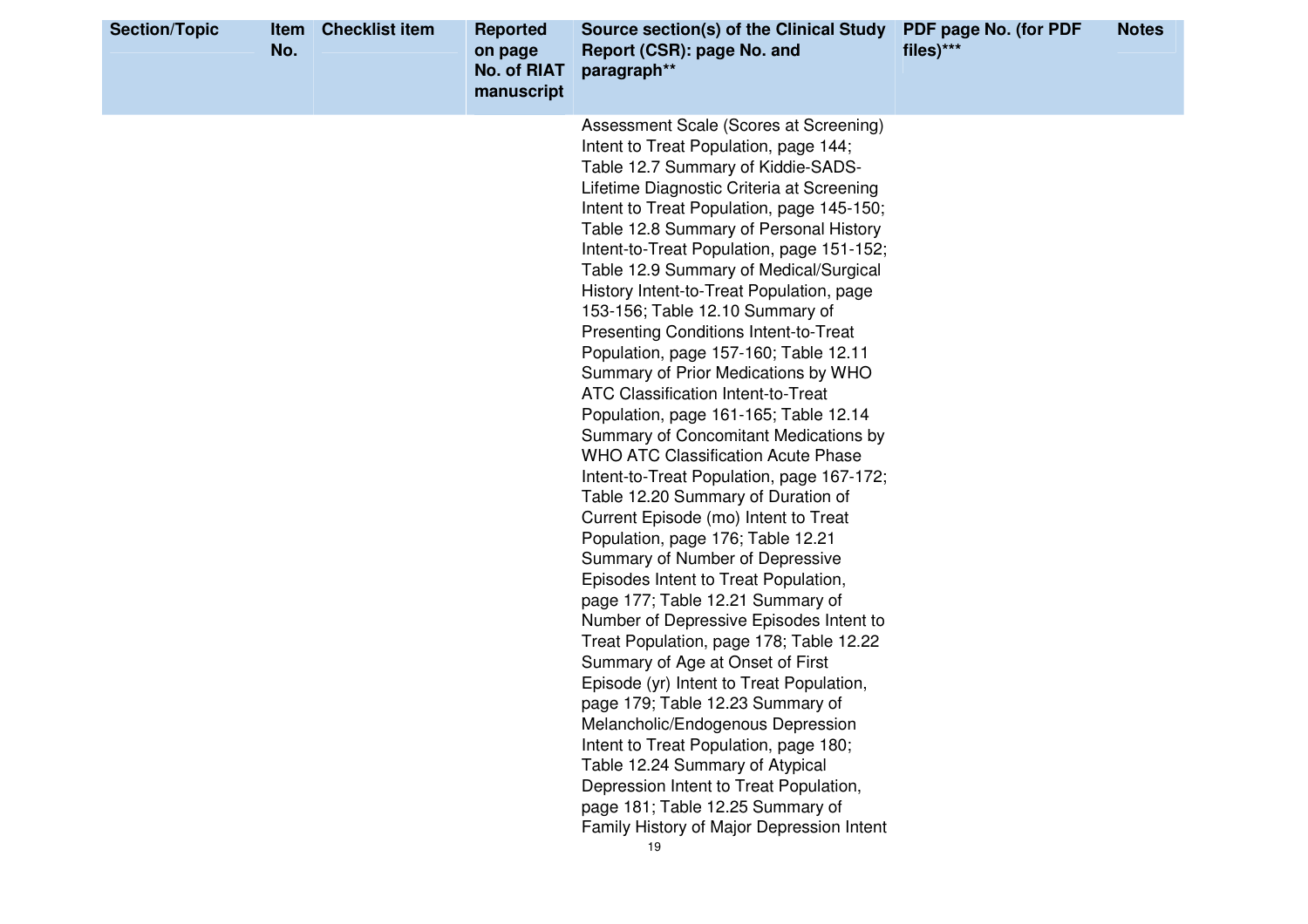| <b>Section/Topic</b> | Item<br>No. | <b>Checklist item</b> | <b>Reported</b><br>on page<br><b>No. of RIAT</b><br>manuscript | Source section(s) of the Clinical Study<br>Report (CSR): page No. and<br>paragraph**                                                                                                                                                                                                                                                                                                                                                                                                                                                                                                                                                                                                                                                                                                                                                                                                                                                                                                                                                                                                                                                                                                                                                                                                                                                                                                                                                                      | PDF page No. (for PDF<br>files)*** | <b>Notes</b> |
|----------------------|-------------|-----------------------|----------------------------------------------------------------|-----------------------------------------------------------------------------------------------------------------------------------------------------------------------------------------------------------------------------------------------------------------------------------------------------------------------------------------------------------------------------------------------------------------------------------------------------------------------------------------------------------------------------------------------------------------------------------------------------------------------------------------------------------------------------------------------------------------------------------------------------------------------------------------------------------------------------------------------------------------------------------------------------------------------------------------------------------------------------------------------------------------------------------------------------------------------------------------------------------------------------------------------------------------------------------------------------------------------------------------------------------------------------------------------------------------------------------------------------------------------------------------------------------------------------------------------------------|------------------------------------|--------------|
|                      |             |                       |                                                                | to Treat Population, page 182; Table<br>12.26 Summary of Any Concomitant<br>Diagnosis Intent to Treat Population,<br>page 183; Table 12.27 Summary of<br>Anxiety Disorder Intent to Treat<br>Population, page 184; Table 12.28<br>Summary of Externalizing Disorder Intent<br>to Treat Population, page 185;<br>Continuation Study, Final Clinical Report,<br>5.6 Vital Signs and Body Weight, 5.6.1<br>Mean Values and Changes in Value,<br>Table 13 Vital Signs and Body Weight at<br>Baseline and Endpoint (mean $\pm$ SD) (ITT<br>Population), page 46; 6 Efficacy Results,<br>6.3 Hamilton Depression Scale, Table 20<br>Baseline Mean (±SE) and Mean Change<br>from Baseline at Each Visit-HAM-D<br>Scale (ITT Population), page 58; 9 Data<br>Source Tables: Study Population, Table<br>12.15 Summary of Concomitant<br>Medications by WHO ATC Classification<br><b>Continuation Phase Intent-to-Treat</b><br>Population, page 76-79; 10 Data Source<br>Tables: Efficacy, Table 15.3 Baseline<br>Mean and Mean Change from Baseline<br>at Monthly Intervals-HAMD Scale<br>(Continuation Phase) (Intent to Treat<br>Population), page 89; Table 15.4<br>Baseline Mean and Mean Change from<br>Baseline at Monthly Intervals-K-SADS-L<br>Depression 9-Item Scale (Continuation<br>Phase) (Intent to Treat Population), page<br>90; Table 15.7 Baseline Mean and Mean<br>Change from Baseline at Monthly<br>Intervals-HAMD Anxiety Somatization<br>20 |                                    |              |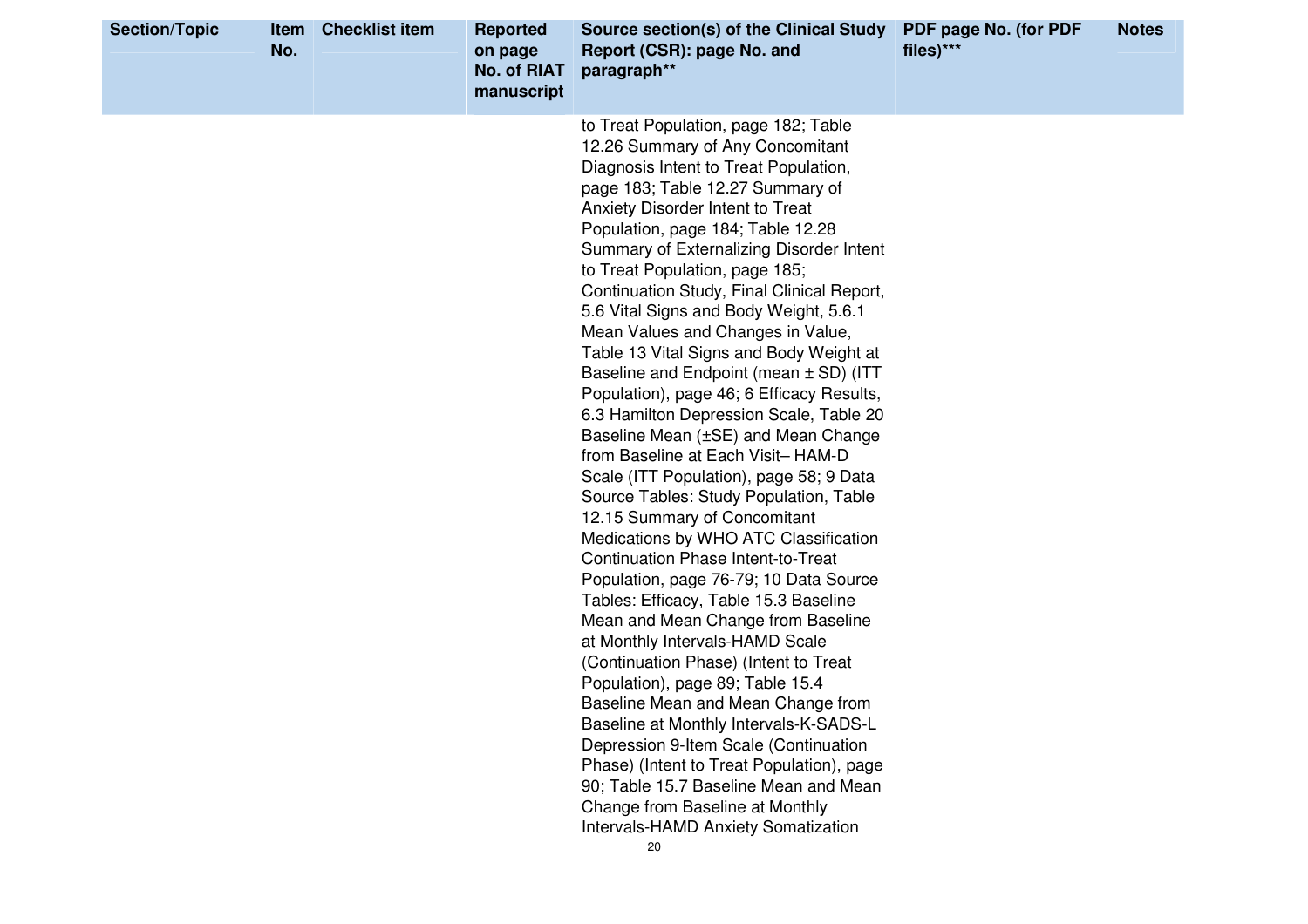| <b>Section/Topic</b> | <b>Item</b><br>No. | <b>Checklist item</b> | <b>Reported</b><br>on page<br><b>No. of RIAT</b><br>manuscript | Source section(s) of the Clinical Study<br>Report (CSR): page No. and<br>paragraph**                                                                                                                                                                                                                                                                                                                                                                                                                                                                                                                                                                                                                                                                                                                                                                                                                                                                                                                                                                                                                                                                                                                                                                                                                                                                                                                                                               | PDF page No. (for PDF<br>files)*** | <b>Notes</b> |
|----------------------|--------------------|-----------------------|----------------------------------------------------------------|----------------------------------------------------------------------------------------------------------------------------------------------------------------------------------------------------------------------------------------------------------------------------------------------------------------------------------------------------------------------------------------------------------------------------------------------------------------------------------------------------------------------------------------------------------------------------------------------------------------------------------------------------------------------------------------------------------------------------------------------------------------------------------------------------------------------------------------------------------------------------------------------------------------------------------------------------------------------------------------------------------------------------------------------------------------------------------------------------------------------------------------------------------------------------------------------------------------------------------------------------------------------------------------------------------------------------------------------------------------------------------------------------------------------------------------------------|------------------------------------|--------------|
|                      |                    |                       |                                                                | Scale (Continuation Phase) (Intent to<br>Treat Population), page 93; Table 15.8<br>Baseline Mean and Mean Change from<br>Baseline at Monthly Intervals-HAMD<br>Sleep Scale (Continuation Phase) (Intent<br>to Treat Population), page 94; Table 15.9<br>Baseline Mean and Mean Change from<br>Baseline at Monthly Intervals-HAMD<br><b>Cognitive Disturbance Scale</b><br>(Continuation Phase) (Intent to Treat<br>Population), page 95; Table 15.10<br>Baseline Mean and Mean Change from<br>Baseline at Monthly Intervals-HAMD<br>Retardation Scale (Continuation Phase)<br>(Intent to Treat Population), page 96;<br>Table 15.11 Baseline Mean and Mean<br>Change from Baseline at Monthly<br>Intervals-Self Perception Profile Scale<br>(Continuation Phase) (Intent to Treat<br>Population), page 97; Table 15.12<br>Baseline Mean and Mean Change from<br><b>Baseline at Monthly Intervals-</b><br><b>Autonomous Functioning Scale</b><br>(Continuation Phase) (Intent to Treat<br>Population), page 98; Table 15.13<br>Baseline Mean and Mean Change from<br><b>Baseline at Monthly Intervals-</b><br>Autonomous Functioning Scale:<br>Self/Family Care Subscore (Continuation<br>Phase) (Intent to Treat Population), page<br>99; Table 15.14 Baseline Mean and<br>Mean Change from Baseline at Monthly<br>Intervals-Autonomous Functioning Scale:<br>Management Subscore (Continuation<br>Phase) (Intent to Treat Population), page<br>21 |                                    |              |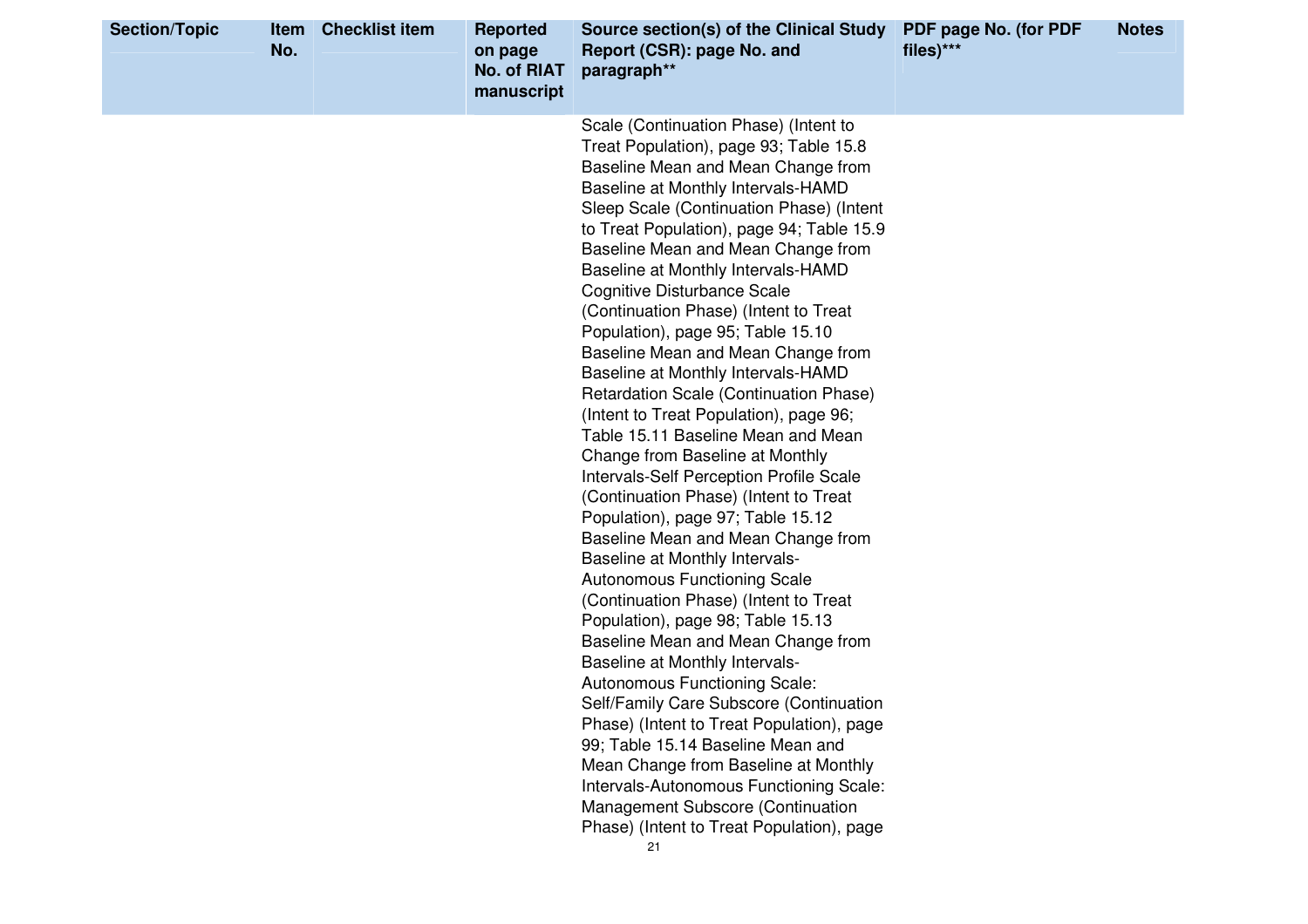| <b>Section/Topic</b> | Item<br>No. | <b>Checklist item</b> | <b>Reported</b><br>on page<br><b>No. of RIAT</b><br>manuscript | Source section(s) of the Clinical Study<br>Report (CSR): page No. and<br>paragraph**                                                                                                                                                                                                                                                                                                                                                                                                                                                                                                                                                                                                                                                                                                                                                                                                                                                                                                                                                                                                                                                                                                                                                                                                                                                                                                                                                                                 | PDF page No. (for PDF<br>files)*** | <b>Notes</b> |
|----------------------|-------------|-----------------------|----------------------------------------------------------------|----------------------------------------------------------------------------------------------------------------------------------------------------------------------------------------------------------------------------------------------------------------------------------------------------------------------------------------------------------------------------------------------------------------------------------------------------------------------------------------------------------------------------------------------------------------------------------------------------------------------------------------------------------------------------------------------------------------------------------------------------------------------------------------------------------------------------------------------------------------------------------------------------------------------------------------------------------------------------------------------------------------------------------------------------------------------------------------------------------------------------------------------------------------------------------------------------------------------------------------------------------------------------------------------------------------------------------------------------------------------------------------------------------------------------------------------------------------------|------------------------------------|--------------|
|                      |             |                       |                                                                | 100; Table 15.15 Baseline Mean and<br>Mean Change from Baseline at Monthly<br>Intervals-Autonomous Functioning Scale:<br><b>Recreational Activity Subscore</b><br>(Continuation Phase) (Intent to Treat<br>Population), page 101; Table 15.16<br>Baseline Mean and Mean Change from<br>Baseline at Monthly Intervals-<br>Autonomous Functioning Scale:<br>Social/Vocational Activities Subscore<br>(Continuation Phase) (Intent to Treat<br>Population), page 102; Table 15.17<br>Baseline Mean and Mean Change from<br><b>Baseline at Monthly Intervals-Sickness</b><br>Impact Profile Scale (Continuation<br>Phase) (Intent to Treat Population), page<br>103; Table 15.18 Baseline Mean and<br>Mean Change from Baseline at Monthly<br>Intervals-SIP Scale: Present Health<br>Subscore (Continuation Phase) (Intent to<br>Treat Population), page 104; Table 15.19<br>Baseline Mean and Mean Change from<br>Baseline at Monthly Intervals-SIP Scale:<br><b>Present Quality of Life Subscore</b><br>(Continuation Phase) (Intent to Treat<br>Population), page 105; Table 15.20<br>Baseline Mean and Mean Change from<br>Baseline at Monthly Intervals-SIP Scale:<br>Sleep/Rest Subscore (Continuation<br>Phase) (Intent to Treat Population), page<br>106; Table 15.21 Baseline Mean and<br>Mean Change from Baseline at Monthly<br>Intervals-SIP Scale: Home Maintenance<br>Subscore (Continuation Phase) (Intent to<br>Treat Population), page 107; Table 15.22 |                                    |              |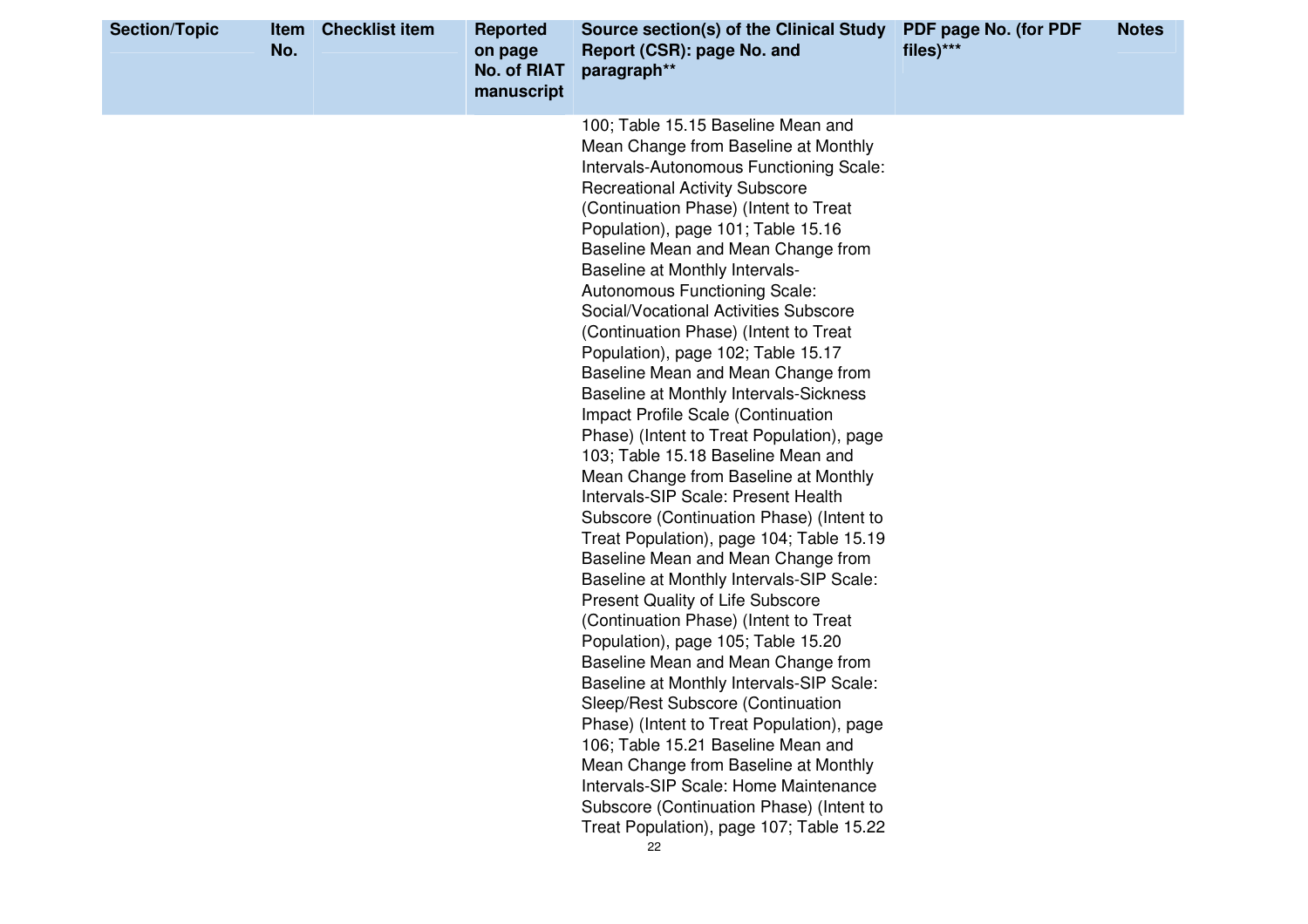| <b>Section/Topic</b>       | Item<br>No. | <b>Checklist item</b>                                                                                                                                    | <b>Reported</b><br>on page<br><b>No. of RIAT</b><br>manuscript                                                           | Source section(s) of the Clinical Study PDF page No. (for PDF<br>Report (CSR): page No. and<br>paragraph**                                                                                                                                                                                                                                                                                                                                                                                                                                                                                                                                                                                                                                                                                                                                                                                                                                                                  | files)***                                                                                                                            | <b>Notes</b> |
|----------------------------|-------------|----------------------------------------------------------------------------------------------------------------------------------------------------------|--------------------------------------------------------------------------------------------------------------------------|-----------------------------------------------------------------------------------------------------------------------------------------------------------------------------------------------------------------------------------------------------------------------------------------------------------------------------------------------------------------------------------------------------------------------------------------------------------------------------------------------------------------------------------------------------------------------------------------------------------------------------------------------------------------------------------------------------------------------------------------------------------------------------------------------------------------------------------------------------------------------------------------------------------------------------------------------------------------------------|--------------------------------------------------------------------------------------------------------------------------------------|--------------|
|                            |             |                                                                                                                                                          |                                                                                                                          | Baseline Mean and Mean Change from<br>Baseline at Monthly Intervals-SIP Scale:<br>Social Interaction Subscore<br>(Continuation Phase) (Intent to Treat<br>Population), page 108; Table 15.23<br>Baseline Mean and Mean Change from<br>Baseline at Monthly Intervals-SIP Scale:<br><b>Alertness Behavior Subscore</b><br>(Continuation Phase) (Intent to Treat<br>Population), page 109; Table 15.24<br>Baseline Mean and Mean Change from<br>Baseline at Monthly Intervals-SIP Scale:<br><b>Communication Subscore (Continuation</b><br>Phase) (Intent to Treat Population), page<br>110; Table 15.25 Baseline Mean and<br>Mean Change from Baseline at Monthly<br>Intervals-SIP Scale: Recreational<br>Pastimes Subscore (Continuation Phase)<br>(Intent to Treat Population), page 111;<br>Table 15.26 Baseline Mean and Mean<br>Change from Baseline at Monthly<br>Intervals-HAMD Depressed Mood Item<br>(Continuation Phase) (Intent to Treat<br>Population), page 112; |                                                                                                                                      |              |
| <b>Numbers</b><br>analysed | 16          | For each group,<br>number of<br>participants<br>(denominator)<br>included in each<br>analysis and<br>whether the<br>analysis was by<br>original assigned | Page 11,<br>Figure 1;<br>page 12,<br>table $3$ ;<br>page 13,<br>Table 4;<br>page 13,<br>Table 5;<br>page 14,<br>Table 6; | Final Clinical Report, Acute Phase,<br>Report Synopsis, Table Demographic<br>and Clinical Characteristics at Entry page<br>17; Table Patient Disposition page 17;<br>Table Mean Change from Baseline in<br>HAM-D Total Score, Depression Item, K-<br>SADS-L Depression Subgroup, K-SADS-<br>L Depression Item, Mean CGI Score, and<br>Percent of Patients Meeting Definition of<br>Responder or Remission, page 19; 4.3                                                                                                                                                                                                                                                                                                                                                                                                                                                                                                                                                     | Same page numbers in<br>the PDF of Final Clinical<br>Report, Acute Phase and<br>Final Clinical Report,<br><b>Continuation Phase;</b> |              |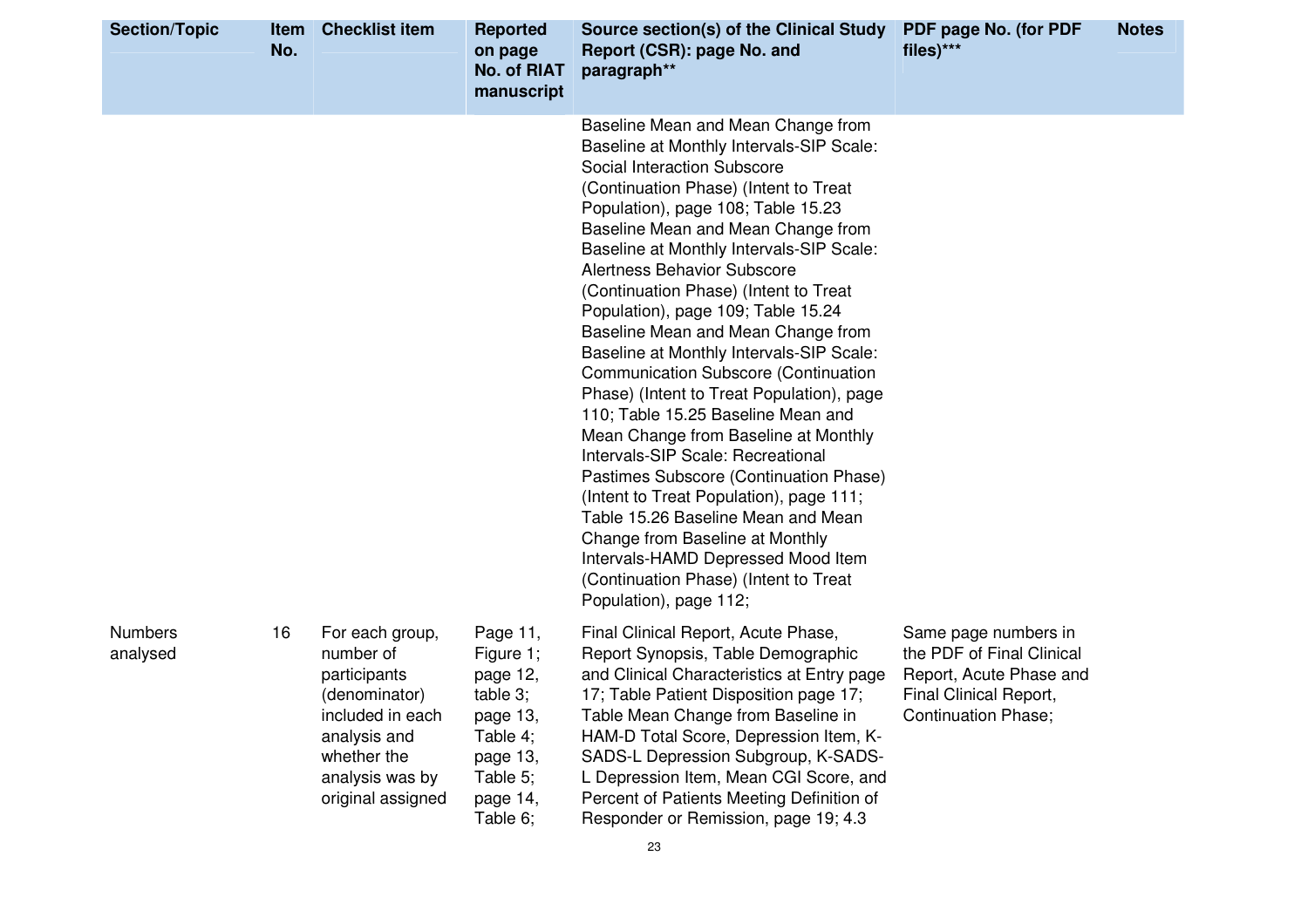| <b>Section/Topic</b> | Item<br>No. | <b>Checklist item</b> | <b>Reported</b><br>on page<br>No. of RIAT<br>manuscript                                                                                                           | Source section(s) of the Clinical Study<br>Report (CSR): page No. and<br>paragraph**                                                                                                                                                                                                                                                                                                                                                                                                                                                                                                                                                                                                                                                                                                                                                                                                                                                                                                                                                                                                                                                                                                                                                                                                                                                                                                                                                                                                              | PDF page No. (for PDF<br>files)*** | <b>Notes</b> |
|----------------------|-------------|-----------------------|-------------------------------------------------------------------------------------------------------------------------------------------------------------------|---------------------------------------------------------------------------------------------------------------------------------------------------------------------------------------------------------------------------------------------------------------------------------------------------------------------------------------------------------------------------------------------------------------------------------------------------------------------------------------------------------------------------------------------------------------------------------------------------------------------------------------------------------------------------------------------------------------------------------------------------------------------------------------------------------------------------------------------------------------------------------------------------------------------------------------------------------------------------------------------------------------------------------------------------------------------------------------------------------------------------------------------------------------------------------------------------------------------------------------------------------------------------------------------------------------------------------------------------------------------------------------------------------------------------------------------------------------------------------------------------|------------------------------------|--------------|
|                      |             | groups                | page 15,<br>Table 7;<br>page 16-17,<br>Table 9;<br>page 17-19,<br>Table $10$ ;<br>page 19-21,<br>Table 11;<br>page 21,<br>Table $12$ ;<br>page 21-22,<br>Table 13 | Protocol Violations, 4.3.1 Protocol<br>Violations Excluded from the Per-<br>Protocol Population, page 60; Table 11<br>Numbers of Patients With Protocol<br>Violations Leading to Exclusion From the<br>Per-Protocol Analysis, page 61; 4.3.2<br>Protocol Deviations Included in the Per-<br>Protocol Population, page 61-62; Table<br>12 Numbers of Patients With Protocol<br>Deviations Included in the Per- Protocol<br>Analysis, page 62; 5 Efficacy Results, 5.2<br>Efficacy Results, 5.2.3 Responders and<br>Remission Analysis, Figure 4 Percent of<br>Patients in LOCF and OC Datasets<br>Achieving Responder and Remission<br>Status, page 78; 10 Data Source Tables:<br>Study Population, pages 130-185; Table<br>12.1 Summary of Patient Distribution by<br>Investigator by Treatment Intent-to-Treat<br>Population, page 130; Table 12.2<br>Summary of Patients Remaining in the<br>Study at Weekly Intervals Intent-to-Treat<br>Population, page 131-132; Table 12.5.1<br>Summary of Demographic Data Intent-to-<br>Treat Population, page 141; Table 12.8<br>Summary of Personal History Intent-to-<br>Treat Population, page 151; Table 12.9<br>Summary of Medical/Surgical History<br>Intent-to-Treat Population, page 153;<br>Table 12.10 Summary of Presenting<br>Conditions Intent-to-Treat Population,<br>page 157; Table 12.11 Summary of Prior<br>Medications by WHO ATC Classification<br>Intent-to-Treat Population, page 161;<br>Table 12.14 Summary of Concomitant<br>24 |                                    |              |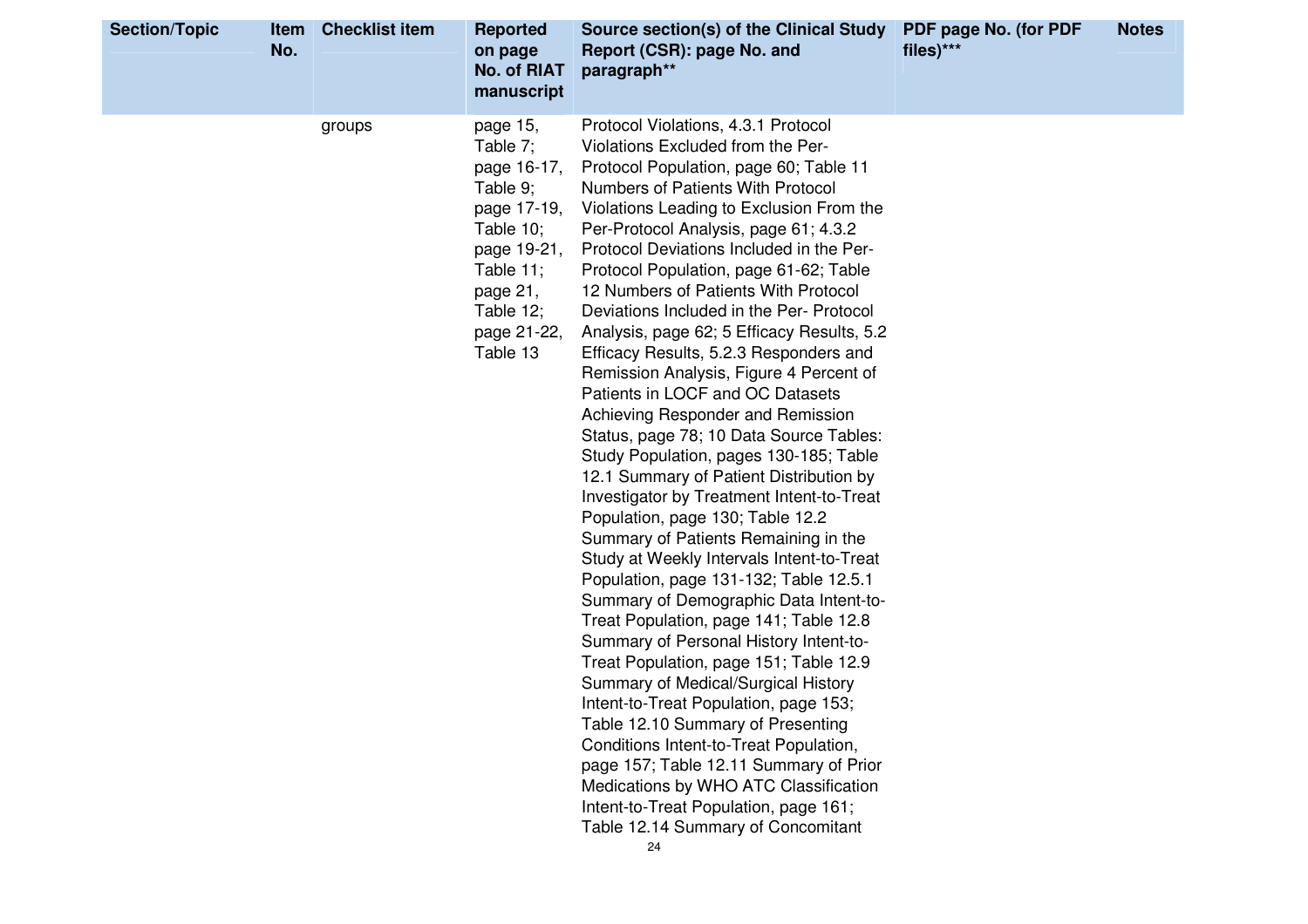| <b>Section/Topic</b> | Item<br>No. | <b>Checklist item</b> | <b>Reported</b><br>on page<br><b>No. of RIAT</b><br>manuscript | Source section(s) of the Clinical Study<br>Report (CSR): page No. and<br>paragraph**                                                                                                                                                                                                                                                                                                                                                                                                                                                                                                                                                                                                                                                                                                                                                                                                                                                                                                                                                                                                                                                                                                                                                                                                                                                                                                                                          | PDF page No. (for PDF<br>files)*** | <b>Notes</b> |
|----------------------|-------------|-----------------------|----------------------------------------------------------------|-------------------------------------------------------------------------------------------------------------------------------------------------------------------------------------------------------------------------------------------------------------------------------------------------------------------------------------------------------------------------------------------------------------------------------------------------------------------------------------------------------------------------------------------------------------------------------------------------------------------------------------------------------------------------------------------------------------------------------------------------------------------------------------------------------------------------------------------------------------------------------------------------------------------------------------------------------------------------------------------------------------------------------------------------------------------------------------------------------------------------------------------------------------------------------------------------------------------------------------------------------------------------------------------------------------------------------------------------------------------------------------------------------------------------------|------------------------------------|--------------|
|                      |             |                       |                                                                | Medications by WHO ATC Classification<br>Acute Phase Intent-to-Treat Population,<br>page 167; Table 12.16 Summary of<br>Patient Compliance Acute Phase Intent-<br>to-Treat Population, page 173; Table<br>12.21 Summary of Number of<br>Depressive Episodes Intent to Treat<br>Population, page 177; Table 12.23<br>Summary of Melancholic/Endogenous<br>Depression Intent to Treat Population,<br>page 180; Table 12.24 Summary of<br>Atypical Depression Intent to Treat<br>Population, page 181; Table 12.25<br>Summary of Family History of Major<br>Depression Intent to Treat Population,<br>page 182; Table 12.27 Summary of<br><b>Anxiety Disorder Intent to Treat</b><br>Population, page 184; 11 Data Source<br>Tables: Efficacy Results, pages 186-221;<br>12 Data Source Tables: Safety Results,<br>pages 222-489. Continuation Study,<br>Final Clinical Report, Report Synopsis,<br>Patient Disposition and Key<br>Demographic Data, Patient Disposition<br>table, page 6; Safety Results, Adverse<br>Events Occurring in ≥5% of Any Group<br>and at Least 2X Placebo table, page 7; 4<br>Study Population, 4.3 Disposition of<br>Patients in the Continuation Phase,<br>Table 4 Number (%) of Randomized<br>Patients Who Completed or Were<br>Withdrawn from the Study, by Reason for<br>Withdrawal (ITT Population), page 27;<br>4.4 Concomitant Medications, Table 5<br><b>Concomitant Medications by ATC</b> |                                    |              |
|                      |             |                       |                                                                | 25                                                                                                                                                                                                                                                                                                                                                                                                                                                                                                                                                                                                                                                                                                                                                                                                                                                                                                                                                                                                                                                                                                                                                                                                                                                                                                                                                                                                                            |                                    |              |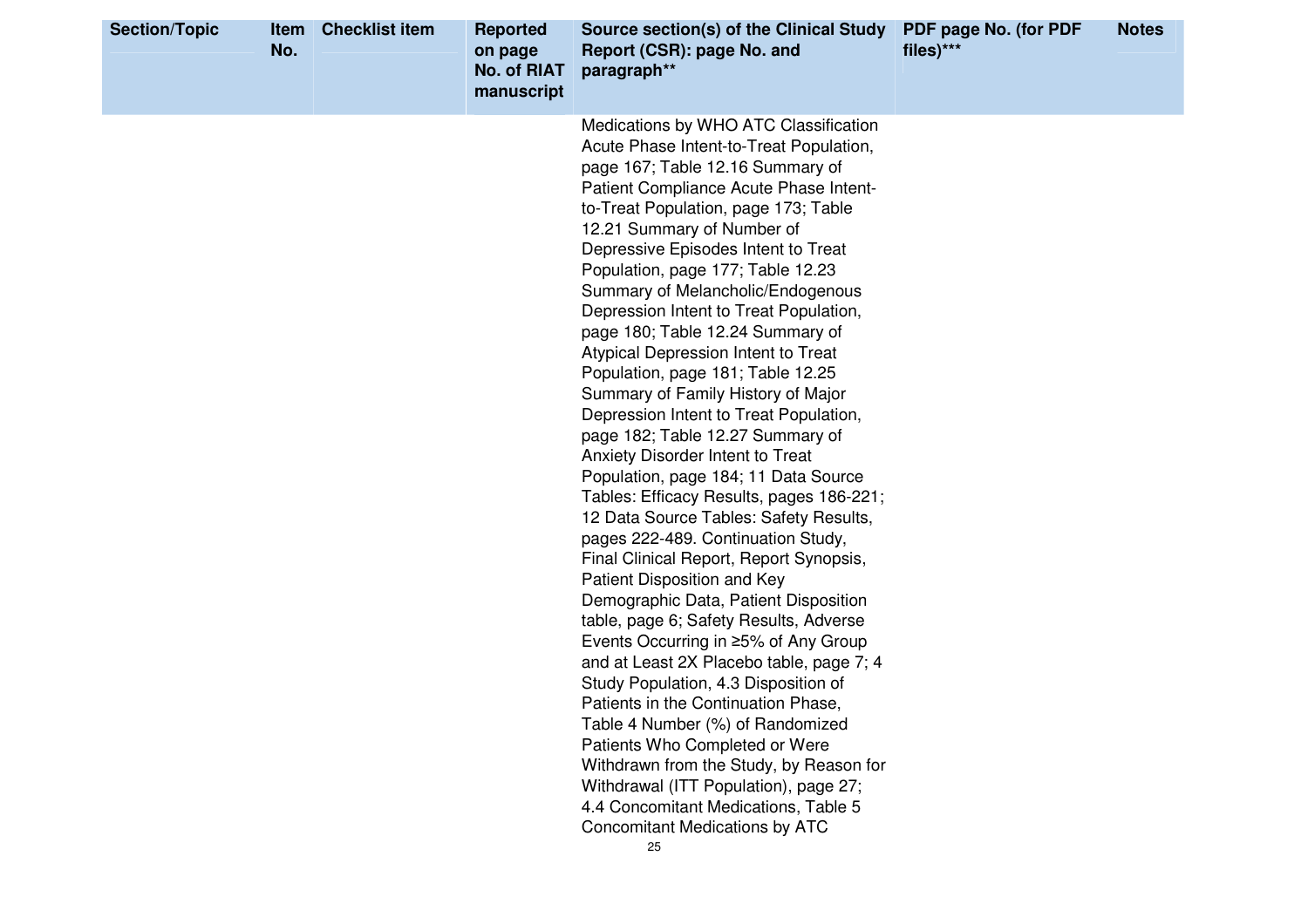| <b>Section/Topic</b> | <b>Item</b><br>No. | <b>Checklist item</b> | <b>Reported</b><br>on page<br><b>No. of RIAT</b><br>manuscript | Source section(s) of the Clinical Study<br>Report (CSR): page No. and<br>paragraph**                                                                                                                                                                                                                                                                                                                                                                                                                                                                                                                                                                                                                                                                                                                                                                                                                                                                                                                                                                                                                                                                                                                                                                                                                                                                                                                                                               | PDF page No. (for PDF<br>files)*** | <b>Notes</b> |
|----------------------|--------------------|-----------------------|----------------------------------------------------------------|----------------------------------------------------------------------------------------------------------------------------------------------------------------------------------------------------------------------------------------------------------------------------------------------------------------------------------------------------------------------------------------------------------------------------------------------------------------------------------------------------------------------------------------------------------------------------------------------------------------------------------------------------------------------------------------------------------------------------------------------------------------------------------------------------------------------------------------------------------------------------------------------------------------------------------------------------------------------------------------------------------------------------------------------------------------------------------------------------------------------------------------------------------------------------------------------------------------------------------------------------------------------------------------------------------------------------------------------------------------------------------------------------------------------------------------------------|------------------------------------|--------------|
|                      |                    |                       |                                                                | Classification Received by 10% or More<br>of Patients in Any Treatment Group<br>(number (%) of patients) (ITT<br>Population), page 28; 5 Safety Results,<br>5.1 Extent of Exposure, Table 6<br><b>Exposure of Patients to Each Daily Dose</b><br>of Study Medication and Duration of<br>Exposure (number (%) of patients)<br>(Continuation Phase) (ITT Population),<br>page 31; 5.2 Adverse Events, Table 7<br>Number (%) of Patients with Treatment-<br>emergent Adverse Events Most<br>Frequently Reported (≥5% in Any<br>Treatment Group), by Body System and<br>Preferred Term (ITT Population), page<br>33; Table 8 Adverse Events Occurring in<br>≥5% of Either Paroxetine or Imipramine<br>Patients and at Least 2X Placebo (ITT<br>Population), page 34; Table 11<br>Treatment-emergent Adverse Events,<br>Regardless of Attribution, Leading to<br>Withdrawal (number (%) of patients (ITT<br>Population), page 42; 5.6 Vital Signs and<br>Body Weight, 5.6.1 Mean Values and<br>Changes in Value, Table 13 Vital Signs<br>and Body Weight at Baseline and<br>Endpoint (mean $\pm$ SD) (ITT Population),<br>page 46; Table 14 Number (%) of<br>Patients with Vital Sign or Body Weight<br>Values of Potential Clinical Concern at<br>Any Time During the Continuation Phase<br>(ITT Population), page 47; Table 15<br>Number of Patients with Laboratory<br>Values Considered to Be of Clinical<br>Concern (ITT Population), page 49; 5.8 |                                    |              |
|                      |                    |                       |                                                                | 26                                                                                                                                                                                                                                                                                                                                                                                                                                                                                                                                                                                                                                                                                                                                                                                                                                                                                                                                                                                                                                                                                                                                                                                                                                                                                                                                                                                                                                                 |                                    |              |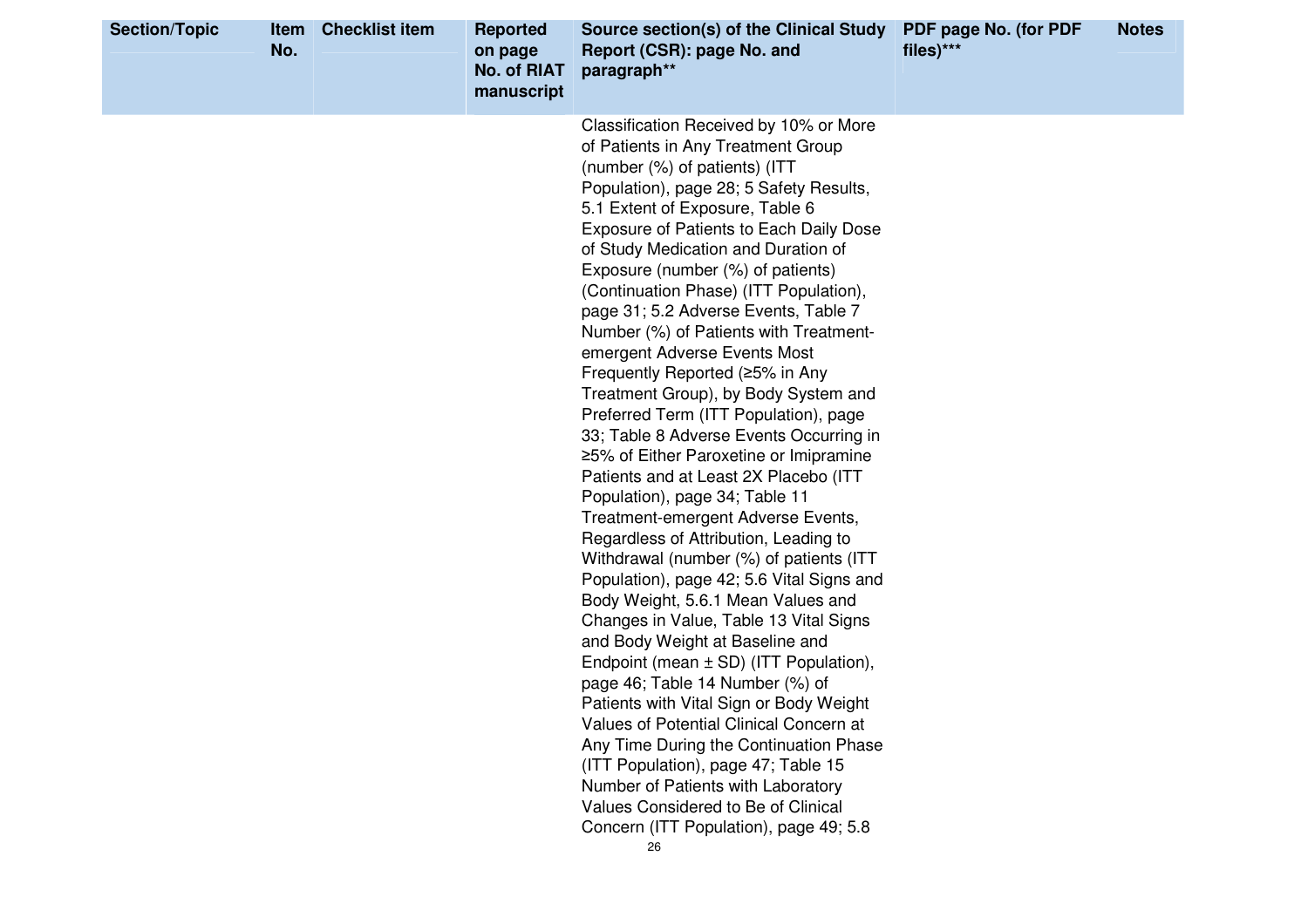| <b>Section/Topic</b>       | <b>Item</b><br>No. | <b>Checklist item</b>                                                                                                | <b>Reported</b><br>on page<br><b>No. of RIAT</b><br>manuscript        | Source section(s) of the Clinical Study<br>Report (CSR): page No. and<br>paragraph**                                                                                                                                                                                                                                                                                                                                                                                                                                                                                                                                                                                                                                                                                                                                                                                                                                                                                                                                                                                                                                                                                    | PDF page No. (for PDF<br>files)***                                                                                                   | <b>Notes</b> |
|----------------------------|--------------------|----------------------------------------------------------------------------------------------------------------------|-----------------------------------------------------------------------|-------------------------------------------------------------------------------------------------------------------------------------------------------------------------------------------------------------------------------------------------------------------------------------------------------------------------------------------------------------------------------------------------------------------------------------------------------------------------------------------------------------------------------------------------------------------------------------------------------------------------------------------------------------------------------------------------------------------------------------------------------------------------------------------------------------------------------------------------------------------------------------------------------------------------------------------------------------------------------------------------------------------------------------------------------------------------------------------------------------------------------------------------------------------------|--------------------------------------------------------------------------------------------------------------------------------------|--------------|
|                            |                    |                                                                                                                      |                                                                       | Safety Results in the Continuation Phase<br>Compared to the Acute Phase, Table 16<br>Adverse Events Occurring in ≥5% of<br>Either Paroxetine or Imipramine Patients<br>and at Least 2X Placebo in Either Phase<br>of the Study or Both Phases Combined<br>(ITT Population), page 52; Table 17<br>Number (%) of Patients with Serious<br>Adverse Events in Each Phase of the<br>Study and Both Phases Combined (ITT<br>Population), page 54; 6 Efficacy Results,<br>6.1 Withdrawals Due to Lack of Efficacy,<br>Table 18 Number (%) of Patients<br>Withdrawing for Lack of Efficacy (Intent<br>to Treat Population), page 55; Table 19<br>Summary of Relapse During the<br><b>Continuation Phase for Patients Who</b><br>Had a HAM-D ≤8 at End of Acute Phase<br>(ITT Population), page 56; 6.4 Clinical<br>Global Impression of Improvement, Table<br>21 Distribution of Patients in Each Class<br>of CGI Global Improvement at Week 32<br><b>LOCF Endpoint (Intent to Treat</b><br>Population), page 59; 9 Data Source<br>Tables: Study Population, pages 65-84;<br>10 Data Source Tables: Efficacy, pages<br>85-112; 11 Data Source Tables: Safety,<br>pages 116-260. |                                                                                                                                      |              |
| Outcomes and<br>estimation | 17a                | For each primary<br>and secondary<br>outcome, results<br>for each group,<br>and the estimated<br>effect size and its | p.11-12;<br>Figure 2;<br>page 12;<br>Table 3;<br>page 13,<br>Tables 4 | Final Clinical Report, Acute Phase,<br>Report Synopsis, Efficacy Results, page<br>17 paragraph 2 to page 18 paragraph 1,<br>paragraph 2; Table Mean Change from<br>Baseline in HAM-D Total Score,<br>Depression Item, K-SADS-L Depression                                                                                                                                                                                                                                                                                                                                                                                                                                                                                                                                                                                                                                                                                                                                                                                                                                                                                                                               | Same page numbers in<br>the PDF of Final Clinical<br>Report, Acute Phase and<br>Final Clinical Report,<br><b>Continuation Phase;</b> |              |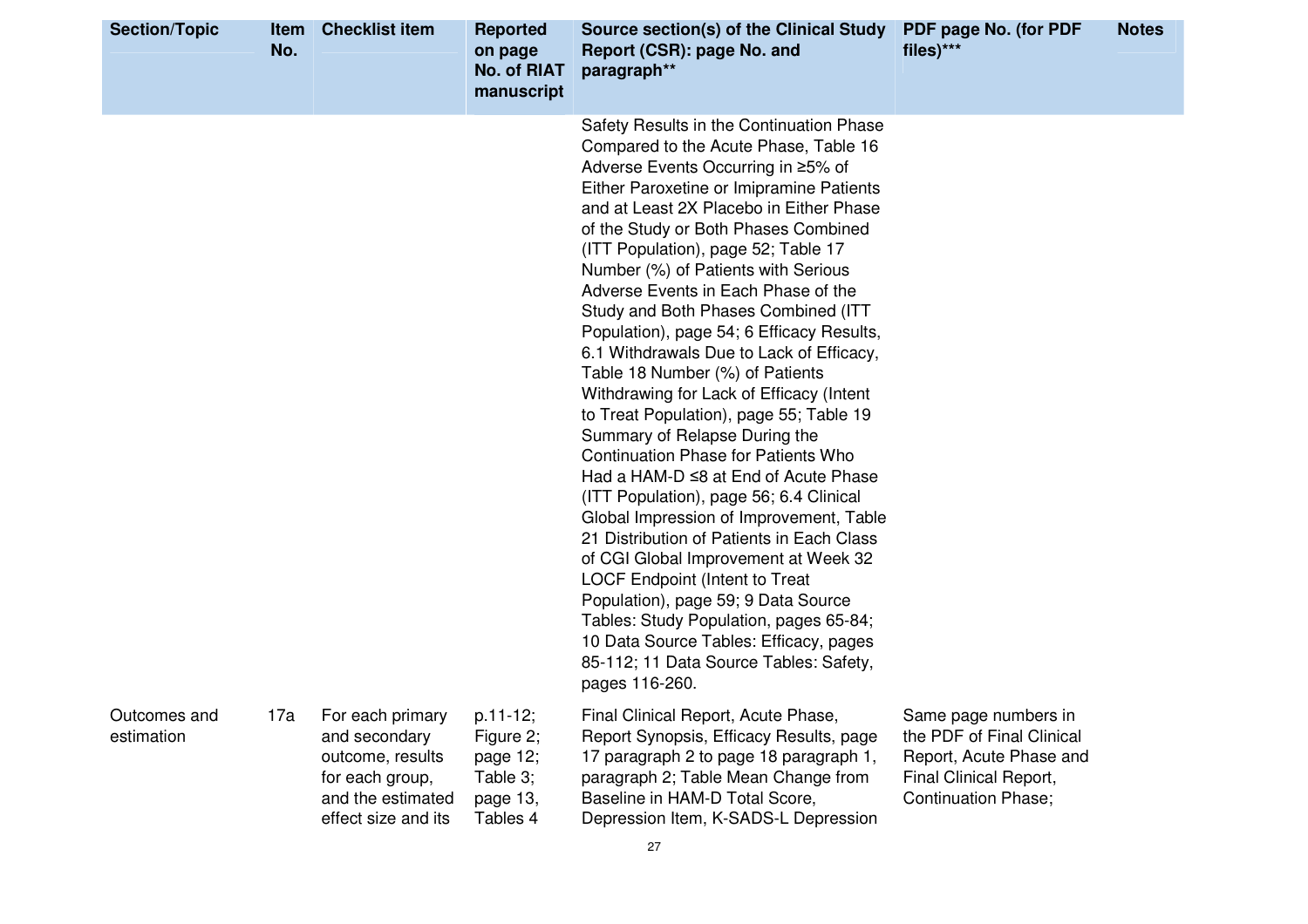| <b>Section/Topic</b><br><b>Item</b><br>No. | <b>Checklist item</b>                             | <b>Reported</b><br>on page<br>No. of RIAT<br>manuscript                                                                                    | Source section(s) of the Clinical Study<br>Report (CSR): page No. and<br>paragraph**                                                                                                                                                                                                                                                                                                                                                                                                                                                                                                                                                                                                                                                                                                                                                                                                                                                                                                                                                                                                                                                                                                                                                                                                                                                                                                                                       | PDF page No. (for PDF<br>files)***                            | <b>Notes</b> |
|--------------------------------------------|---------------------------------------------------|--------------------------------------------------------------------------------------------------------------------------------------------|----------------------------------------------------------------------------------------------------------------------------------------------------------------------------------------------------------------------------------------------------------------------------------------------------------------------------------------------------------------------------------------------------------------------------------------------------------------------------------------------------------------------------------------------------------------------------------------------------------------------------------------------------------------------------------------------------------------------------------------------------------------------------------------------------------------------------------------------------------------------------------------------------------------------------------------------------------------------------------------------------------------------------------------------------------------------------------------------------------------------------------------------------------------------------------------------------------------------------------------------------------------------------------------------------------------------------------------------------------------------------------------------------------------------------|---------------------------------------------------------------|--------------|
|                                            | precision (such as<br>95% confidence<br>interval) | and $5$ ;<br>page 14,<br>table 6;<br>page 15,<br>table 7;<br>page 16,<br>Table 8;<br>page 16-17,<br>table $9$ ;<br>page 17-19,<br>table 10 | Subgroup, K-SADS-L Depression Item,<br>Mean CGI Score, and Percent of<br>Patients Meeting Definition of Responder<br>or Remission, page 19; 5 Efficacy<br>Results, 5.2 Efficacy Results, 5.2.1<br>Change from Baseline in Total HAM-D<br>Score, page 71, Table 20 Baseline Mean<br>(+/- SE) and Mean Change from<br>Baseline (+/- SE) in Total HAM-D Score<br>for OC Dataset at Each Treatment Week<br>and the LOCF Dataset at Week 8, page<br>72; Table 21 Week 8 (OC and LOCF)<br>Mean Treatment Differences (95% C.I.)<br>in Total HAM-D Score, page 72; Figure 3<br>Mean Change from Baseline (SE) in<br>Total HAM-D Score for the Week 8<br>LOCF and Week 8 OC Datasets, page<br>73; 5.2.2 Change from Baseline in HAM-<br>D Subscales, page 73 paragraph 3 to<br>page 74 paragraph 1, Table 22 Baseline<br>Mean $(+/-$ SE) and Mean Change from<br>Baseline (+/- SE) in Mood Item and<br>Factors* of the HAMD for the Week 8<br>LOCF and OC Week 8 Datasets, page<br>74; 5.2.3 Responders and Remission<br>Analysis, page 75, paragraphs 2-3, Table<br>23 Number (%) of Patients Who<br>Responded* to Treatment for OC<br>Dataset at Each Treatment Week and<br>the LOCF Dataset at Week 8, page 76;<br>Table 24 Week 8 (OC and LOCF) Mean<br>Treatment Difference (95% C.I.) of<br>Patients who Responded, page 76; Table<br>25 Number (%) of Patients in Remission*<br>for OC Dataset at Each Treatment Week<br>28 | Pages 929-938, 949 PDF,<br>Appendix A, Statistical<br>Report; |              |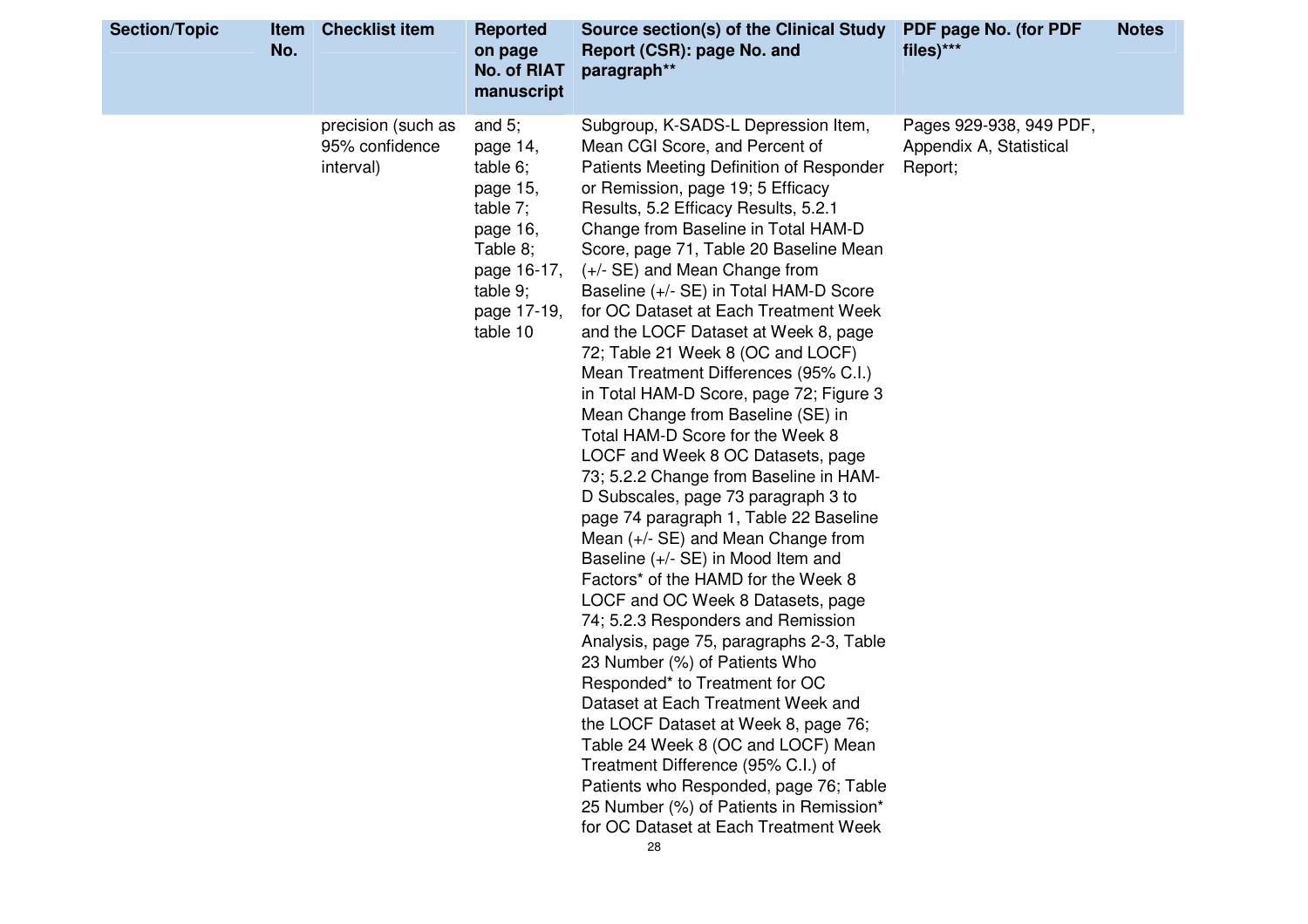| and the LOCF Dataset at Week 8, page<br>76; Table 26 Week 8 (OC and LOCF)<br>Mean Treatment Difference (95% C.I.) of<br>Patients in Remission, page 77; Figure 4<br>Percent of Patients in LOCF and OC<br>Datasets Achieving Responder and<br>Remission Status, page 78; 5.2.4<br>Sustained Response, page 78 paragraph<br>2, Table 27 Survival Analysis of<br>Sustained Response During the Acute<br>Phase, page 79; Figure 5 Kaplan Meier<br>Survival Curves for Time to Sustained<br>Response During Acute Phase, page 79;<br>5.2.5 CGI Improvement Scale, page 80<br>paragraph 2, Table 28 Mean<br>Improvement Score (+/- SE) on the CGI<br>Scale for OC Dataset at Each Treatment<br>Week and the LOCF Dataset at Week 8,<br>page 80; Table 29 Week 8 (OC and<br><b>LOCF) Mean Treatment Differences</b><br>(95% C.I.) on the CGI Scale, page 80;<br>page 81 paragraph 2, Figure 6 Mean CGI<br>Score (SE) for Week 8 LOCF and Week<br>8 OC Datasets, page 81, Table 30<br>Number and Percent of Patients Having<br>a CGI Score of "Very Much Improved" or<br>"Much Improved" for OC Dataset at Each<br>Treatment Week and the LOCF Dataset<br>at Week 8, page 82; Table 31 Week 8<br>(OC and LOCF) Mean Treatment<br>Differences (95% C.I.) of Patients Having<br>a CGI Score of "Very Much Improved" or<br>"Much Improved", page 82; Figure 7<br>Percent of Patients Very Much Improved | <b>Section/Topic</b> | <b>Item</b><br>No. | <b>Checklist item</b> | <b>Reported</b><br>on page<br><b>No. of RIAT</b><br>manuscript | Source section(s) of the Clinical Study<br>Report (CSR): page No. and<br>paragraph** | PDF page No. (for PDF<br>files)*** | <b>Notes</b> |
|-----------------------------------------------------------------------------------------------------------------------------------------------------------------------------------------------------------------------------------------------------------------------------------------------------------------------------------------------------------------------------------------------------------------------------------------------------------------------------------------------------------------------------------------------------------------------------------------------------------------------------------------------------------------------------------------------------------------------------------------------------------------------------------------------------------------------------------------------------------------------------------------------------------------------------------------------------------------------------------------------------------------------------------------------------------------------------------------------------------------------------------------------------------------------------------------------------------------------------------------------------------------------------------------------------------------------------------------------------------------------------------------------|----------------------|--------------------|-----------------------|----------------------------------------------------------------|--------------------------------------------------------------------------------------|------------------------------------|--------------|
| 29                                                                                                                                                                                                                                                                                                                                                                                                                                                                                                                                                                                                                                                                                                                                                                                                                                                                                                                                                                                                                                                                                                                                                                                                                                                                                                                                                                                            |                      |                    |                       |                                                                | and Much Improved in CGI Global                                                      |                                    |              |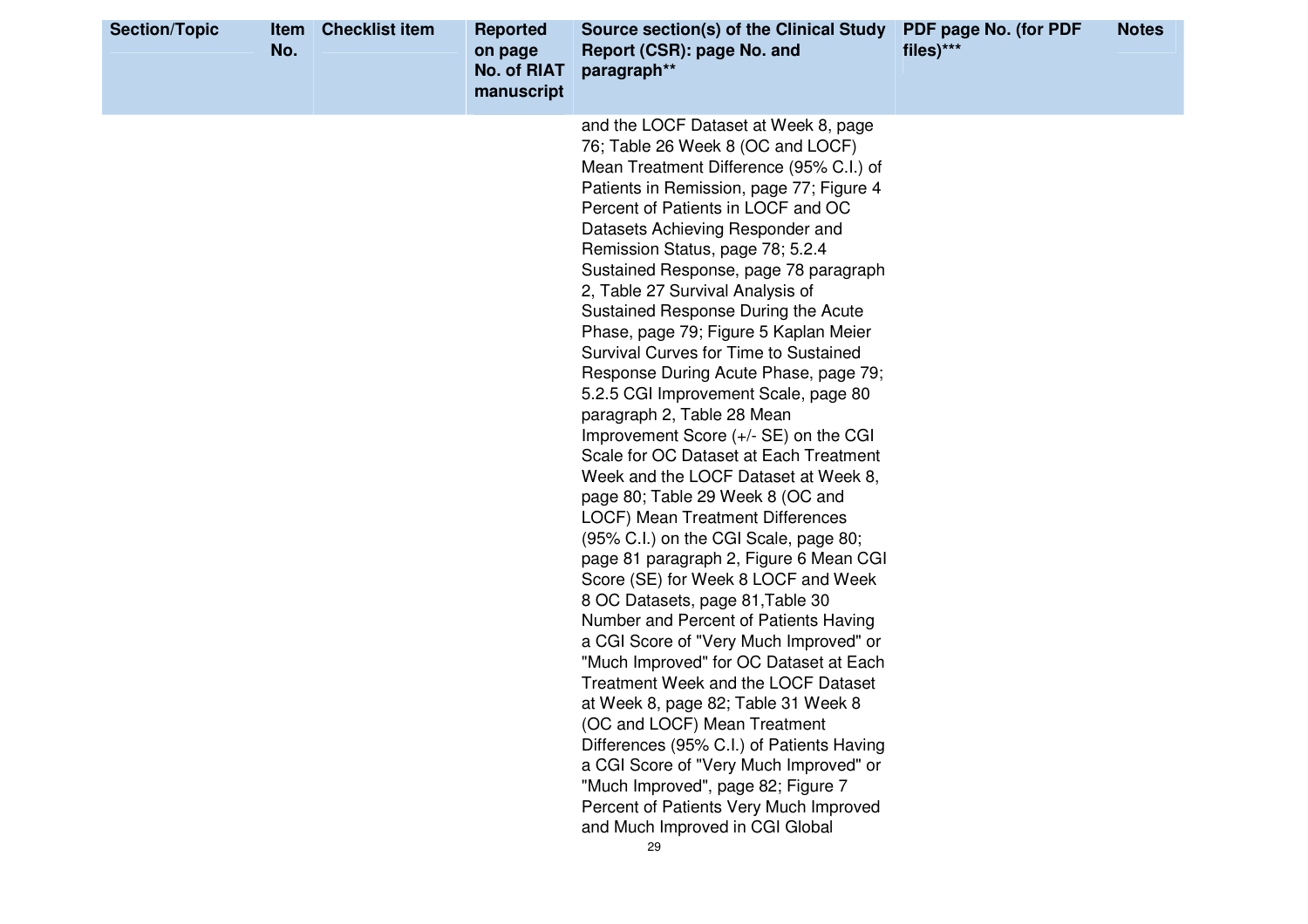| <b>Section/Topic</b> | Item<br>No. | <b>Checklist item</b> | <b>Reported</b><br>on page<br>No. of RIAT<br>manuscript | Source section(s) of the Clinical Study<br>Report (CSR): page No. and<br>paragraph**                                                                                                                                                                                                                                                                                                                                                                                                                                                                                                                                                                                                                                                                                                                                                                                                                                                                                                                                                                                                                                                                                                                                                                                                                                                                                                                                            | PDF page No. (for PDF<br>$files)***$ | <b>Notes</b> |
|----------------------|-------------|-----------------------|---------------------------------------------------------|---------------------------------------------------------------------------------------------------------------------------------------------------------------------------------------------------------------------------------------------------------------------------------------------------------------------------------------------------------------------------------------------------------------------------------------------------------------------------------------------------------------------------------------------------------------------------------------------------------------------------------------------------------------------------------------------------------------------------------------------------------------------------------------------------------------------------------------------------------------------------------------------------------------------------------------------------------------------------------------------------------------------------------------------------------------------------------------------------------------------------------------------------------------------------------------------------------------------------------------------------------------------------------------------------------------------------------------------------------------------------------------------------------------------------------|--------------------------------------|--------------|
|                      |             |                       |                                                         | Improvement at Endpoint, page 83; 5.2.6<br>K-SADS-L - Depression 9-Item Scale -<br>Change from Baseline, page 83, Table 32<br>Baseline Mean (+/- SE) and Change<br>from Baseline (+/- SE) in KSADS- L -<br>Depression 9-Item Scale for OC Dataset<br>at Each Treatment Week and the LOCF<br>Dataset at Week 8, page 84; Table 33<br>Week 8 (OC and LOCF) Mean Treatment<br>Differences (95% C.I.) in KSADS-L<br>Depression 9-Item Scale, page 84,<br>Figure 8 Mean Change From Baseline<br>(SE) in K-SADS-L - Depression 9-Item<br>Scale For Week 8 LOCF and Week 8 OC<br>Datasets, page 85; 5.2.7 Change from<br>Baseline in K-SADS-L Depressed Mood<br>Item, page 85 paragraph 2 to page 86<br>paragraph 1, Table 34 Baseline Mean<br>(+/- SE) and Mean Change from<br>Baseline (+/- SE) in Depressed Mood<br>Item of the K-SADS-L Depression Scale<br>for the Week 8 OC and Week 8 LOCF<br>Datasets, page 86; Table 35 Week 8 (OC<br>and LOCF) Mean Treatment Differences<br>(95% C.I.) in Depressed Mood Item,<br>page 86; 5.3 Functional, Self Perceptive<br>and Behavioral Scales 5.3.1 Autonomous<br>Functioning Checklist, page 87<br>paragraph 2, Table 36 Baseline Mean<br>(+/- SE) and Mean Change from<br>Baseline (+/- SE) in Total Score and<br>Subscores on the Autonomous<br>Functioning Checklist at Endpoint, page<br>87; 5.3.2 Self Perception Profile, page 88<br>paragraph 1, Table 37 Baseline Mean<br>30 |                                      |              |
|                      |             |                       |                                                         |                                                                                                                                                                                                                                                                                                                                                                                                                                                                                                                                                                                                                                                                                                                                                                                                                                                                                                                                                                                                                                                                                                                                                                                                                                                                                                                                                                                                                                 |                                      |              |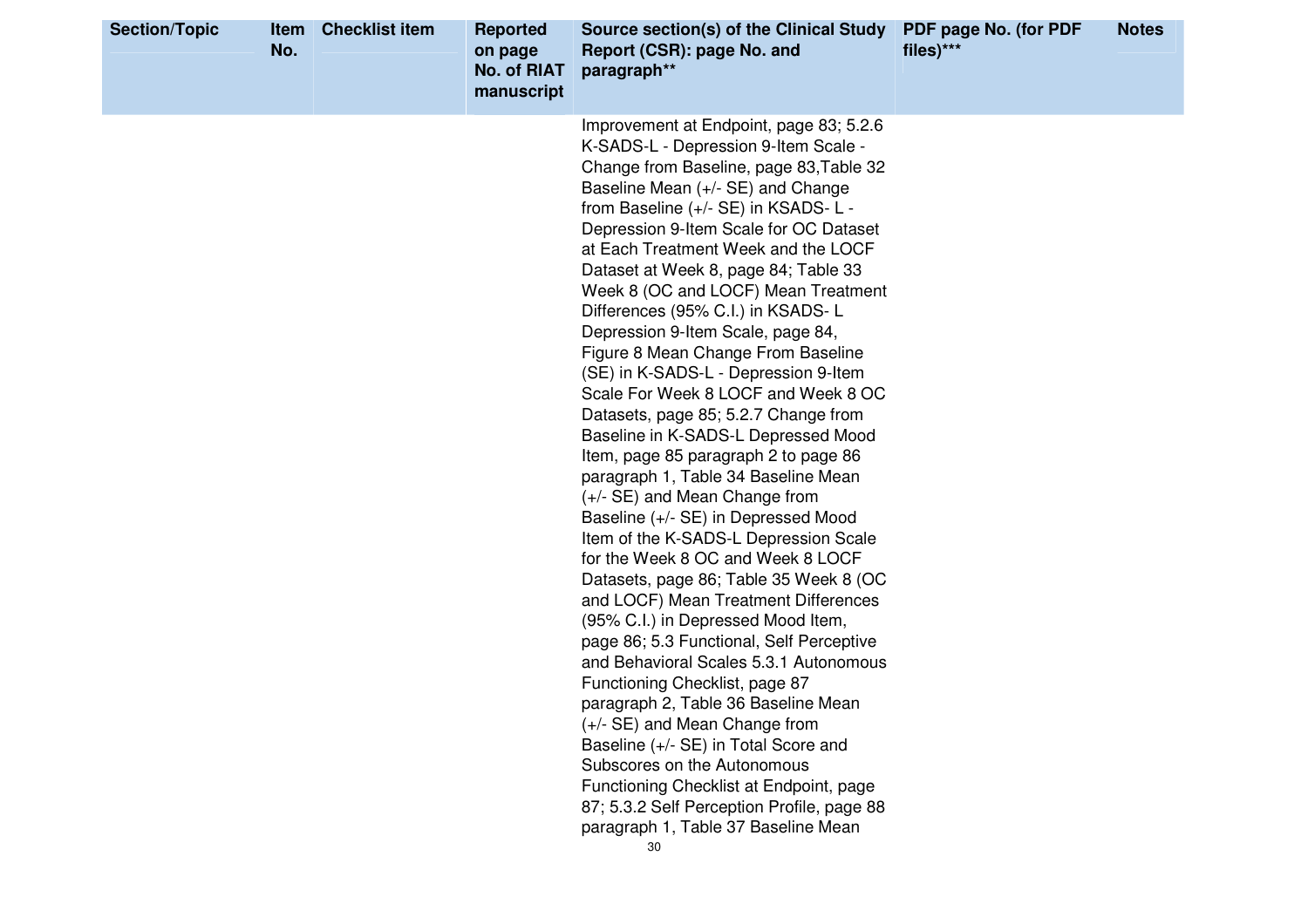| <b>Section/Topic</b> | Item<br>No. | <b>Checklist item</b> | <b>Reported</b><br>on page<br>No. of RIAT<br>manuscript | Source section(s) of the Clinical Study<br>Report (CSR): page No. and<br>paragraph**                                                                                                                                                                                                                                                                                                                                                                                                                                                                                                                                                                                                                                                                                                                                                                                                                                                                                                                                                                                                                                                                                                                                                                                                                                                                                                                                                                             | PDF page No. (for PDF<br>files)*** | <b>Notes</b> |
|----------------------|-------------|-----------------------|---------------------------------------------------------|------------------------------------------------------------------------------------------------------------------------------------------------------------------------------------------------------------------------------------------------------------------------------------------------------------------------------------------------------------------------------------------------------------------------------------------------------------------------------------------------------------------------------------------------------------------------------------------------------------------------------------------------------------------------------------------------------------------------------------------------------------------------------------------------------------------------------------------------------------------------------------------------------------------------------------------------------------------------------------------------------------------------------------------------------------------------------------------------------------------------------------------------------------------------------------------------------------------------------------------------------------------------------------------------------------------------------------------------------------------------------------------------------------------------------------------------------------------|------------------------------------|--------------|
|                      |             |                       |                                                         | (+/- SE) and Mean Change from<br>Baseline $(+/-$ SE) in Total Score on the<br>Self Perception Profile for the Week 8<br>OC and Week 8 LOCF Datasets, page<br>88; 5.3.3 Sickness Impact Profile, page<br>88 paragraph 2, Table 38 Baseline Mean<br>(+/- SE) and Mean Change from<br>Baseline (+/- SE) in Total Score and<br>Subscores on the Sickness Impact<br>Profile for the Week 8 OC and Week 8<br>LOCF Datasets, page 89; 11 Data<br>Source Tables: Efficacy Results, page<br>186-221; Final Clinical Report, Acute<br>Phase, Appendix A, Statistical Report, 3<br>Summary of Statistical Results, page<br>1459-1468; Mean Change from Baseline<br>in HAM-D Total Score, Depression Item,<br>K-SADS-L Depression Subgroup, K-<br>SADS-L Depression Item, Mean CGI<br>Score, and Percent of Patients Meeting<br>Definition of Responder or Remission,<br>page 1479; Continuation Study, Final<br>Clinical Report, Report Synopsis, Safety<br>Results, page 7 paragraph 1 to page 8<br>paragraph 4, Adverse Events Occurring<br>in ≥5% of Any Group and at Least 2X<br>Placebo, page 7; Efficacy Results, page<br>8; 5 Safety Results, 5.2 Adverse Events,<br>page 32 paragraph 1, Table 7 Number<br>(%) of Patients with Treatment-emergent<br><b>Adverse Events Most Frequently</b><br>Reported (≥5% in Any Treatment Group),<br>by Body System and Preferred Term (ITT<br>Population), page 33; Table 8 Adverse<br>Events Occurring in ≥5% of Either<br>31 |                                    |              |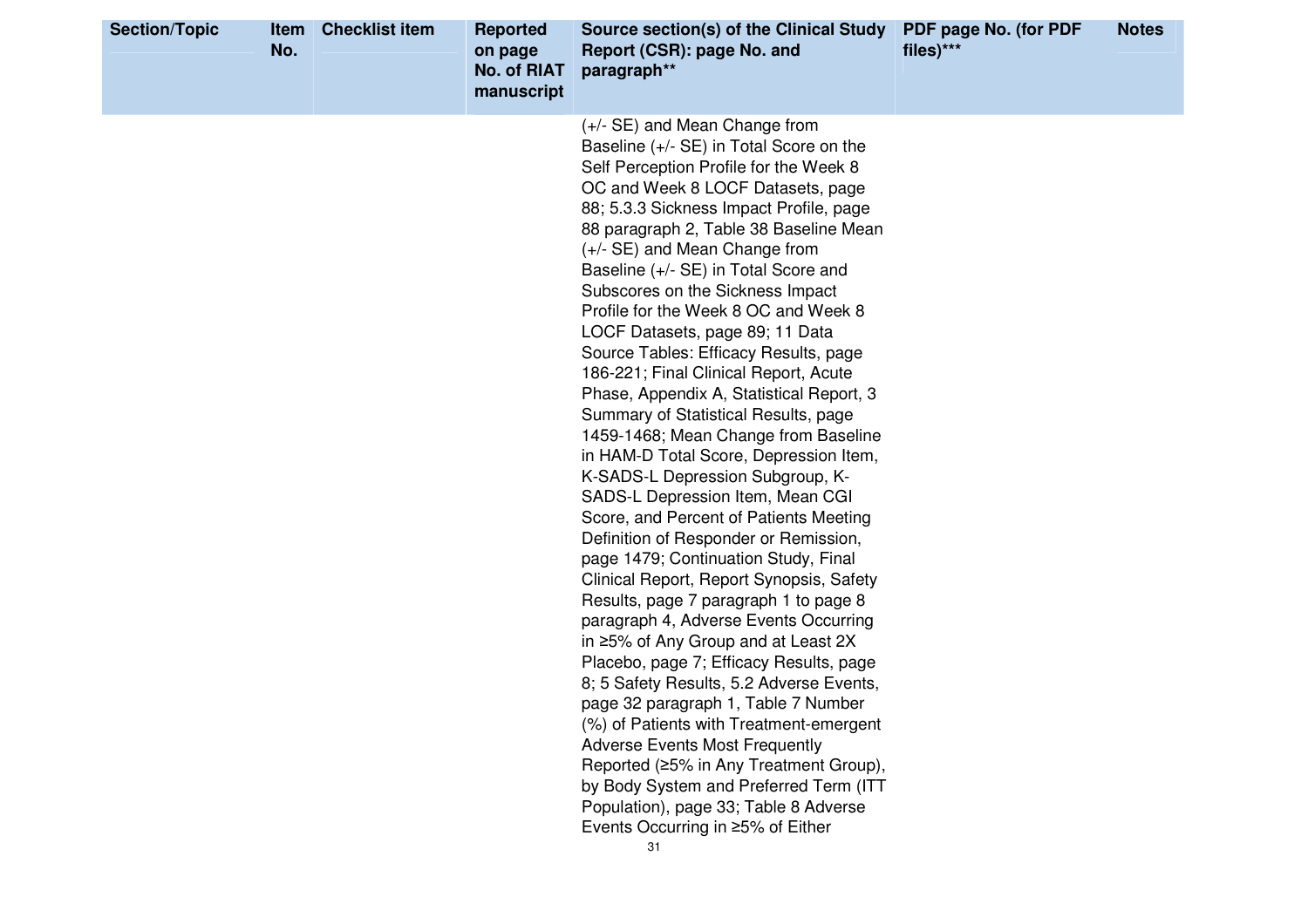| <b>Section/Topic</b> | <b>Item</b><br>No. | <b>Checklist item</b> | <b>Reported</b><br>on page<br><b>No. of RIAT</b><br>manuscript | Source section(s) of the Clinical Study<br>Report (CSR): page No. and<br>paragraph**                                                                                                                                                                                                                                                                                                                                                                                                                                                                                                                                                                                                                                                                                                                                                                                                                                                                                                                                                                                                                                                                                                                                                                                                                                                                                                                                                                                            | PDF page No. (for PDF<br>files)*** | <b>Notes</b> |
|----------------------|--------------------|-----------------------|----------------------------------------------------------------|---------------------------------------------------------------------------------------------------------------------------------------------------------------------------------------------------------------------------------------------------------------------------------------------------------------------------------------------------------------------------------------------------------------------------------------------------------------------------------------------------------------------------------------------------------------------------------------------------------------------------------------------------------------------------------------------------------------------------------------------------------------------------------------------------------------------------------------------------------------------------------------------------------------------------------------------------------------------------------------------------------------------------------------------------------------------------------------------------------------------------------------------------------------------------------------------------------------------------------------------------------------------------------------------------------------------------------------------------------------------------------------------------------------------------------------------------------------------------------|------------------------------------|--------------|
|                      |                    |                       |                                                                | Paroxetine or Imipramine Patients and at<br>Least 2X Placebo (ITT Population) page<br>34; Table 9 Number (%) of Patients with<br>the Five Most Frequently Reported<br>Treatment-emergent Adverse Events by<br>the Time of First Occurrence During the<br>Continuation Phase (ITT Population)<br>page 36; page 37 paragraphs 1-2; 5.3<br>Deaths page 37; 5.4 Serious Non-Fatal<br>Adverse Events, page 38 paragraph 1 to<br>page 39 paragraph 4; Table 10 Serious<br>Non-Fatal Adverse Events (ITT<br>Population), page 40; 5.5 Withdrawals for<br>Adverse Events, page 41; Table 11<br>Treatment-emergent Adverse Events,<br>Regardless of Attribution, Leading to<br>Withdrawal (number (%) of patients (ITT<br>Population), page 42; Table 12 Adverse<br>Events Leading to Withdrawal in<br>Continuation Phase (ITT Population),<br>page 43; 5.6 Vital Signs and Body<br>Weight 5.6.1 Mean Values and Changes<br>in Value, page 45 paragraph 5, Table 13<br>Vital Signs and Body Weight at Baseline<br>and Endpoint (mean $\pm$ SD) (ITT<br>Population), page 46; 5.6.2 Patients with<br>Vital Signs of Potential Clinical Concern,<br>page 46 paragraph 1 to page 47<br>paragraph 1; Table 14 Number (%) of<br>Patients with Vital Sign or Body Weight<br>Values of Potential Clinical Concern at<br>Any Time During the Continuation Phase<br>(ITT Population), page 47; 5.7 Laboratory<br>Tests, Table 15 Number of Patients with<br>Laboratory Values Considered to Be of |                                    |              |
|                      |                    |                       |                                                                | 32                                                                                                                                                                                                                                                                                                                                                                                                                                                                                                                                                                                                                                                                                                                                                                                                                                                                                                                                                                                                                                                                                                                                                                                                                                                                                                                                                                                                                                                                              |                                    |              |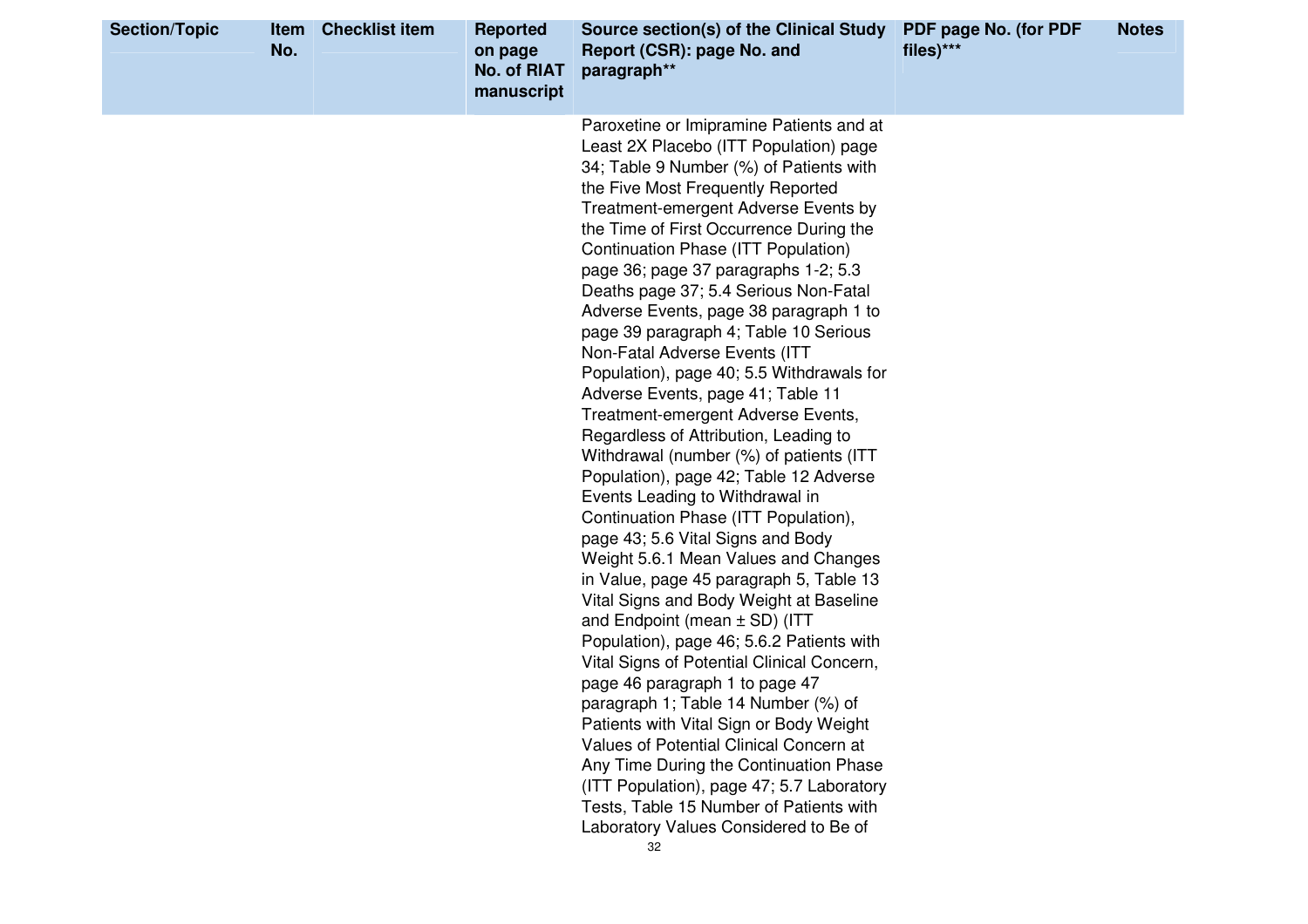| <b>Section/Topic</b> | <b>Item</b><br>No. | <b>Checklist item</b> | <b>Reported</b><br>on page<br><b>No. of RIAT</b><br>manuscript | Source section(s) of the Clinical Study<br>Report (CSR): page No. and<br>paragraph**                                                                                                                                                                                                                                                                                                                                                                                                                                                                                                                                                                                                                                                                                                                                                                                                                                                                                                                                                                                                                                                                                                                                                                                                                                                                                                                                                        | PDF page No. (for PDF<br>files)*** | <b>Notes</b> |
|----------------------|--------------------|-----------------------|----------------------------------------------------------------|---------------------------------------------------------------------------------------------------------------------------------------------------------------------------------------------------------------------------------------------------------------------------------------------------------------------------------------------------------------------------------------------------------------------------------------------------------------------------------------------------------------------------------------------------------------------------------------------------------------------------------------------------------------------------------------------------------------------------------------------------------------------------------------------------------------------------------------------------------------------------------------------------------------------------------------------------------------------------------------------------------------------------------------------------------------------------------------------------------------------------------------------------------------------------------------------------------------------------------------------------------------------------------------------------------------------------------------------------------------------------------------------------------------------------------------------|------------------------------------|--------------|
|                      |                    |                       |                                                                | Clinical Concern (ITT Population), page<br>49; 5.8 Safety Results in the<br>Continuation Phase Compared to the<br>Acute Phase, page 50 paragraph 5 to<br>page 51 paragraph 2, Table 16 Adverse<br>Events Occurring in ≥5% of Either<br>Paroxetine or Imipramine Patients and at<br>Least 2X Placebo in Either Phase of the<br>Study or Both Phases Combined (ITT<br>Population), page 52; 5.8.1 Serious<br><b>Adverse Events in Both Phases</b><br>Combined, page 53, Table 17 Number<br>(%) of Patients with Serious Adverse<br>Events in Each Phase of the Study and<br>Both Phases Combined (ITT Population),<br>page 54; 6 Efficacy Results, 6.1<br>Withdrawals Due to Lack of Efficacy,<br>Table 18 Number (%) of Patients<br>Withdrawing for Lack of Efficacy (Intent<br>to Treat Population), page 55; 6.2<br>Analysis of Relapse, page 56 paragraph<br>2, Table 19 Summary of Relapse During<br>the Continuation Phase for Patients Who<br>Had a HAM-D $\leq$ 8 at End of Acute Phase<br>(ITT Population) page 56; Figure 3<br>Kaplan Meier Survival Curves for<br>Relapse During the Continuation Phase<br>(ITT Population) page 57; page 57<br>paragraph 2; 6.3 Hamilton Depression<br>Scale, page 58, Table 20 Baseline Mean<br>(±SE) and Mean Change from Baseline<br>at Each Visit-HAM-D Scale (ITT<br>Population) page 58; 6.4 Clinical Global<br>Impression of Improvement, page 58<br>paragraph 3, Table 21 Distribution of |                                    |              |
|                      |                    |                       |                                                                | 33                                                                                                                                                                                                                                                                                                                                                                                                                                                                                                                                                                                                                                                                                                                                                                                                                                                                                                                                                                                                                                                                                                                                                                                                                                                                                                                                                                                                                                          |                                    |              |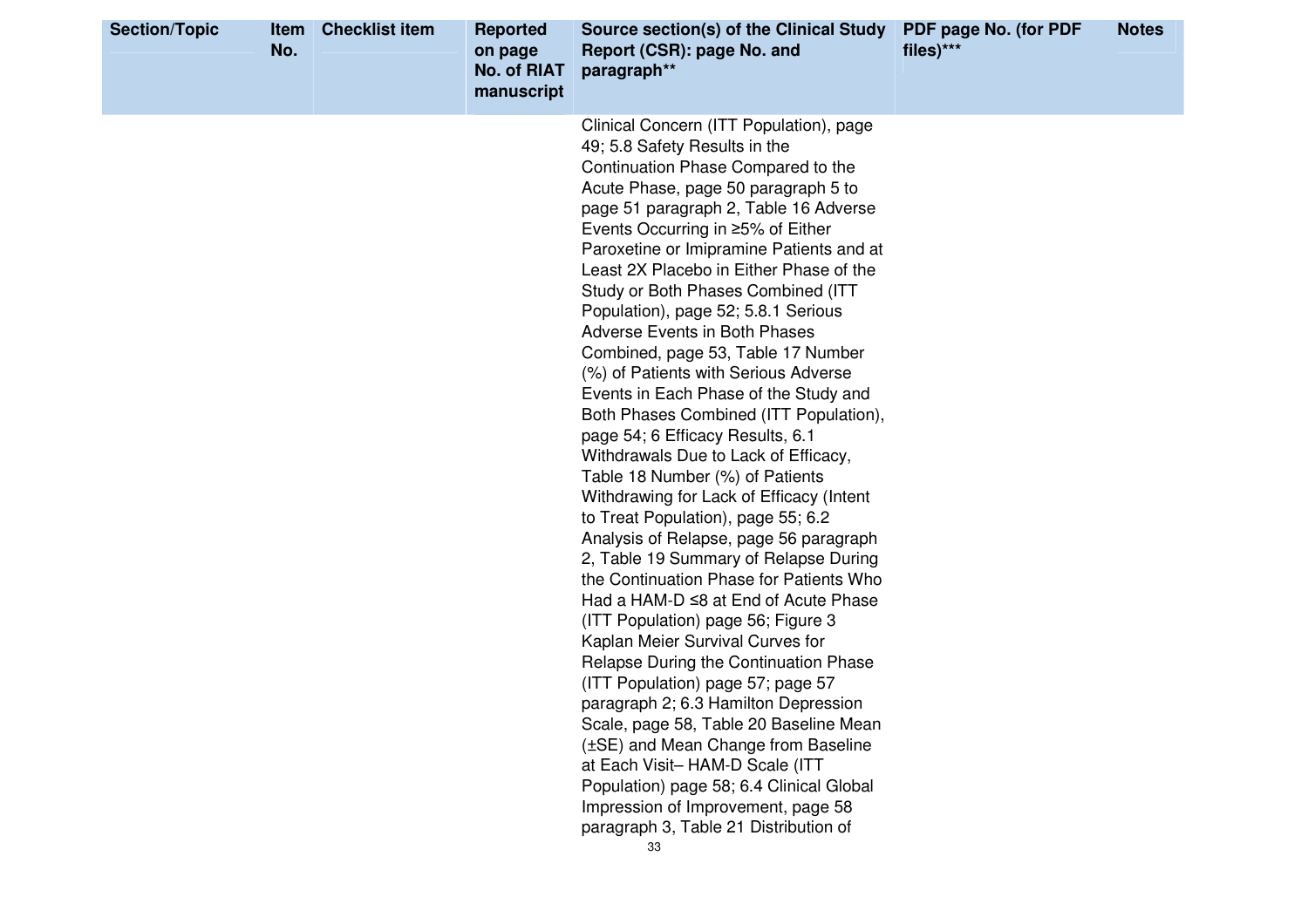| <b>Section/Topic</b> | Item<br>No.     | <b>Checklist item</b>                                                                                         | <b>Reported</b><br>on page<br><b>No. of RIAT</b><br>manuscript            | Source section(s) of the Clinical Study<br>Report (CSR): page No. and<br>paragraph**                                                                                                                                                                                                                                                                                                                                                                                                                                                                                                                                                                                                                                                                                                                                                                                                                                                                                         | PDF page No. (for PDF<br>files)***                                                                                                                                                                | <b>Notes</b> |
|----------------------|-----------------|---------------------------------------------------------------------------------------------------------------|---------------------------------------------------------------------------|------------------------------------------------------------------------------------------------------------------------------------------------------------------------------------------------------------------------------------------------------------------------------------------------------------------------------------------------------------------------------------------------------------------------------------------------------------------------------------------------------------------------------------------------------------------------------------------------------------------------------------------------------------------------------------------------------------------------------------------------------------------------------------------------------------------------------------------------------------------------------------------------------------------------------------------------------------------------------|---------------------------------------------------------------------------------------------------------------------------------------------------------------------------------------------------|--------------|
|                      |                 |                                                                                                               |                                                                           | Patients in Each Class of CGI Global<br>Improvement at Week 32 LOCF Endpoint<br>(Intent to Treat Population) page 59;<br>page 59 paragraph 2, Table 22 Mean<br>(±SE) CGI Global Improvement at Each<br>Visit (ITT Population) page 59; 6.5 Other<br>Secondary Scales, page 59 paragraph 3<br>to page 60 paragraph 1; 10 Data Source<br>Tables: Efficacy, pages 85-112; 11 Data<br>Source Tables: Safety, pages 113-260;                                                                                                                                                                                                                                                                                                                                                                                                                                                                                                                                                      |                                                                                                                                                                                                   |              |
|                      | 17 <sub>b</sub> | For binary<br>outcomes,<br>presentation of<br>both absolute and<br>relative effect<br>sizes is<br>recommended | Page 11-12,<br>Figure 2,<br>percent<br>responding;<br>page 12,<br>table 3 | Final Clinical Report, Acute Phase,<br>Report Synopsis, Efficacy Results, page<br>18 paragraph 1, paragraph 2; Table<br>Mean Change from Baseline in HAM-D<br>Total Score, Depression Item, K-SADS-L<br>Depression Subgroup, K-SADS-L<br>Depression Item, Mean CGI Score, and<br>Percent of Patients Meeting Definition of<br>Responder or Remission, page 19; 5<br>Efficacy Results, 5.2 Efficacy Results,<br>5.2.3 Responders and Remission<br>Analysis, page 75, paragraphs 2-3; Table<br>23 Number (%) of Patients Who<br>Responded* to Treatment for OC<br>Dataset at Each Treatment Week and<br>the LOCF Dataset at Week 8, page 76;<br>Table 24 Week 8 (OC and LOCF) Mean<br>Treatment Difference (95% C.I.) of<br>Patients who Responded, page 76; Table<br>25 Number (%) of Patients in Remission*<br>for OC Dataset at Each Treatment Week<br>and the LOCF Dataset at Week 8, page<br>76; Table 26 Week 8 (OC and LOCF)<br>Mean Treatment Difference (95% C.I.) of | Same page numbers in<br>the PDF of Final Clinical<br>Report, Acute Phase and<br>Final Clinical Report,<br><b>Continuation Phase;</b><br>Appendix A, Statistical<br>Report, PDF pages 934,<br>949; |              |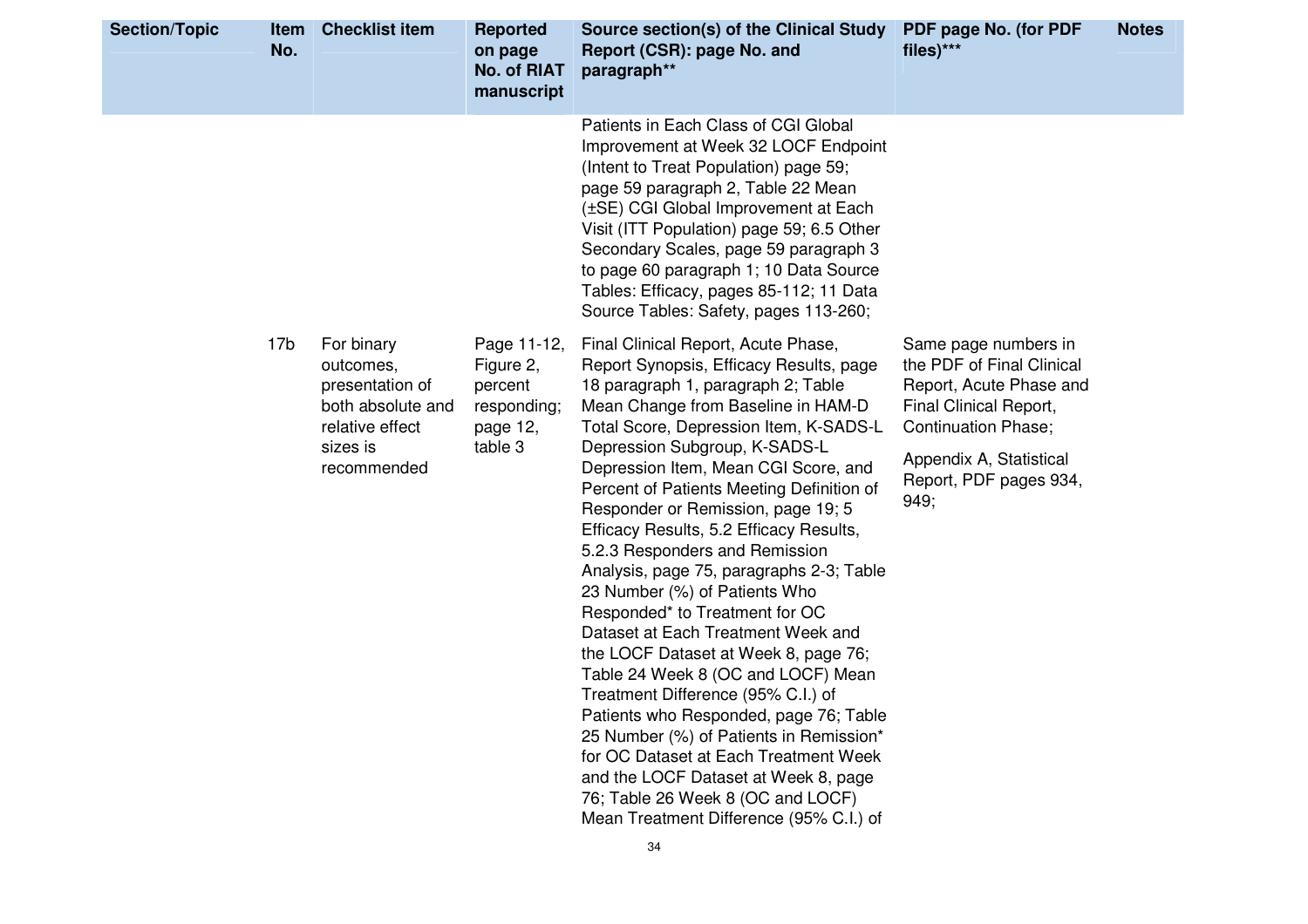| Patients in Remission, page 77; Figure 4<br>Percent of Patients in LOCF and OC<br>Datasets Achieving Responder and<br>Remission Status, page 78, 5.2.4<br>Sustained Response, Table 27 Survival<br>Analysis of Sustained Response During<br>the Acute Phase, page 79; Figure 5<br>Kaplan Meier Survival Curves for Time to<br><b>Sustained Response During Acute</b><br>Phase, page 79; 5.2.5 CGI Improvement<br>Scale, Table 30 Number and Percent of<br>Patients Having a CGI Score of "Very<br>Much Improved" or "Much Improved" for<br>OC Dataset at Each Treatment Week<br>and the LOCF Dataset at Week 8, page<br>82; Table 31 Week 8 (OC and LOCF)<br>Mean Treatment Differences (95% C.I.)<br>of Patients Having a CGI Score of "Very<br>Much Improved" or "Much Improved",<br>page 82; Figure 7 Percent of Patients<br>Very Much Improved and Much Improved<br>in CGI Global Improvement at Endpoint,<br>page 83; 11 Data Source Tables:<br>Efficacy Results, Table 13.3 Number (%)<br>of Patients Responding to Treatment<br>Acute Phase (Intent to Treat Population)<br>page 193; Table 13.3.1 Number (%) of<br>Patients Responding to Treatment Acute<br>Phase (Per Protocol Population) page<br>194; Table 13.6 Number (%) of Patients<br>Withdrawing for Lack of Efficacy Acute | <b>Section/Topic</b> | <b>Item</b><br>No. | <b>Checklist item</b> | <b>Reported</b><br>on page<br>No. of RIAT<br>manuscript | Source section(s) of the Clinical Study<br>Report (CSR): page No. and<br>paragraph** | PDF page No. (for PDF<br>files)*** | <b>Notes</b> |
|-----------------------------------------------------------------------------------------------------------------------------------------------------------------------------------------------------------------------------------------------------------------------------------------------------------------------------------------------------------------------------------------------------------------------------------------------------------------------------------------------------------------------------------------------------------------------------------------------------------------------------------------------------------------------------------------------------------------------------------------------------------------------------------------------------------------------------------------------------------------------------------------------------------------------------------------------------------------------------------------------------------------------------------------------------------------------------------------------------------------------------------------------------------------------------------------------------------------------------------------------------------------------------------------------|----------------------|--------------------|-----------------------|---------------------------------------------------------|--------------------------------------------------------------------------------------|------------------------------------|--------------|
| 197; Table 13.11 Number (%) of Patients<br>In Remission Acute Phase (Intent-to-<br>Treat Population) page 203; Table 13.12<br>35                                                                                                                                                                                                                                                                                                                                                                                                                                                                                                                                                                                                                                                                                                                                                                                                                                                                                                                                                                                                                                                                                                                                                              |                      |                    |                       |                                                         | Phase (Intent to Treat Population) page                                              |                                    |              |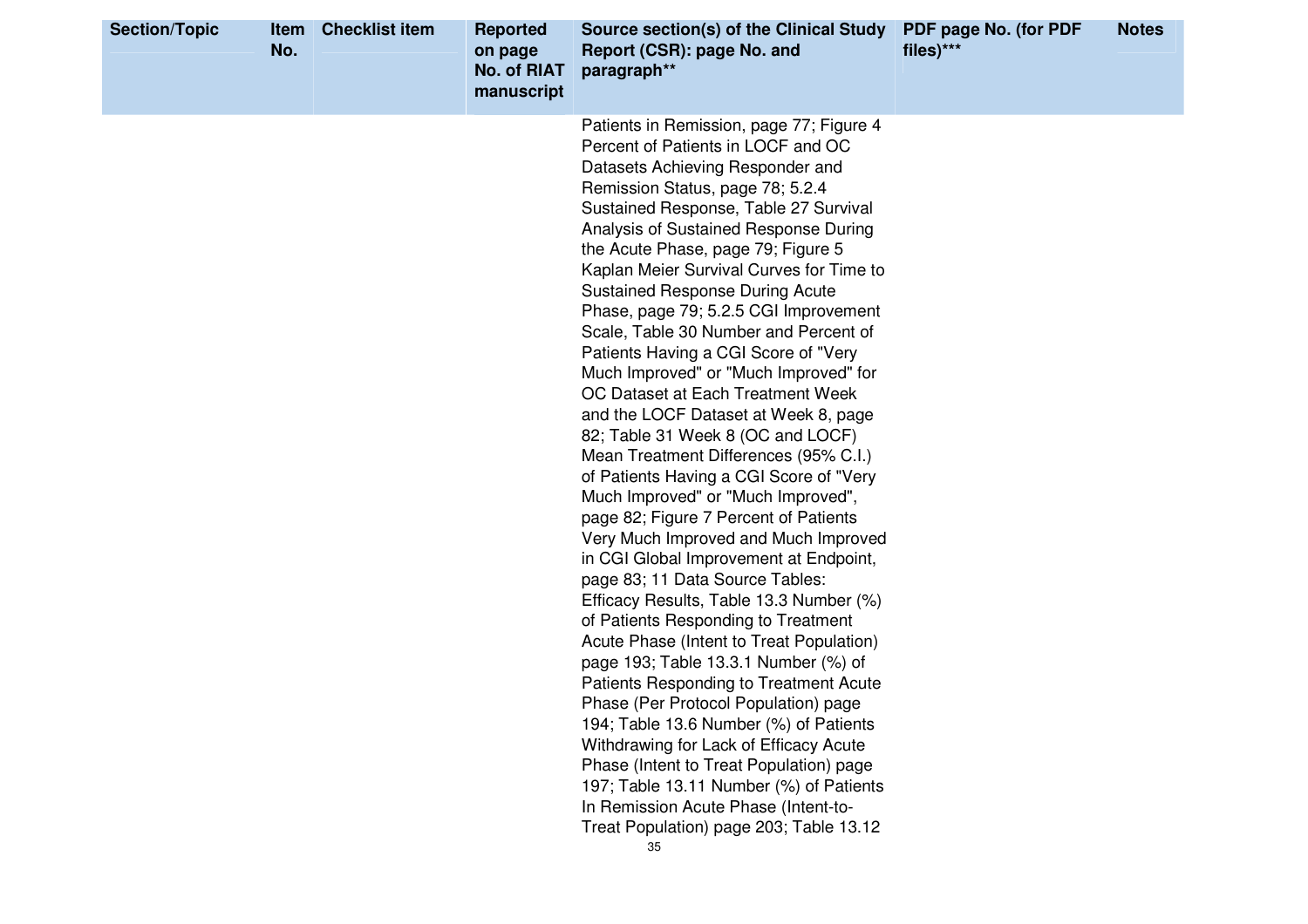| <b>Section/Topic</b> | Item<br>No. | <b>Checklist item</b> | <b>Reported</b><br>on page<br><b>No. of RIAT</b><br>manuscript | Source section(s) of the Clinical Study<br>Report (CSR): page No. and<br>paragraph**                                                                                                                                                                                                                                                                                                                                                                                                                                                                                                                                                                                                                                                                                                                                                                                                                                                                                                                                                                                                                                                                                                                                                                                                                                                                                                                                                              | PDF page No. (for PDF<br>files)*** | <b>Notes</b> |
|----------------------|-------------|-----------------------|----------------------------------------------------------------|---------------------------------------------------------------------------------------------------------------------------------------------------------------------------------------------------------------------------------------------------------------------------------------------------------------------------------------------------------------------------------------------------------------------------------------------------------------------------------------------------------------------------------------------------------------------------------------------------------------------------------------------------------------------------------------------------------------------------------------------------------------------------------------------------------------------------------------------------------------------------------------------------------------------------------------------------------------------------------------------------------------------------------------------------------------------------------------------------------------------------------------------------------------------------------------------------------------------------------------------------------------------------------------------------------------------------------------------------------------------------------------------------------------------------------------------------|------------------------------------|--------------|
|                      |             |                       |                                                                | Number (%) of Patients With Sustained<br>Response Acute Phase (Intent-to-Treat<br>Population) page 204; Final Clinical<br>Report, Acute Phase, Appendix A,<br>Statistical Report, 3 Summary of<br>Statistical Results, 3.4 Survival Analysis,<br>Table 6 Survival Analysis of Sustained<br>Response During the Acute Phase, page<br>1464; 3.7 Confidence Intervals for<br>Efficacy Results at Week 8, Mean<br>Change from Baseline in HAM-D Total<br>Score, Depression Item, K-SADS-L<br>Depression Subgroup, K-SADS-L<br>Depression Item, Mean CGI Score, and<br>Percent of Patients Meeting Definition of<br>Responder or Remission, Week 8, ITT<br>Population, page 1479; Continuation<br>Study, Final Clinical Report, Report<br>Synopsis, Safety Results, page 7<br>paragraph 1 to page 8 paragraph 4;<br><b>Table regarding Adverse Events</b><br>Occurring in ≥5% of Any Group and at<br>Least 2X Placebo, page 7; Efficacy<br>Results, page 8; 5 Safety Results, 5.2<br>Adverse Events, page 32 paragraph 1,<br>Table 7 Number (%) of Patients with<br><b>Treatment-emergent Adverse Events</b><br>Most Frequently Reported (≥5% in Any<br>Treatment Group), by Body System and<br>Preferred Term (ITT Population), page<br>33; Table 8 Adverse Events Occurring in<br>≥5% of Either Paroxetine or Imipramine<br>Patients and at Least 2X Placebo (ITT<br>Population) page 34; Table 9 Number<br>(%) of Patients with the Five Most<br>36 |                                    |              |
|                      |             |                       |                                                                |                                                                                                                                                                                                                                                                                                                                                                                                                                                                                                                                                                                                                                                                                                                                                                                                                                                                                                                                                                                                                                                                                                                                                                                                                                                                                                                                                                                                                                                   |                                    |              |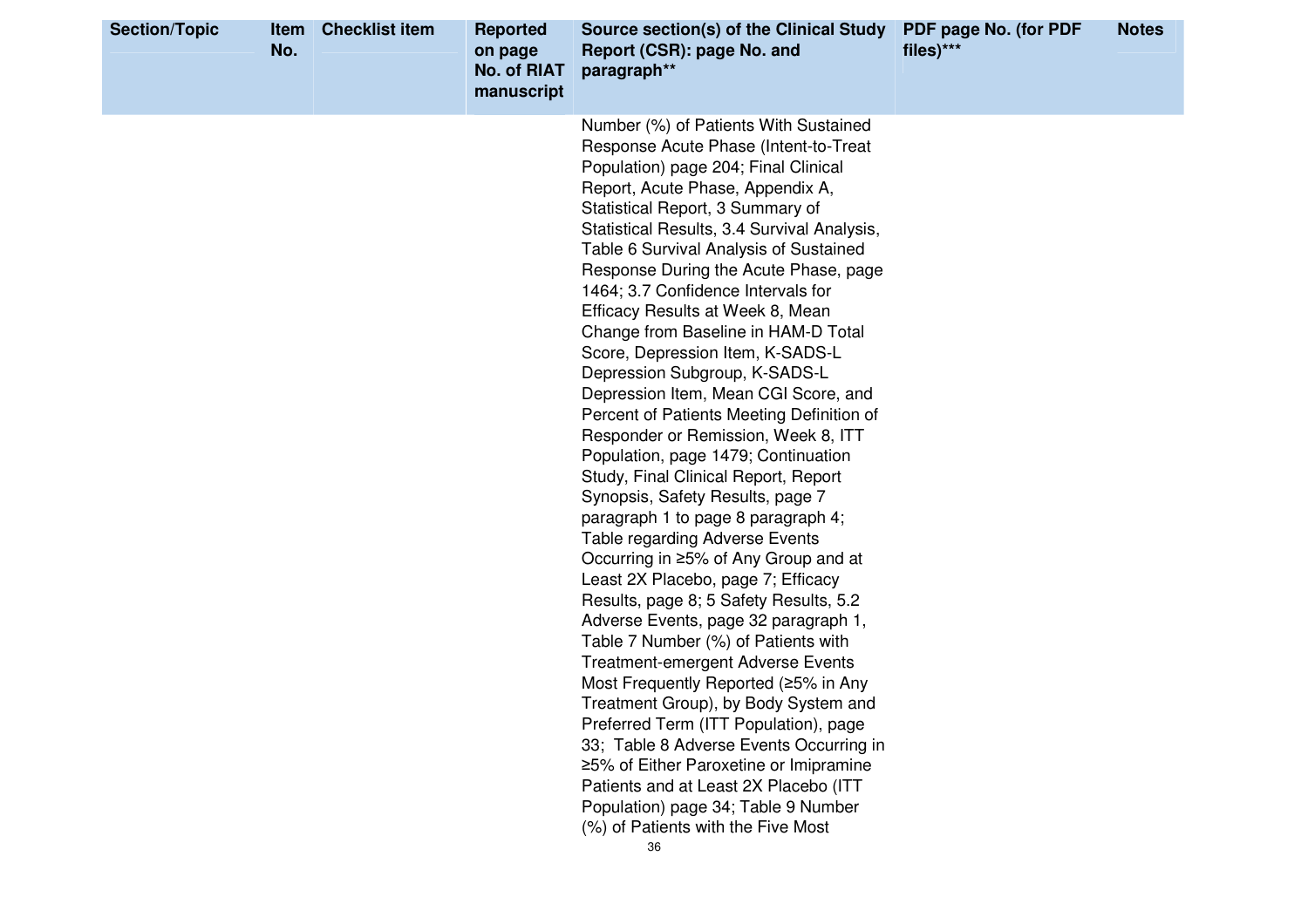| <b>Section/Topic</b> | <b>Item</b><br>No. | <b>Checklist item</b> | <b>Reported</b><br>on page<br><b>No. of RIAT</b><br>manuscript | Source section(s) of the Clinical Study<br>Report (CSR): page No. and<br>paragraph**                                                                                                                                                                                                                                                                                                                                                                                                                                                                                                                                                                                                                                                                                                                                                                                                                                                                                                                                                                                                                                                                                                                                                                                                                                                                                                                                                                            | PDF page No. (for PDF<br>files)*** | <b>Notes</b> |
|----------------------|--------------------|-----------------------|----------------------------------------------------------------|-----------------------------------------------------------------------------------------------------------------------------------------------------------------------------------------------------------------------------------------------------------------------------------------------------------------------------------------------------------------------------------------------------------------------------------------------------------------------------------------------------------------------------------------------------------------------------------------------------------------------------------------------------------------------------------------------------------------------------------------------------------------------------------------------------------------------------------------------------------------------------------------------------------------------------------------------------------------------------------------------------------------------------------------------------------------------------------------------------------------------------------------------------------------------------------------------------------------------------------------------------------------------------------------------------------------------------------------------------------------------------------------------------------------------------------------------------------------|------------------------------------|--------------|
|                      |                    |                       |                                                                | <b>Frequently Reported Treatment-</b><br>emergent Adverse Events by the Time of<br>First Occurrence During the Continuation<br>Phase (ITT Population) page 36; page 37<br>paragraphs 1-2; 5.3 Deaths, page 37; 5.4<br>Serious Non-Fatal Adverse Events, page<br>38 paragraph 1 to page 39 paragraph 4;<br>Table 10 Serious Non-Fatal Adverse<br>Events (ITT Population), page 40; 5.5<br>Withdrawals for Adverse Events, page<br>41; Table 11 Treatment-emergent<br>Adverse Events, Regardless of<br>Attribution, Leading to Withdrawal<br>(number (%) of patients (ITT Population),<br>page 42; 5.6.2 Patients with Vital Signs<br>of Potential Clinical Concern, page 46<br>paragraph 1 to page 47 paragraph 1;<br>Table 14 Number (%) of Patients with<br>Vital Sign or Body Weight Values of<br>Potential Clinical Concern at Any Time<br>During the Continuation Phase (ITT<br>Population), page 47; 5.7 Laboratory<br>Tests, Table 15 Number of Patients with<br>Laboratory Values Considered to Be of<br>Clinical Concern (ITT Population), page<br>49; 5.8 Safety Results in the<br>Continuation Phase Compared to the<br>Acute Phase, page 50 paragraph 5 to<br>page 51 paragraph 2; Table 16, Adverse<br>Events Occurring in ≥5% of Either<br>Paroxetine or Imipramine Patients and at<br>Least 2X Placebo in Either Phase of the<br>Study or Both Phases Combined (ITT<br>Population), page 52; 5.8.1 Serious<br>Adverse Events in Both Phases<br>37 |                                    |              |
|                      |                    |                       |                                                                |                                                                                                                                                                                                                                                                                                                                                                                                                                                                                                                                                                                                                                                                                                                                                                                                                                                                                                                                                                                                                                                                                                                                                                                                                                                                                                                                                                                                                                                                 |                                    |              |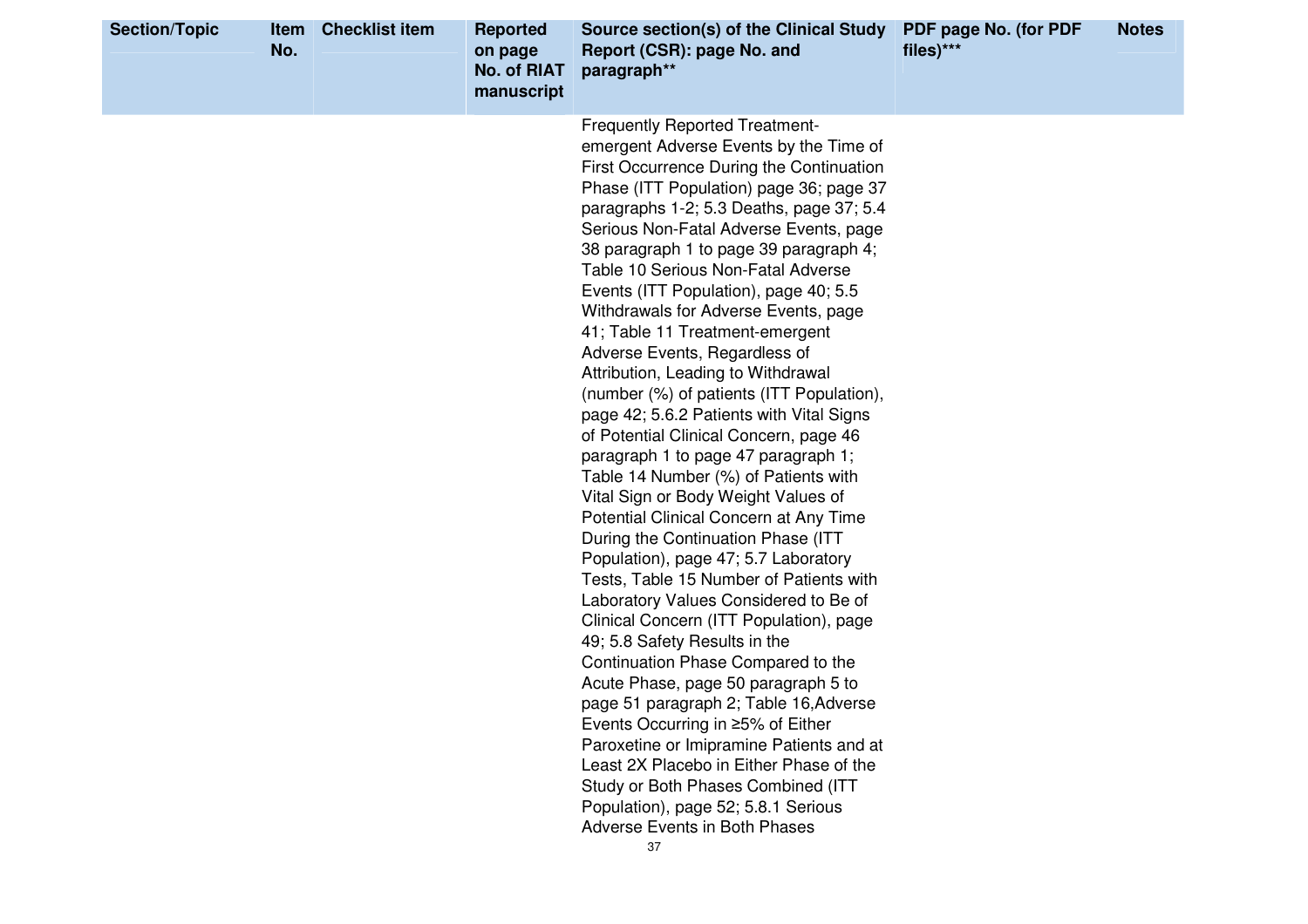| <b>Section/Topic</b> | Item<br>No. | <b>Checklist item</b> | <b>Reported</b><br>on page<br><b>No. of RIAT</b><br>manuscript | Source section(s) of the Clinical Study<br>Report (CSR): page No. and<br>paragraph**                                                                                                                                                                                                                                                                                                                                                                                                                                                                                                                                                                                                                                                                                                                                                                                                                                                                                                                                                                                                                                                                                                                                                                                                                                                                                                                                        | PDF page No. (for PDF<br>files)*** | <b>Notes</b> |
|----------------------|-------------|-----------------------|----------------------------------------------------------------|-----------------------------------------------------------------------------------------------------------------------------------------------------------------------------------------------------------------------------------------------------------------------------------------------------------------------------------------------------------------------------------------------------------------------------------------------------------------------------------------------------------------------------------------------------------------------------------------------------------------------------------------------------------------------------------------------------------------------------------------------------------------------------------------------------------------------------------------------------------------------------------------------------------------------------------------------------------------------------------------------------------------------------------------------------------------------------------------------------------------------------------------------------------------------------------------------------------------------------------------------------------------------------------------------------------------------------------------------------------------------------------------------------------------------------|------------------------------------|--------------|
|                      |             |                       |                                                                | Combined, page 53; Table 17, Number<br>(%) of Patients with Serious Adverse<br>Events in Each Phase of the Study and<br>Both Phases Combined (ITT population),<br>page 54; 6 Efficacy Results, 6.1<br>Withdrawals Due to Lack of Efficacy,<br>Table 18, Number (%) of Patients<br>Withdrawing for Lack of Efficacy (Intent<br>to Treat Population), page 55; 6.2<br>Analysis of Relapse, page 56 paragraph<br>2; Table 19, Summary of Relapse During<br>the Continuation Phase for Patients Who<br>Had a HAM-D ≤8 at End of Acute Phase<br>(ITT Population) page 56; Figure 3,<br>Kaplan Meier Survival Curves for<br>Relapse During the Continuation Phase<br>(ITT Population) page 57; page 57<br>paragraph 2; 6.4 Clinical Global<br>Impression of Improvement, page 58<br>paragraph 3; Table 21, Distribution of<br>Patients in Each Class of CGI Global<br>Improvement at Week 32 LOCF Endpoint<br>(Intent to Treat Population) page 59;<br>page 59 paragraph 2; Table 22, Mean<br>(±SE) CGI Global Improvement at Each<br>Visit (ITT Population) page 59; 10 Data<br>Source Tables: Efficacy, Table<br>15.1, Number (%) of Patients<br>Withdrawing for Lack of Efficacy<br>(Continuation Phase) (Intent to Treat<br>Population) pages 87; Table 15.2<br>Summary of Relapse During<br><b>Continuation Phase for Patients Who</b><br>Had HAMD $\lt$ /=8 at the End of Acute<br>Phase (Intent to Treat Population), page |                                    |              |
|                      |             |                       |                                                                | 38                                                                                                                                                                                                                                                                                                                                                                                                                                                                                                                                                                                                                                                                                                                                                                                                                                                                                                                                                                                                                                                                                                                                                                                                                                                                                                                                                                                                                          |                                    |              |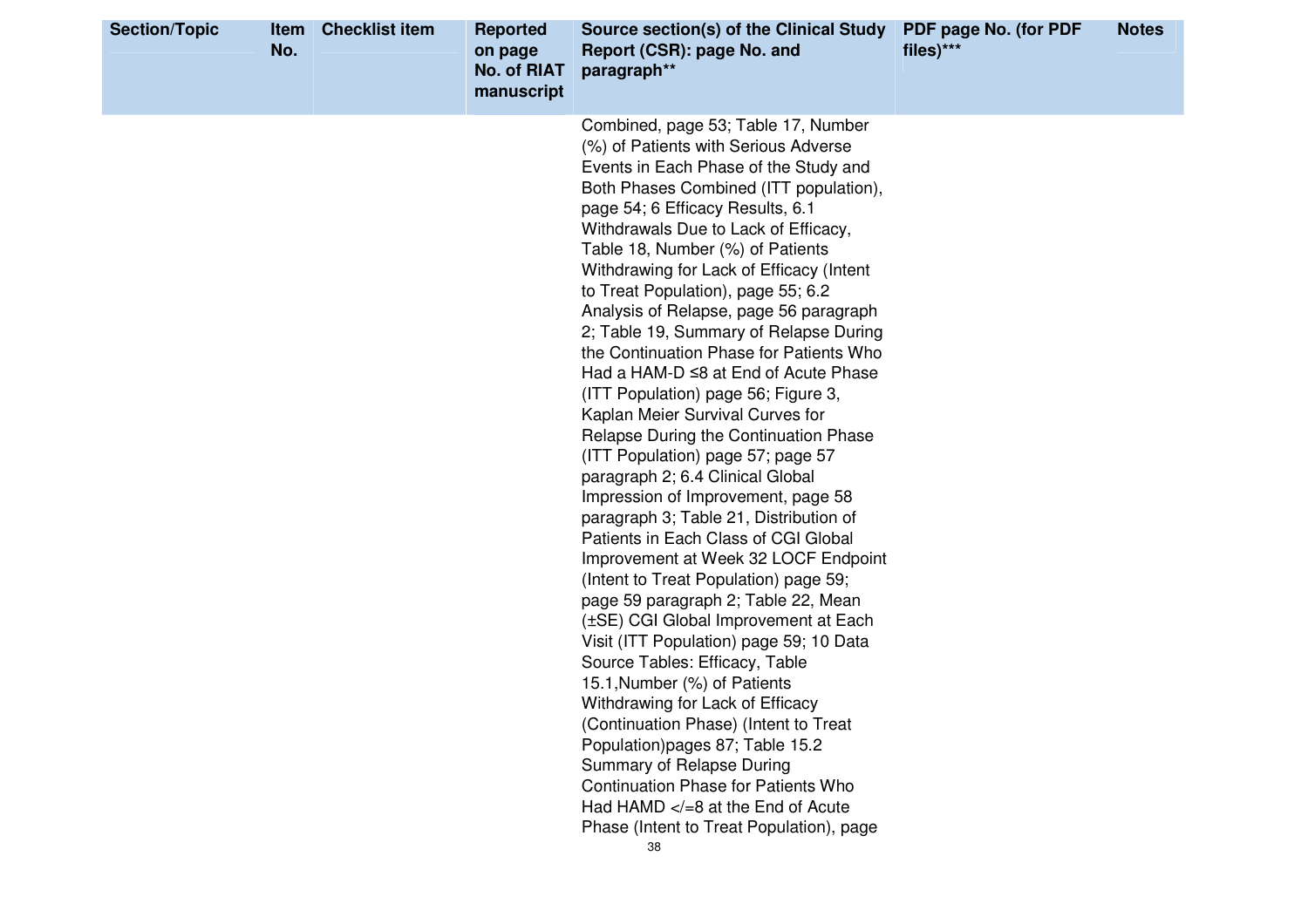| <b>Section/Topic</b>  | No. | Item Checklist item                                                                                                                                                      | <b>Reported</b><br>on page<br><b>No. of RIAT</b><br>manuscript                                                                                                                                                                                                                                 | Source section(s) of the Clinical Study<br>Report (CSR): page No. and<br>paragraph**                                                                                                                                                                                                                                                                                                                                                                                                                                                                                                                                                                                                                                                                                                                                                                                                                                                                                                                                                                                                                                                                                                          | PDF page No. (for PDF<br>files)***                                                                                                                                                                                                              | <b>Notes</b> |
|-----------------------|-----|--------------------------------------------------------------------------------------------------------------------------------------------------------------------------|------------------------------------------------------------------------------------------------------------------------------------------------------------------------------------------------------------------------------------------------------------------------------------------------|-----------------------------------------------------------------------------------------------------------------------------------------------------------------------------------------------------------------------------------------------------------------------------------------------------------------------------------------------------------------------------------------------------------------------------------------------------------------------------------------------------------------------------------------------------------------------------------------------------------------------------------------------------------------------------------------------------------------------------------------------------------------------------------------------------------------------------------------------------------------------------------------------------------------------------------------------------------------------------------------------------------------------------------------------------------------------------------------------------------------------------------------------------------------------------------------------|-------------------------------------------------------------------------------------------------------------------------------------------------------------------------------------------------------------------------------------------------|--------------|
|                       |     |                                                                                                                                                                          |                                                                                                                                                                                                                                                                                                | 88; Table 15.6 Distribution of Patients in<br>Each Class of CGI Global Improvement<br>at Endpoint (Continuation Phase) (Intent<br>to Treat Population), page 92; 11 Data<br>Source Tables: Safety, pages 113-260;                                                                                                                                                                                                                                                                                                                                                                                                                                                                                                                                                                                                                                                                                                                                                                                                                                                                                                                                                                             |                                                                                                                                                                                                                                                 |              |
| Ancillary<br>analyses | 18  | Results of any<br>other analyses<br>performed,<br>including<br>subgroup<br>analyses and<br>adjusted<br>analyses,<br>distinguishing pre-<br>specified from<br>exploratory | Results of<br>additional<br>harms<br>analysis,<br>p.13, table<br>4, table $5$ ;<br>page 14,<br>table 6;<br>page 15,<br>table 7;<br>page 16,<br>table 8;<br>page 16-17,<br>table 9;<br>page 17-19,<br>table 10;<br>page 19-21,<br>table 11;<br>page 21,<br>table 12;<br>page 21-22,<br>table 13 | Final Clinical Report, Acute Phase,<br>Report Synopsis, Safety Results, pages<br>19-20; Table regarding Adverse Events<br>Occurring in ≥ 5% of Any Group and at<br>Least 2X Placebo, page 20; Vital Signs:,<br>page 20; Laboratory Tests, page 21; 5<br>Efficacy Results, 5.3 Functional, Self<br>Perceptive and Behavioral Scales 5.3.1<br>Autonomous Functioning Checklist, page<br>87 paragraph 2; Table 36, Baseline Mean<br>(+/- SE) and Mean Change from<br>Baseline (+/- SE) in Total Score and<br>Subscores on the Autonomous<br>Functioning Checklist at Endpoint, page<br>87; 5.3.2 Self Perception Profile, page 88<br>paragraph 1, Table 37, Baseline Mean<br>(+/- SE) and Mean Change from<br>Baseline (+/- SE) in Total Score on the<br>Self Perception Profile for the Week 8<br>OC and Week 8 LOCF Datasets page<br>88; 5.3.3 Sickness Impact Profile, page<br>88 paragraph 2, Table 38, Baseline<br>Mean (+/- SE) and Mean Change from<br>Baseline (+/- SE) in Total Score and<br>Subscores on the Sickness Impact<br>Profile for the Week 8 OC and Week 8<br>LOCF page 89; 5.4 Efficacy Subgroup<br>Analysis, page 90 paragraphs 3-4; Table<br>39, Summary of Responders by | Same page numbers in<br>the PDF of Final Clinical<br>Report, Acute Phase and<br>Final Clinical Report,<br><b>Continuation Phase;</b><br><b>Clinical Report, Acute</b><br>Phase, Appendix A,<br><b>Statistical Report, PDF</b><br>pages 928-949. |              |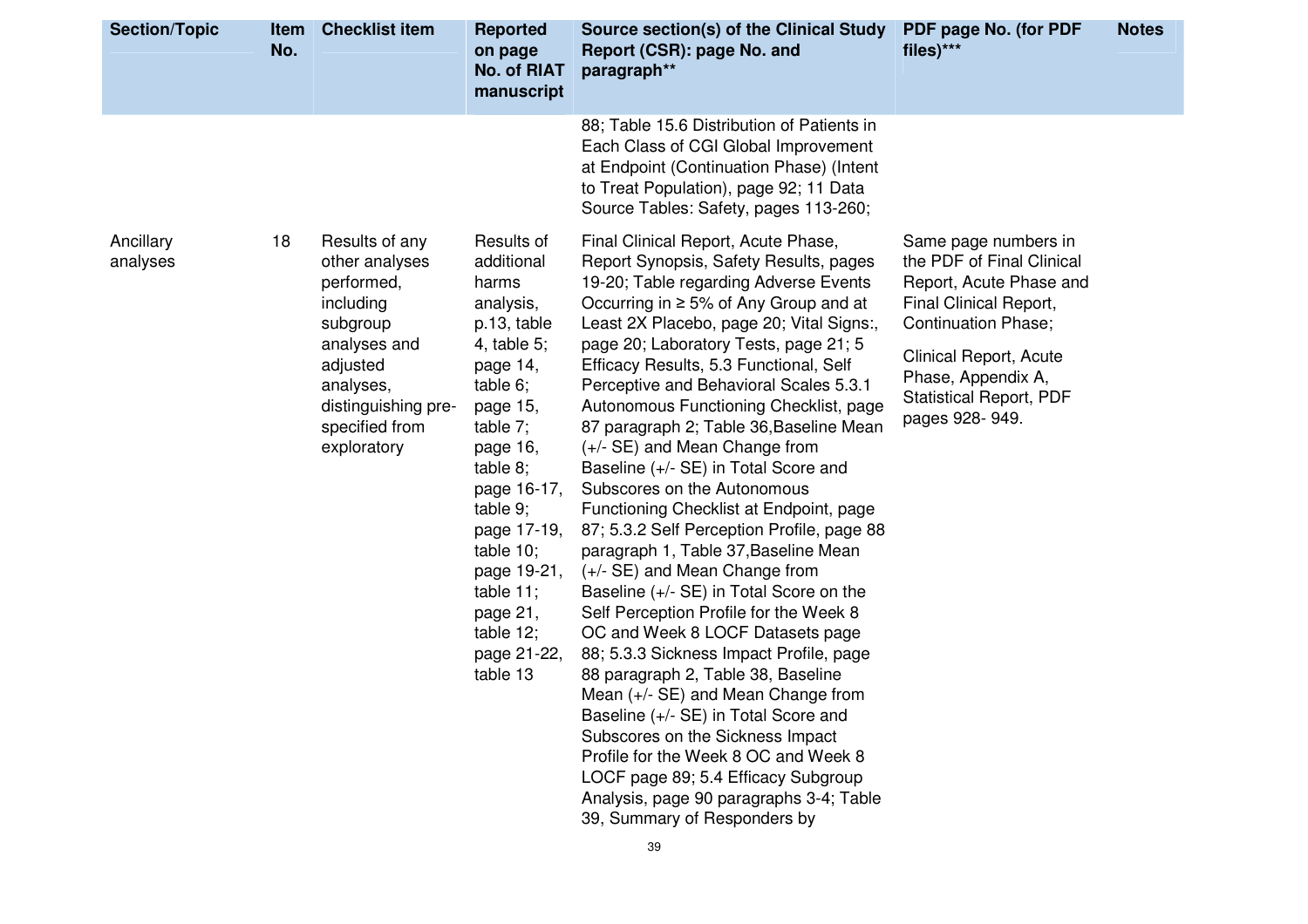| <b>Section/Topic</b> | <b>Item</b><br>No. | <b>Checklist item</b> | <b>Reported</b><br>on page<br><b>No. of RIAT</b><br>manuscript | Source section(s) of the Clinical Study<br>Report (CSR): page No. and<br>paragraph**                                                                                                                                                                                                                                                                                                                                                                                                                                                                                                                                                                                                                                                                                                                                                                                                                                                                                                                                                                                                                                                                                                                                                                                                                                                                                                                            | PDF page No. (for PDF<br>files)*** | <b>Notes</b> |
|----------------------|--------------------|-----------------------|----------------------------------------------------------------|-----------------------------------------------------------------------------------------------------------------------------------------------------------------------------------------------------------------------------------------------------------------------------------------------------------------------------------------------------------------------------------------------------------------------------------------------------------------------------------------------------------------------------------------------------------------------------------------------------------------------------------------------------------------------------------------------------------------------------------------------------------------------------------------------------------------------------------------------------------------------------------------------------------------------------------------------------------------------------------------------------------------------------------------------------------------------------------------------------------------------------------------------------------------------------------------------------------------------------------------------------------------------------------------------------------------------------------------------------------------------------------------------------------------|------------------------------------|--------------|
|                      |                    |                       |                                                                | Subgroup at Endpoint, page 90; Table 40<br>Summary of Covariate Analysis for<br>Responders at Endpoint, page 91; 6<br>Safety Results 6.1 Extent of Exposure,<br>page 92 paragraphs 2-3; Table 41,<br>Exposure of Patients to Each Daily Dose<br>of Study Drug (in mg) and Duration of<br>Exposure, by Treatment Group (number<br>(%) of patients) page93; 6.2 Adverse<br>Experiences, pages 94-95; Table<br>42, Treatment-emergent Adverse<br><b>Experiences Most Frequently Reported</b><br>(by= or $> 5\%$ in Any Treatment<br>Regimen), by Body System and<br>Preferred Term(number (%) of patients),<br>page 96; Analysis of Adverse<br>Experiences by Age, page 97<br>paragraphs 2-3; Table 43, Number and<br>Percent of Patients with Adverse<br>Experiences by Age (by = or $>5\%$ in Any<br>Group), by Body System, and Preferred<br>Term (number (%) patients), pages 98-<br>100; Male and Female - Specific Adverse<br>Experiences, page 100; 6.2.1 Adverse<br>Experiences by Severity, page 101<br>paragraphs 1-2; Table 44, Severe<br><b>Treatment-emergent Adverse Experience</b><br>and those Occurring in More Than One<br>Patient in any Group (number (%) of<br>patients), page 101; 6.2.2 Adverse<br><b>Experiences by Time of First</b><br>Occurrence, page 102 paragraph 2;<br>Table 45, Number (%) of Patients of the<br>Four Most Frequently Reported<br>Treatment-emergent Adverse<br>40 |                                    |              |
|                      |                    |                       |                                                                |                                                                                                                                                                                                                                                                                                                                                                                                                                                                                                                                                                                                                                                                                                                                                                                                                                                                                                                                                                                                                                                                                                                                                                                                                                                                                                                                                                                                                 |                                    |              |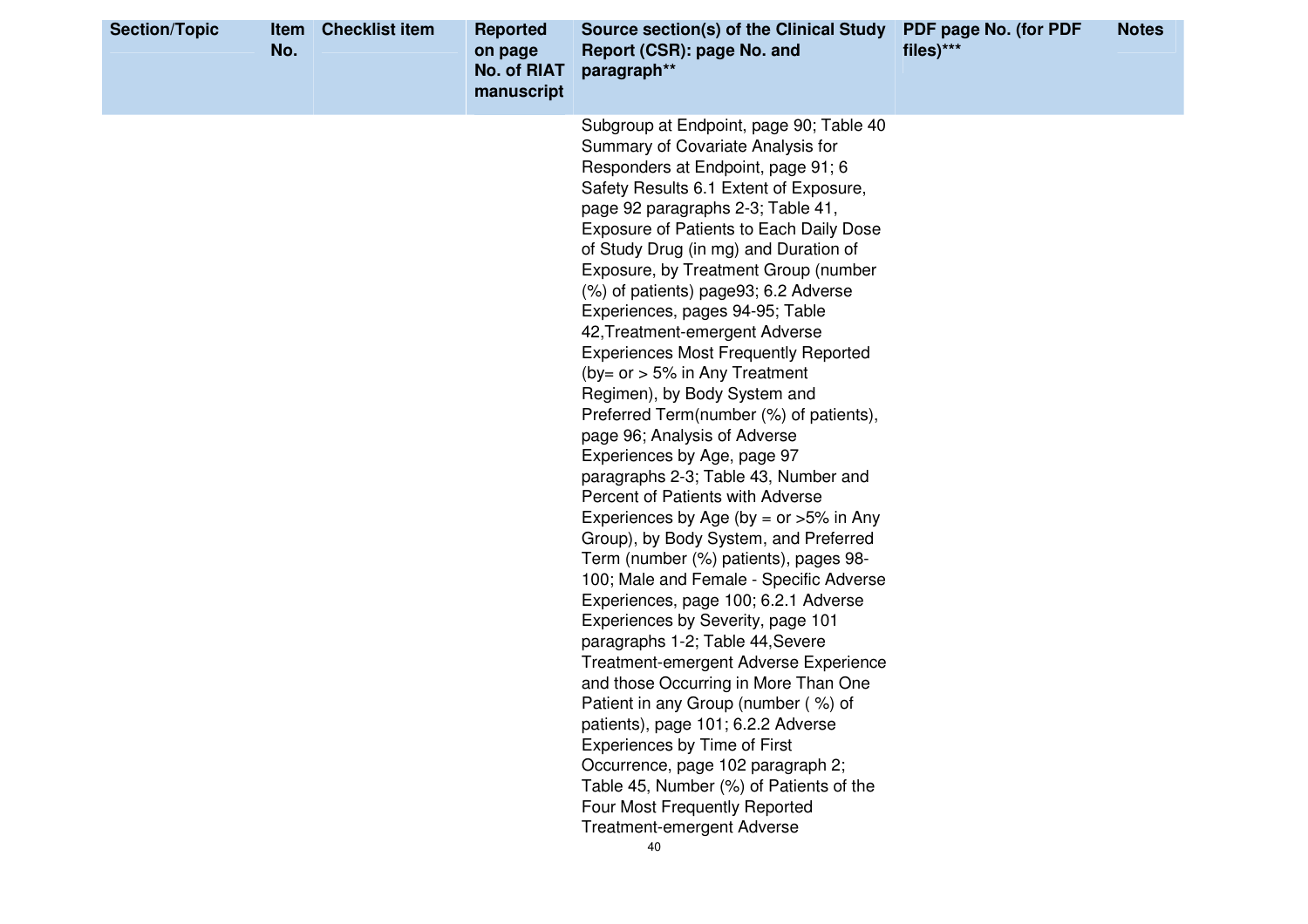| Experiences by the Time of First<br>Occurrence, page 103; 6.3 Dose<br>Reductions for Adverse Experiences,<br>page 104; Table 46, Treatment-emergent<br>Adverse Experiences That Led to Dose<br>Reductions, page 105; 6.4 Adverse<br><b>Experiences Requiring Corrective</b><br>Treatment, page 105 paragraph 1 to<br>page 106 paragraph 2; Table 47, Adverse<br><b>Experiences That Required Corrective</b><br>Treatment ( $\geq$ 5%), Regardless of<br>Attribution to Study Medication, page<br>106; 6.5 Deaths, page 106; 6.6 Serious<br>Non-fatal Adverse Experiences, page<br>107 paragraph 2 to page 108 paragraph<br>3; Table 48 Serious Non-fatal Adverse<br>Experiences page 109; 6.7 Withdrawals<br>for Adverse Experiences, page 110;<br>Table 49, Treatment-emergent Adverse<br>Experiences, Regardless of Attribution,<br>Leading to Withdrawal (number (%) of<br>patients), pages 111-112; Table 50,<br>Adverse Experiences Leading to<br>Withdrawal, pages 113-114; 6.8 Vital<br>Signs and Body Weight, page 114<br>paragraph 2 to page 115; Table 51, Vital<br>Signs and Body Weight at Screening,<br>Baseline and at Endpoint (mean +/- SD),<br>page 116; Table 52 Number (%) of<br>Patients with Vital Sign or Body Weight<br>Values of Potential Clinical Concern at<br>Any Time During Treatment, page 117;<br>6.9 Other Safety Data Serum<br>Concentrations of Imipramine and | <b>Section/Topic</b> | Item<br>No. | <b>Checklist item</b> | <b>Reported</b><br>on page<br><b>No. of RIAT</b><br>manuscript | Source section(s) of the Clinical Study<br>Report (CSR): page No. and<br>paragraph** | PDF page No. (for PDF<br>files)*** | <b>Notes</b> |
|---------------------------------------------------------------------------------------------------------------------------------------------------------------------------------------------------------------------------------------------------------------------------------------------------------------------------------------------------------------------------------------------------------------------------------------------------------------------------------------------------------------------------------------------------------------------------------------------------------------------------------------------------------------------------------------------------------------------------------------------------------------------------------------------------------------------------------------------------------------------------------------------------------------------------------------------------------------------------------------------------------------------------------------------------------------------------------------------------------------------------------------------------------------------------------------------------------------------------------------------------------------------------------------------------------------------------------------------------------------------------------------------------|----------------------|-------------|-----------------------|----------------------------------------------------------------|--------------------------------------------------------------------------------------|------------------------------------|--------------|
| 41                                                                                                                                                                                                                                                                                                                                                                                                                                                                                                                                                                                                                                                                                                                                                                                                                                                                                                                                                                                                                                                                                                                                                                                                                                                                                                                                                                                                |                      |             |                       |                                                                | Desipramine, page 117; Serum                                                         |                                    |              |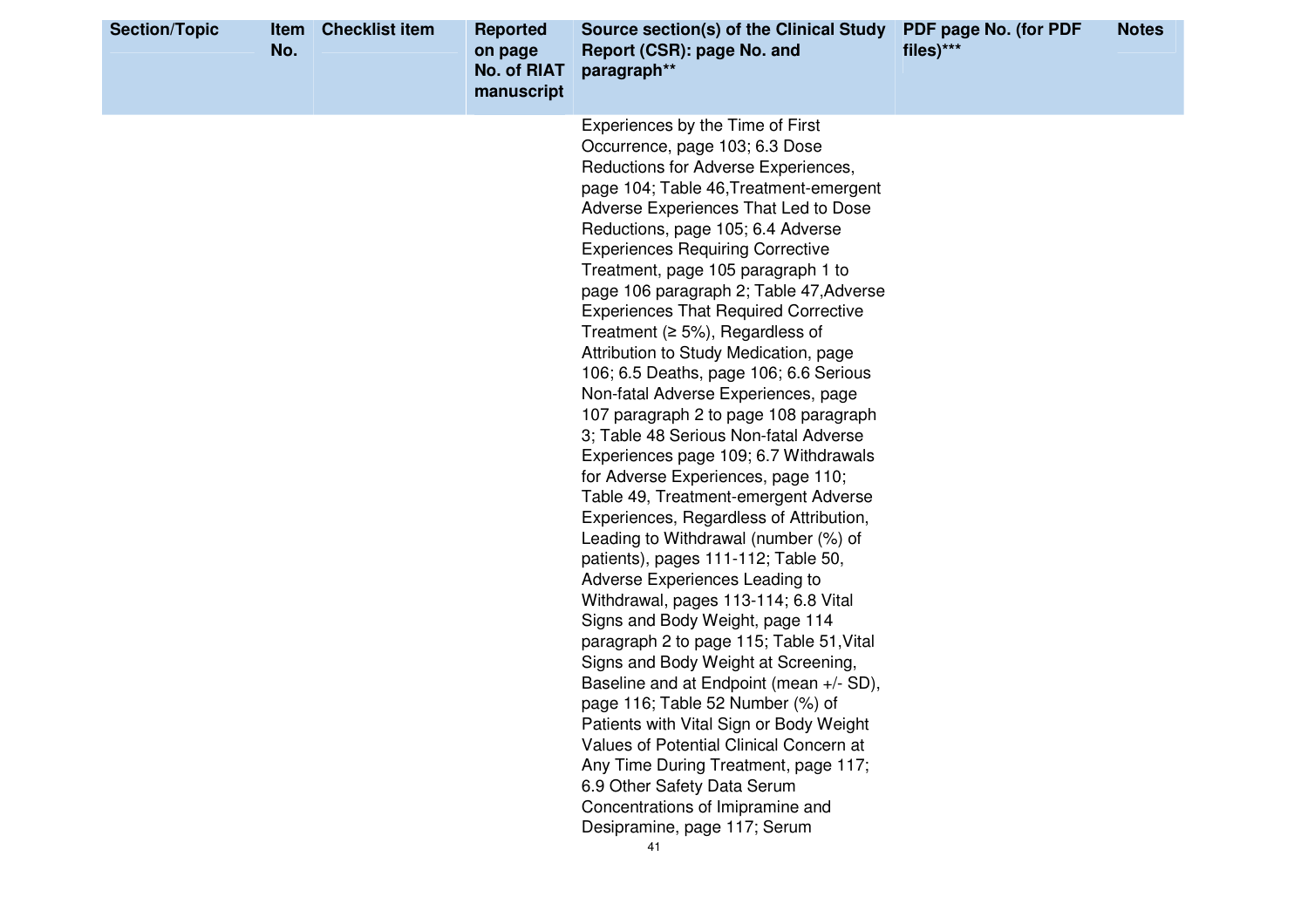| <b>Section/Topic</b> | Item<br>No. | <b>Checklist item</b> | <b>Reported</b><br>on page<br><b>No. of RIAT</b><br>manuscript | Source section(s) of the Clinical Study<br>Report (CSR): page No. and<br>paragraph**                                                                                                                                                                                                                                                                                                                                                                                                                                                                                                                                                                                                                                                                                                                                                                                                                                                                                                                                                                                                                                                                                                                                                                                                                                                                                                                                                                          | PDF page No. (for PDF<br>files)*** | <b>Notes</b> |
|----------------------|-------------|-----------------------|----------------------------------------------------------------|---------------------------------------------------------------------------------------------------------------------------------------------------------------------------------------------------------------------------------------------------------------------------------------------------------------------------------------------------------------------------------------------------------------------------------------------------------------------------------------------------------------------------------------------------------------------------------------------------------------------------------------------------------------------------------------------------------------------------------------------------------------------------------------------------------------------------------------------------------------------------------------------------------------------------------------------------------------------------------------------------------------------------------------------------------------------------------------------------------------------------------------------------------------------------------------------------------------------------------------------------------------------------------------------------------------------------------------------------------------------------------------------------------------------------------------------------------------|------------------------------------|--------------|
|                      |             |                       |                                                                | Pregnancy Tests, page 118; 6.10<br>Laboratory Tests Change from Baseline<br>in Laboratory Values at Endpoint, page<br>118; Laboratory Values of Potential<br>Clinical Concern, pages 119-120; Table<br>53, Criteria for Flagging of Selected<br>Laboratory Parameters, page 119; Table<br>54, Number of Patients with Laboratory<br>Values Considered to Be of Clinical<br>Concern, page 120; 10 Data Source<br>Tables: Study Population, pages 128-<br>185; 11 Data Source Tables: Efficacy<br>Results, pages 186-221; Data Source<br>Tables: Safety Results, pages 222-526;<br>13 Data Source Figures Figure 1 Kaplan<br>Meier Survival Curves for Time to<br><b>Sustained Response During Acute</b><br>Phase Paroxetine - Protocol 329 Intent to<br>Treat Population, page 528; Final Clinical<br>Report, Acute Phase, Appendix A,<br>Statistical Report, 3 Summary of<br>Statistical Results, 3.1 Efficacy Variables<br>at Baseline, page 1458; 3.2 Change from<br>Baseline Model Verification, page 1458;<br>Table 2, Treatment-by-Investigator<br><b>ANOVA P-values for Efficacy Parameters</b><br>page 1459; 3.2.1 HAMD Total (17 items),<br>page 1459; Table 3, ANOV A Table for<br>HAMD Total Mean Change from<br>Baseline at Endpoint, page 1460; Figure<br>1, Plot of Treatment-by-Investigator<br>HAMD Total Mean Change from<br>Baseline at Endpoint, page 1460; 3.2.2<br>K-SADS-L Depression Subscale page<br>1460; Table 4, ANOVA Table for K- |                                    |              |
|                      |             |                       |                                                                | 42                                                                                                                                                                                                                                                                                                                                                                                                                                                                                                                                                                                                                                                                                                                                                                                                                                                                                                                                                                                                                                                                                                                                                                                                                                                                                                                                                                                                                                                            |                                    |              |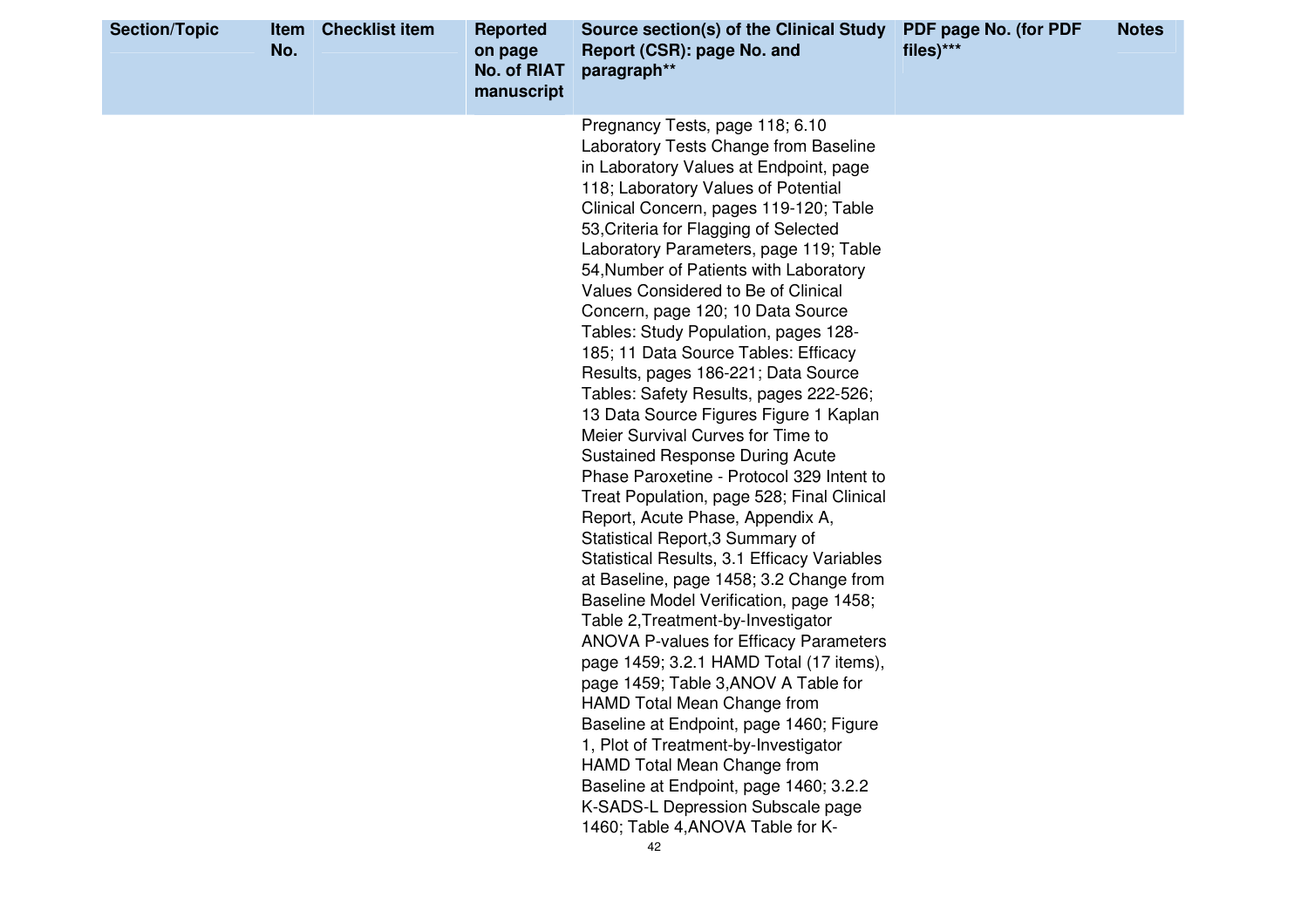| <b>Section/Topic</b> | <b>Item</b><br>No. | <b>Checklist item</b> | <b>Reported</b><br>on page<br><b>No. of RIAT</b><br>manuscript | Source section(s) of the Clinical Study<br>Report (CSR): page No. and<br>paragraph**                                                                                                                                                                                                                                                                                                                                                                                                                                                                                                                                                                                                                                                                                                                                                                                                                                                                                                                                                                                                                                                                                                                                                                                                                                                                                                                                                    | PDF page No. (for PDF<br>files)*** | <b>Notes</b> |
|----------------------|--------------------|-----------------------|----------------------------------------------------------------|-----------------------------------------------------------------------------------------------------------------------------------------------------------------------------------------------------------------------------------------------------------------------------------------------------------------------------------------------------------------------------------------------------------------------------------------------------------------------------------------------------------------------------------------------------------------------------------------------------------------------------------------------------------------------------------------------------------------------------------------------------------------------------------------------------------------------------------------------------------------------------------------------------------------------------------------------------------------------------------------------------------------------------------------------------------------------------------------------------------------------------------------------------------------------------------------------------------------------------------------------------------------------------------------------------------------------------------------------------------------------------------------------------------------------------------------|------------------------------------|--------------|
|                      |                    |                       |                                                                | SADS-L Depression Subscale Mean<br>Change from Baseline at Endpoint, page<br>1461; Figure 2, Plot of Treatment-by-<br>Investigator K-SADS-L Depression<br>Subscale Mean Change from Baseline at<br>Endpoint, page 1461; 3.2.3 HAMD<br>Retardation Subfactor page 1462; Table<br>5, ANOV A Table for HAMD Retardation<br>Subfactor Mean Change from Baseline at<br>Endpoint page 1462; Figure 3, Plot of<br>Treatment-by-Investigator HAMD<br><b>Retardation Subfactor Mean Change</b><br>from Baseline at Endpoint, page 1463;<br>3.3 Percent Response Model Verification<br>page 1463 paragraph 2; 3.4 Survival<br>Analysis page 1464, Table 6 Survival<br>Analysis of Sustained Response During<br>the Acute Phase page 1464; Figure<br>4, Kaplan Meier Survival Curves for Time<br>to Sustained Response During Acute<br>Phase page 1465; 3.5 Per Protocol<br>Analyses, 3.5.1 HAMD Total (17 items)<br>page 1465; Table 7, ANOVA Table for<br>HAMD Total Mean Change from<br>Baseline at Endpoint Per Protocol<br>Population page 1466; Figure 5, Plot of<br>Treatment-by-Investigator HAMD Total<br>Mean Change from Baseline at Endpoint<br>Per Protocol Population page 1466; 3.5.2<br>K-SADS-L Depression Subscale pages<br>1466-1467; Table 8, ANOVA Table for K-<br>SADS-L Depression Subscale Mean<br>Change from Baseline at Endpoint Per<br>Protocol Population page 1467; Figure 6<br>Plot of Treatment-by-Investigator K- |                                    |              |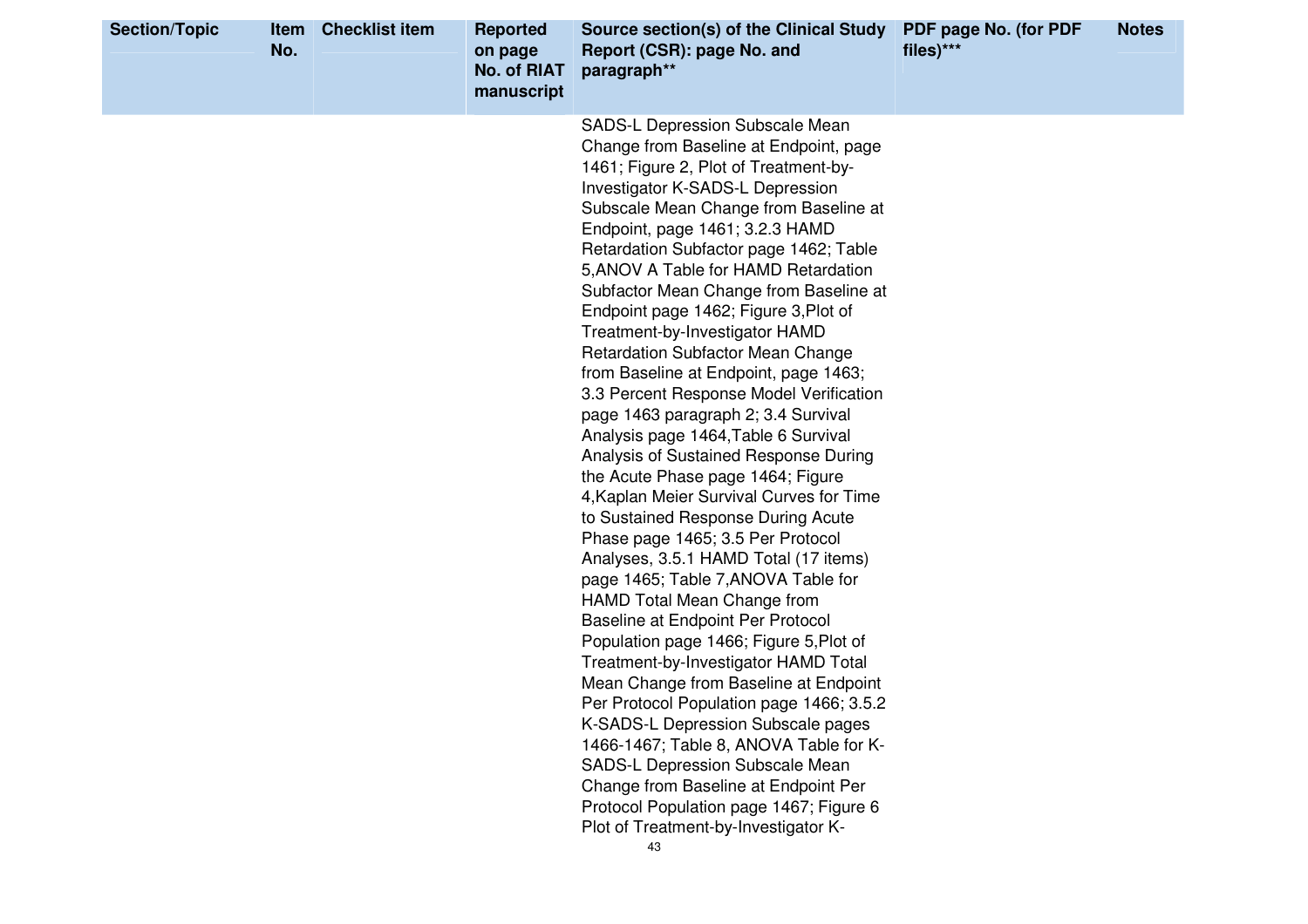| <b>Section/Topic</b> | Item<br>No. | <b>Checklist item</b>                                                                                     | <b>Reported</b><br>on page<br><b>No. of RIAT</b><br>manuscript                         | Source section(s) of the Clinical Study<br>Report (CSR): page No. and<br>paragraph**                                                                                                                                                                                                                                                                                                                                                                                                                                                                                                                                                                                                                                                                                                                                                                                                                                                                                                                                                                                                | PDF page No. (for PDF<br>files)***                                                                                                   | <b>Notes</b> |
|----------------------|-------------|-----------------------------------------------------------------------------------------------------------|----------------------------------------------------------------------------------------|-------------------------------------------------------------------------------------------------------------------------------------------------------------------------------------------------------------------------------------------------------------------------------------------------------------------------------------------------------------------------------------------------------------------------------------------------------------------------------------------------------------------------------------------------------------------------------------------------------------------------------------------------------------------------------------------------------------------------------------------------------------------------------------------------------------------------------------------------------------------------------------------------------------------------------------------------------------------------------------------------------------------------------------------------------------------------------------|--------------------------------------------------------------------------------------------------------------------------------------|--------------|
|                      |             |                                                                                                           |                                                                                        | SADS-L Depression Subscale Mean<br>Change from Baseline at Endpoint Per<br>Protocol Population, page 1468; 3.6<br>Covariate Analyses, 3.6.1 Percentage of<br>Responders, pages 1468, 1469<br>paragraph 2; Table 13.28.1 Summary of<br>Covariate Analysis for Percentage of<br>Responders at Endpoint, page 1470;<br>Table 13.28.2 Summary of Response at<br>Endpoint by Covariate, page 1471; 3.6.2<br>HAMD Total page 1472 paragraph 2;<br>Table 13.29.1 Summary of Covariate<br>Analysis for HAMD Total at Endpoint,<br>page 1473; Table 13.29.2 Summary of<br>HAMD Total at Endpoint by Covariate,<br>page 1474; 3.6.3 KSADS Total page<br>1475 paragraph 2; Table 13.30.1<br>Summary of Covariate Analysis for<br>KSAD Total at Endpoint, page 1476;<br>Table 13.30.2 Summary of KSAD Total<br>at Endpoint by Covariate, page 1477;<br>Mean Change from Baseline in HAM-D<br>Total Score, Depression Item, K-SADS-L<br>Depression Subgroup, K-SADS-L<br>Depression Item, Mean CGI Score, and<br>Percent of Patients Meeting Definition of<br>Responder or Remission, page 1479; |                                                                                                                                      |              |
| Harms                | 19          | All important<br>harms or<br>unintended effects<br>in each group (for<br>specific guidance<br>see CONSORT | p.13, table<br>4, table 5;<br>page 14,<br>table 6;<br>page 15,<br>table 7;<br>page 16, | Final Clinical Report, Acute Phase,<br>Report Synopsis, Safety Results,<br>Adverse Experiences, page 19-20; Table<br>Adverse Events Occurring in $\geq$ 5% of Any<br>Group and at Least 2X Placebo, page<br>20, page 21 paragraph 1; 6.2 Adverse<br>Experiences, page 94-95; Table 42                                                                                                                                                                                                                                                                                                                                                                                                                                                                                                                                                                                                                                                                                                                                                                                               | Same page numbers in<br>the PDF of Final Clinical<br>Report, Acute Phase and<br>Final Clinical Report,<br><b>Continuation Phase;</b> |              |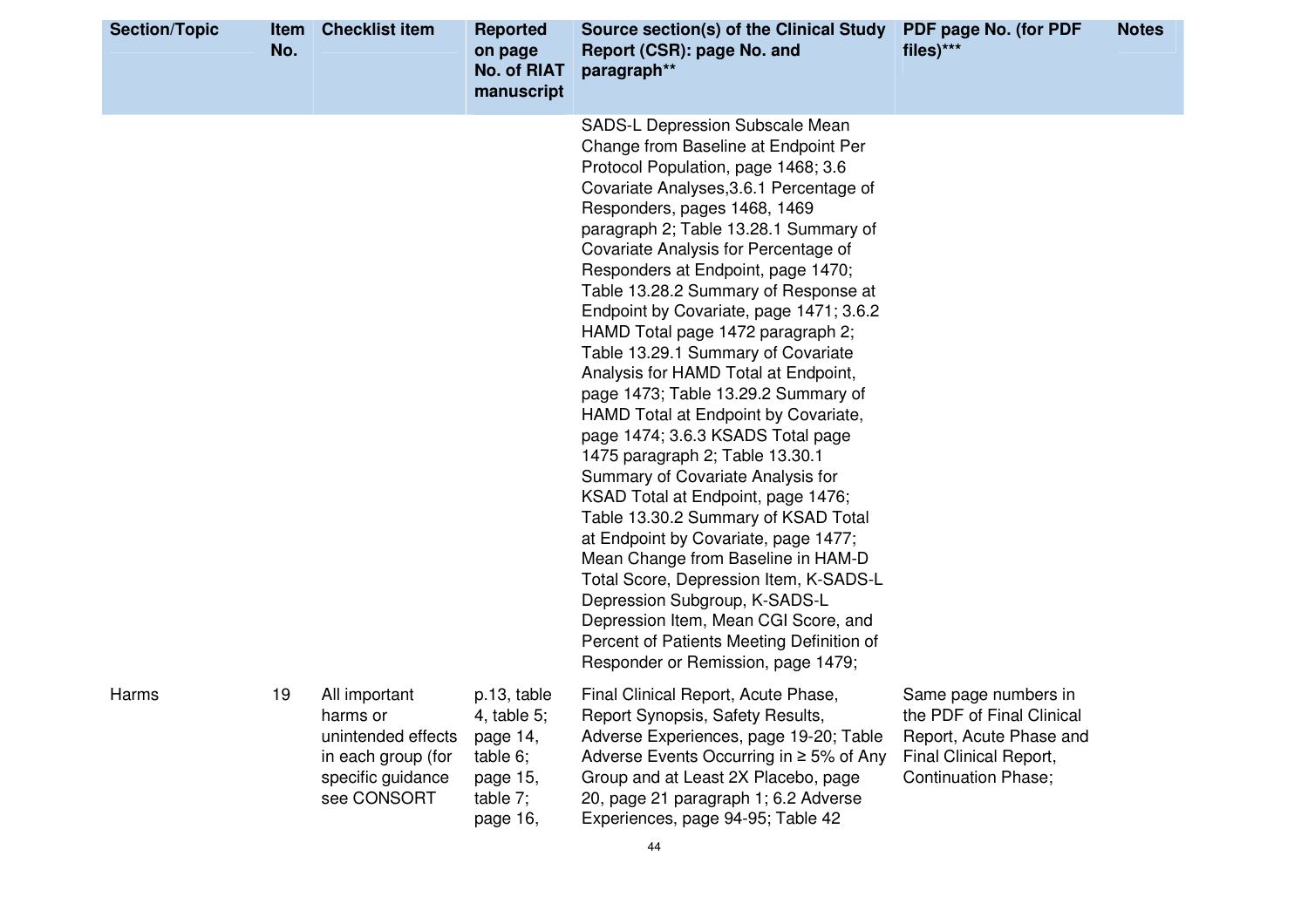| <b>Section/Topic</b> | No. | <b>Item</b> Checklist item | <b>Reported</b><br>on page<br>No. of RIAT<br>manuscript                                                                                                  | Source section(s) of the Clinical Study<br>Report (CSR): page No. and<br>paragraph**                                                                                                                                                                                                                                                                                                                                                                                                                                                                                                                                                                                                                                                                                                                                                                                                                                                                                                                                                                                                                                                                                                                                                                                                                                                                                                                                                  | PDF page No. (for PDF<br>files)*** | <b>Notes</b> |
|----------------------|-----|----------------------------|----------------------------------------------------------------------------------------------------------------------------------------------------------|---------------------------------------------------------------------------------------------------------------------------------------------------------------------------------------------------------------------------------------------------------------------------------------------------------------------------------------------------------------------------------------------------------------------------------------------------------------------------------------------------------------------------------------------------------------------------------------------------------------------------------------------------------------------------------------------------------------------------------------------------------------------------------------------------------------------------------------------------------------------------------------------------------------------------------------------------------------------------------------------------------------------------------------------------------------------------------------------------------------------------------------------------------------------------------------------------------------------------------------------------------------------------------------------------------------------------------------------------------------------------------------------------------------------------------------|------------------------------------|--------------|
|                      |     | for harms)                 | table 8;<br>page 16-17,<br>table $9$ ;<br>page 17-19,<br>table $10$ ;<br>page 19-21,<br>table $11$ ;<br>page 21,<br>table 12;<br>page 21-22,<br>table 13 | <b>Treatment-emergent Adverse</b><br><b>Experiences Most Frequently Reported</b><br>(by = $or$ > 5% in Any Treatment<br>Regimen), by Body System and<br>Preferred Term (number (%) of patients),<br>page 96; Analysis of Adverse<br>Experiences by Age, page 97; Table 43,<br>Number and Percent of Patients with<br>Adverse Experiences by Age (by = $or$<br>>5% in Any Group), by Body System,<br>and Preferred Term (number (%)<br>patients), page 98-100; Male and Female<br>- Specific Adverse Experiences, page<br>100; 6.2.1 Adverse Experiences by<br>Severity, page 101 paragraphs 1-2;<br>Table 44 Severe Treatment-emergent<br>Adverse Experience and those Occurring<br>in More Than One Patient in any Group<br>(number (%) of patients), page 101;<br>6.2.2 Adverse Experiences by Time of<br>First Occurrence, page 102 paragraph 2;<br>Table 45 Number (%) of Patients of the<br>Four Most Frequently Reported<br><b>Treatment-emergent Adverse</b><br>Experiences by the Time of First<br>Occurrence, page 103; 6.3 Dose<br>Reductions for Adverse Experiences,<br>page 104; Table 46 Treatment-emergent<br>Adverse Experiences That Led to Dose<br>Reductions, page 105; 6.4 Adverse<br><b>Experiences Requiring Corrective</b><br>Treatment, page 105-106; Table 47<br><b>Adverse Experiences That Required</b><br>Corrective Treatment ( $\geq$ 5%), Regardless<br>of Attribution to Study Medication, page<br>45 |                                    |              |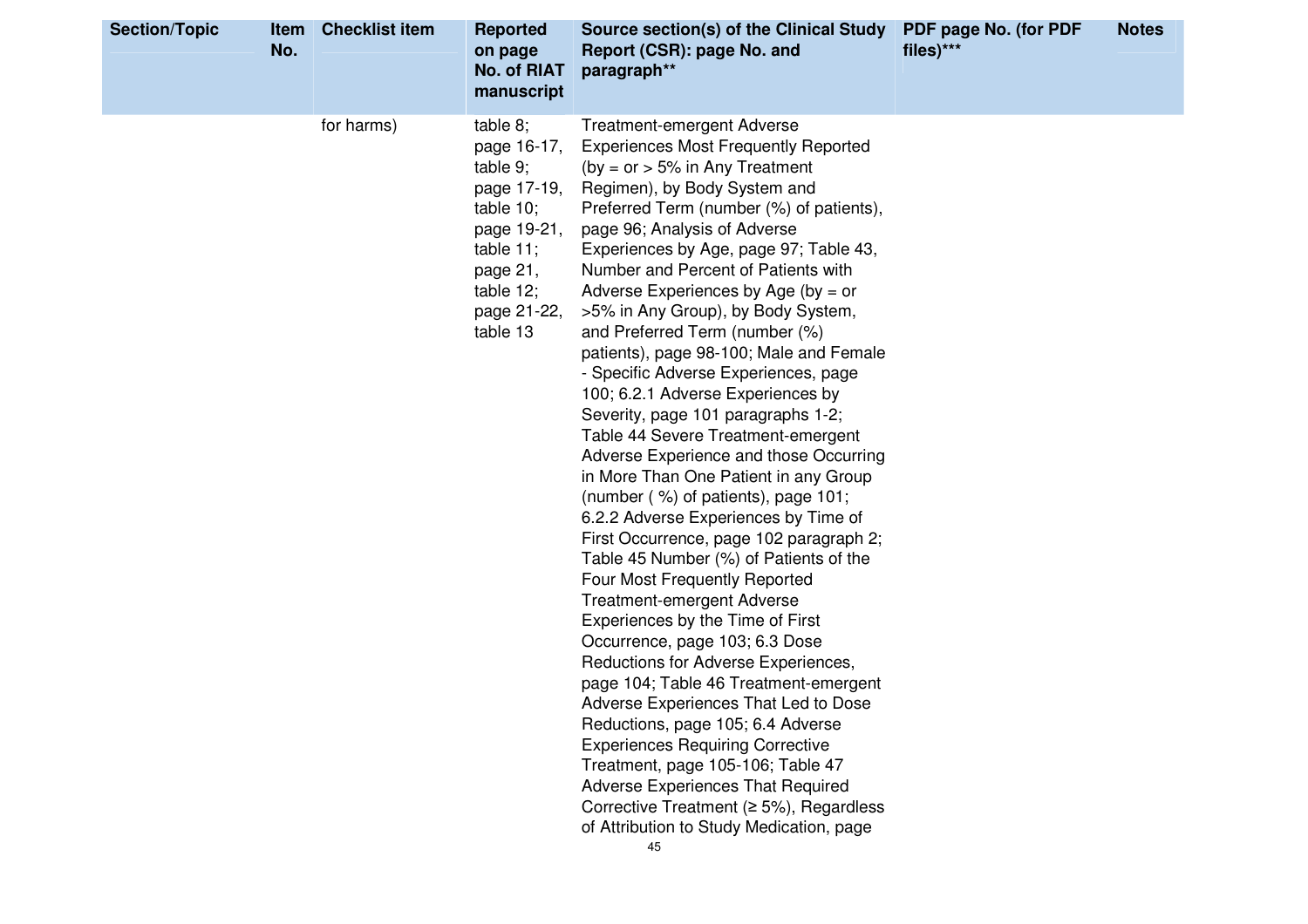| <b>Section/Topic</b> | Item<br>No. | <b>Checklist item</b> | <b>Reported</b><br>on page<br>No. of RIAT<br>manuscript | Source section(s) of the Clinical Study<br>Report (CSR): page No. and<br>paragraph**                                                                                                                                                                                                                                                                                                                                                                                                                                                                                                                                                                                                                                                                                                                                                                                                                                                                                                                                                                                                                                                                                                                                                                                                                                                                                                                                          | PDF page No. (for PDF<br>files)*** | <b>Notes</b> |
|----------------------|-------------|-----------------------|---------------------------------------------------------|-------------------------------------------------------------------------------------------------------------------------------------------------------------------------------------------------------------------------------------------------------------------------------------------------------------------------------------------------------------------------------------------------------------------------------------------------------------------------------------------------------------------------------------------------------------------------------------------------------------------------------------------------------------------------------------------------------------------------------------------------------------------------------------------------------------------------------------------------------------------------------------------------------------------------------------------------------------------------------------------------------------------------------------------------------------------------------------------------------------------------------------------------------------------------------------------------------------------------------------------------------------------------------------------------------------------------------------------------------------------------------------------------------------------------------|------------------------------------|--------------|
|                      |             |                       |                                                         | 106; 6.5 Deaths, page 106; 6.6 Serious<br>Non-fatal Adverse Experiences, page<br>106-108; Table 48 Serious Non-fatal<br>Adverse Experiences, page 109; 6.7<br>Withdrawals for Adverse Experiences,<br>page 110; Table 49 Treatment-emergent<br>Adverse Experiences, Regardless of<br>Attribution, Leading to Withdrawal<br>(number $(\%)$ of patients), page 111-112;<br>Table 50 Adverse Experiences Leading<br>to Withdrawal, page 113-114; 6.8 Vital<br>Signs and Body Weight, page 114<br>paragraph 2 to page 115; Table 51 Vital<br>Signs and Body Weight at Screening,<br>Baseline and at Endpoint (mean +/- SD),<br>page 116; Table 52 Number (%) of<br>Patients with Vital Sign or Body Weight<br>Values of Potential Clinical Concern at<br>Any Time During Treatment, page 117;<br>6.10 Laboratory Tests, Laboratory<br>Values of Potential Clinical Concern,<br>pages 118-120, Table 54 Number of<br>Patients with Laboratory Values<br>Considered to Be of Clinical Concern,<br>page 120; Data Source Tables: Safety<br>Results, Table 14.2.1 Summary of<br><b>Treatment-Emergent Adverse</b><br>Experiences during Acute Phase by<br><b>ADECS Body System and Preferred</b><br>Term Non-gender Specific Adverse<br>Experiences Intent-to-Treat Population,<br>page 226-229; Table 14.2.3 Summary of<br><b>Treatment-Emergent Adverse</b><br>Experiences during Acute Phase by<br>ADECS Body System and Preferred |                                    |              |
|                      |             |                       |                                                         | 46                                                                                                                                                                                                                                                                                                                                                                                                                                                                                                                                                                                                                                                                                                                                                                                                                                                                                                                                                                                                                                                                                                                                                                                                                                                                                                                                                                                                                            |                                    |              |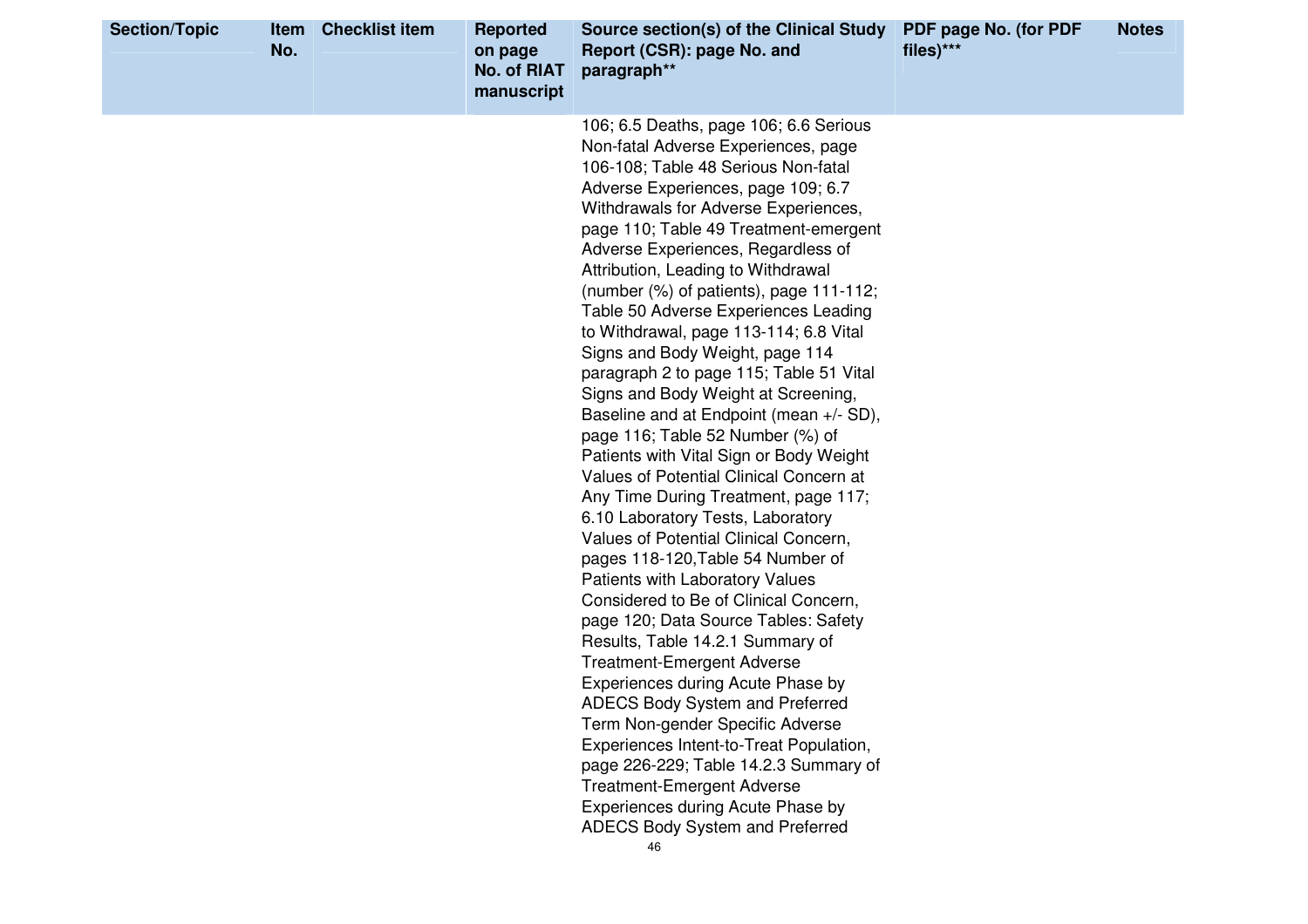| <b>Section/Topic</b> | Item<br>No. | <b>Checklist item</b> | <b>Reported</b><br>on page<br><b>No. of RIAT</b><br>manuscript | Source section(s) of the Clinical Study<br>Report (CSR): page No. and<br>paragraph**                                                                                                                                                                                                                                                                                                                                                                                                                                                                                                                                                                                                                                                                                                                                                                                                                                                                                                                                                                                                                                                                                                                                                                                                                                                                                                                                                                      | PDF page No. (for PDF<br>files)*** | <b>Notes</b> |
|----------------------|-------------|-----------------------|----------------------------------------------------------------|-----------------------------------------------------------------------------------------------------------------------------------------------------------------------------------------------------------------------------------------------------------------------------------------------------------------------------------------------------------------------------------------------------------------------------------------------------------------------------------------------------------------------------------------------------------------------------------------------------------------------------------------------------------------------------------------------------------------------------------------------------------------------------------------------------------------------------------------------------------------------------------------------------------------------------------------------------------------------------------------------------------------------------------------------------------------------------------------------------------------------------------------------------------------------------------------------------------------------------------------------------------------------------------------------------------------------------------------------------------------------------------------------------------------------------------------------------------|------------------------------------|--------------|
|                      |             |                       |                                                                | <b>Term Female Specific Adverse</b><br>Experiences Intent-to-Treat Population,<br>page 230; Table 14.3.1 Summary of<br><b>Treatment-Emergent Adverse</b><br>Experiences by ADECS Body System<br>and Preferred Term and by Maximum<br>Intensity Acute Phase - Non-gender<br>Specific Adverse Experiences Intent-to-<br>Treat Population, page 231-239; Table<br>14.3.3 Summary of Treatment-Emergent<br>Adverse Experiences by ADECS Body<br>System and Preferred Term and by<br>Maximum Intensity Acute Phase -<br><b>Female Specific Adverse Experiences</b><br>Intent-to-Treat Population, page 240-242;<br>Table 14.4.1, Summary of Treatment-<br><b>Emergent Adverse Experiences by Time</b><br>of First Occurrence (Acute Phase) Non-<br>gender Specific Adverse Experiences<br>Intent-to-Treat Population, page 243-260;<br>Table 14.4.3, Summary of Treatment-<br><b>Emergent Adverse Experiences by Time</b><br>of First Occurrence (Acute<br>Phase) Female Specific Adverse<br>Experiences Intent-to-Treat Population,<br>page 261-266; Table 14.5.1 Summary of<br><b>Treatment-Emergent Adverse</b><br><b>Experiences Leading to Dose Reduction</b><br>Regardless of Attribution by ADECS<br>Body System and Preferred Term (Acute<br>Phase) - Non-gender Specific Adverse<br>Experiences Intent-to-Treat Population,<br>page 267; Table 14.5.3 Summary of<br><b>Treatment-Emergent Adverse</b><br><b>Experiences Leading to Dose Reduction</b> |                                    |              |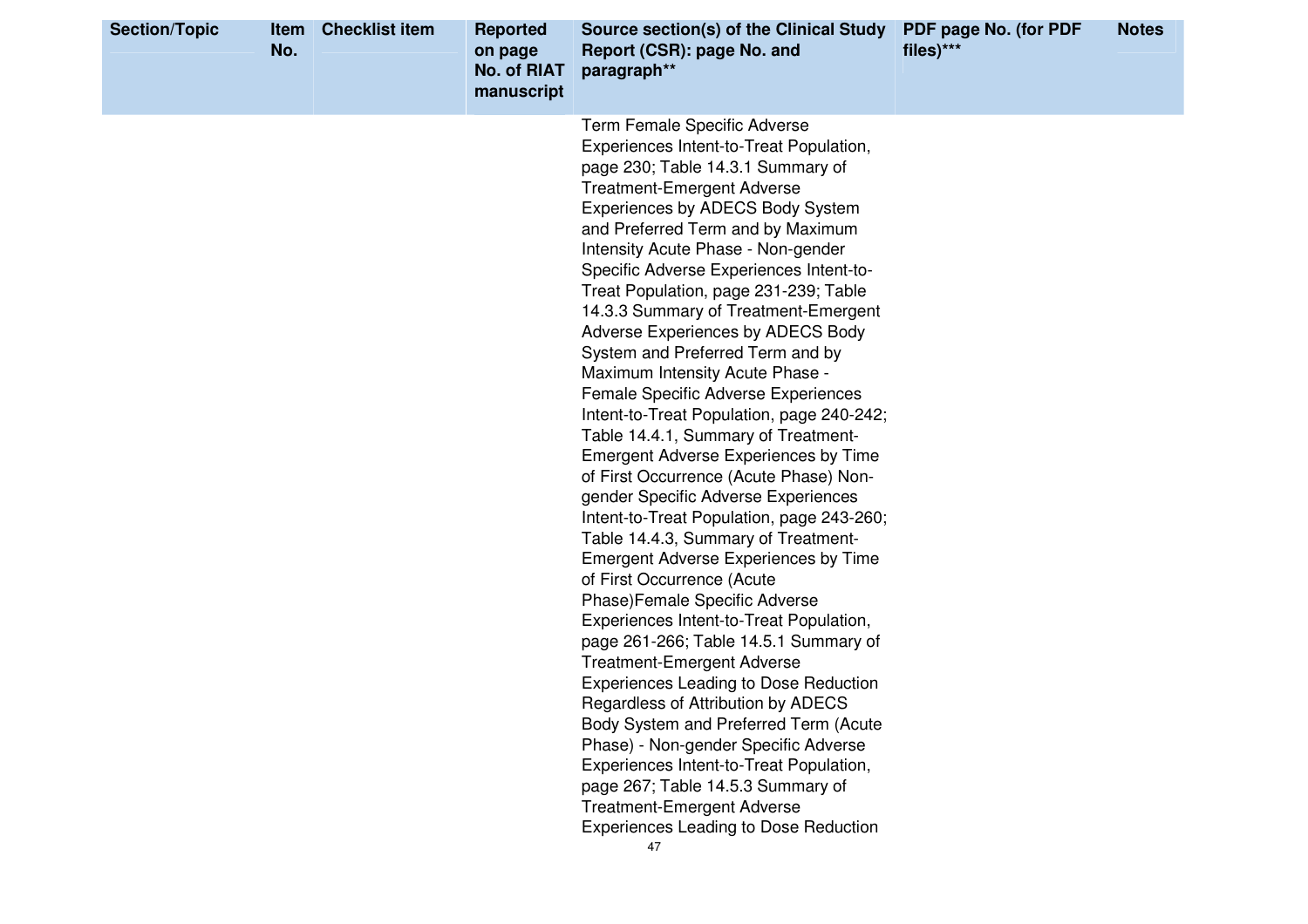| <b>Section/Topic</b> | Item<br>No. | <b>Checklist item</b> | <b>Reported</b><br>on page<br><b>No. of RIAT</b><br>manuscript | Source section(s) of the Clinical Study<br>Report (CSR): page No. and<br>paragraph**                                                                                                                                                                                                                                                                                                                                                                                                                                                                                                                                                                                                                                                                                                                                                                                                                                                                                                                                                                                                                                                                                                                                                                                                                                                                                                                                        | PDF page No. (for PDF<br>files)*** | <b>Notes</b> |
|----------------------|-------------|-----------------------|----------------------------------------------------------------|-----------------------------------------------------------------------------------------------------------------------------------------------------------------------------------------------------------------------------------------------------------------------------------------------------------------------------------------------------------------------------------------------------------------------------------------------------------------------------------------------------------------------------------------------------------------------------------------------------------------------------------------------------------------------------------------------------------------------------------------------------------------------------------------------------------------------------------------------------------------------------------------------------------------------------------------------------------------------------------------------------------------------------------------------------------------------------------------------------------------------------------------------------------------------------------------------------------------------------------------------------------------------------------------------------------------------------------------------------------------------------------------------------------------------------|------------------------------------|--------------|
|                      |             |                       |                                                                | Regardless of Attribution by ADECS<br>Body System and Preferred Term (Acute<br>Phase) - Female Specific Adverse<br>Experiences Intent-to-Treat Population,<br>page 268; Table 14.6.1 Summary of<br><b>Treatment-Emergent Adverse</b><br><b>Experiences Requiring Corrective</b><br>Therapy Regardless of Attribution by<br>ADECS Body System and Preferred<br>Term (Acute Phase) - Non-gender<br>Specific Adverse Experiences Intent-to-<br>Treat Population, page 269-270; Table<br>14.6.3 Summary of Treatment-Emergent<br><b>Adverse Experiences Requiring</b><br>Corrective Therapy Regardless of<br>Attribution by ADECS Body System and<br>Preferred Term (Acute Phase) - Female<br>Specific Adverse Experiences Intent-to-<br>Treat Population, page 271; Table 14.8<br><b>Listing of Serious Adverse Experiences</b><br>by Treatment Group and Patient Acute<br>Phase Intent-to-Treat Population, page<br>272-275; Table 14.8a Serious Adverse<br>Experiences Patient Narratives, page<br>276-307; Table 14.9.1 Summary of<br>Adverse Experiences Leading to<br>Withdrawal during Acute Phase by<br>ADECS Body System and Preferred<br>Term Non-gender Specific Adverse<br>Experiences Intent-to-Treat Population,<br>page 308-309; Table 14.9.1a Adverse<br>Experiences Leading to Withdrawal<br>Patient Narratives, page 310-366; Table<br>14.9.3, Summary of Adverse<br><b>Experiences Leading to Withdrawal</b> |                                    |              |
|                      |             |                       |                                                                | 48                                                                                                                                                                                                                                                                                                                                                                                                                                                                                                                                                                                                                                                                                                                                                                                                                                                                                                                                                                                                                                                                                                                                                                                                                                                                                                                                                                                                                          |                                    |              |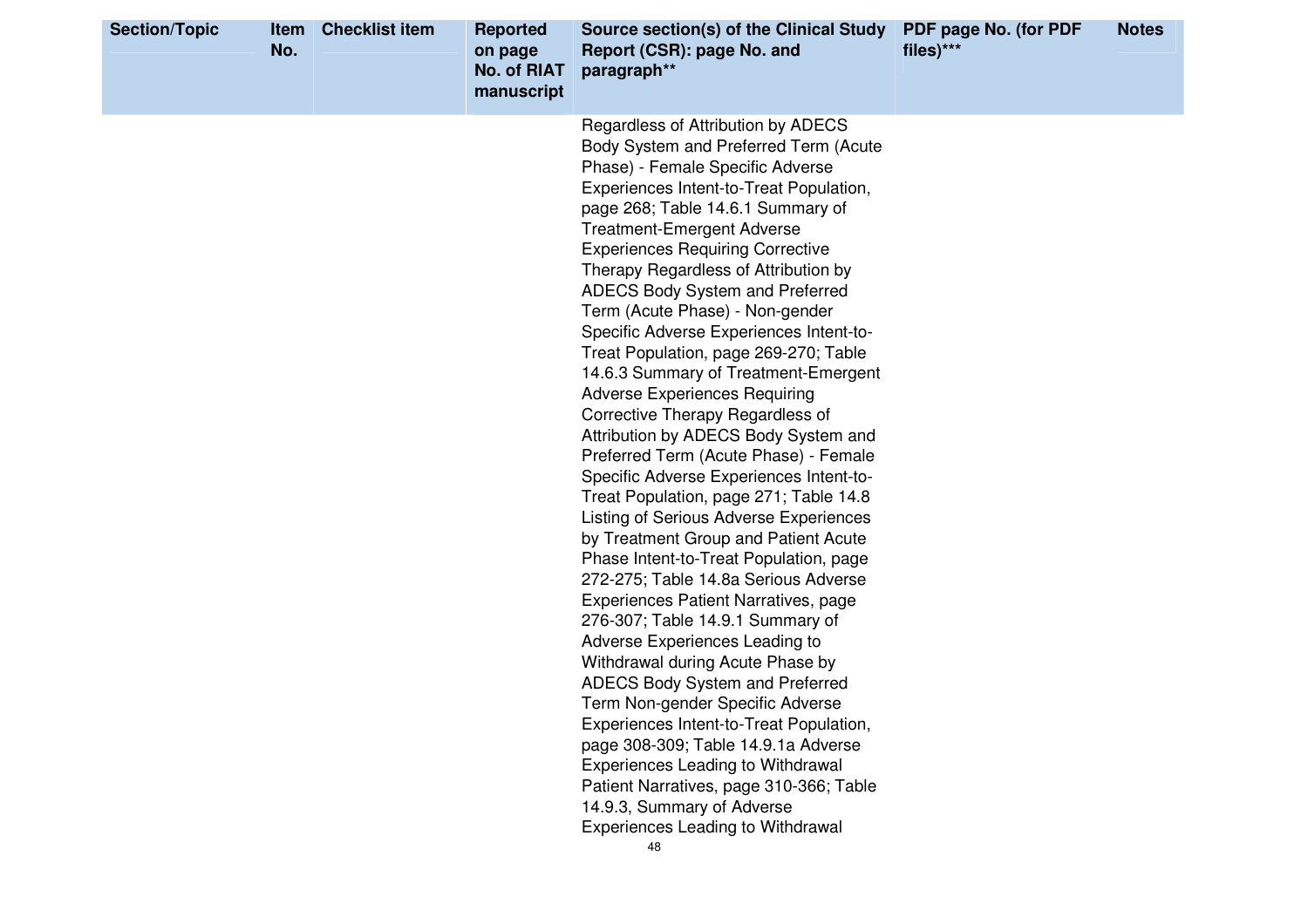| <b>Section/Topic</b> | Item<br>No. | <b>Checklist item</b> | <b>Reported</b><br>on page<br><b>No. of RIAT</b><br>manuscript | Source section(s) of the Clinical Study<br>Report (CSR): page No. and<br>paragraph**                                                                                                                                                                                                                                                                                                                                                                                                                                                                                                                                                                                                                                                                                                                                                                                                                                                                                                                                                                                                                                                                                                                                                                                                                                                                                                                        | PDF page No. (for PDF<br>files)*** | <b>Notes</b> |
|----------------------|-------------|-----------------------|----------------------------------------------------------------|-------------------------------------------------------------------------------------------------------------------------------------------------------------------------------------------------------------------------------------------------------------------------------------------------------------------------------------------------------------------------------------------------------------------------------------------------------------------------------------------------------------------------------------------------------------------------------------------------------------------------------------------------------------------------------------------------------------------------------------------------------------------------------------------------------------------------------------------------------------------------------------------------------------------------------------------------------------------------------------------------------------------------------------------------------------------------------------------------------------------------------------------------------------------------------------------------------------------------------------------------------------------------------------------------------------------------------------------------------------------------------------------------------------|------------------------------------|--------------|
|                      |             |                       |                                                                | during Acute Phase by ADECS Body<br>System and Preferred Term Female<br>Specific Adverse Experiences Intent-to-<br>Treat Population, page 367; Table<br>14.10.1 Summary of Treatment-<br><b>Emergent Adverse Experiences by Age</b><br>Group (Acute Phase) Non-gender<br>Specific Adverse Experiences Intent-to-<br>Treat Population, page 368-376; Table<br>14.10.2 Summary of Treatment-<br><b>Emergent Adverse Experiences by Age</b><br>Group (Acute Phase) Male Specific<br>Adverse Experiences Intent-to-Treat<br>Population, page 377-379; Table 14.10.3<br>Summary of Treatment-Emergent<br>Adverse Experiences by Age Group<br>(Acute Phase) Female Specific Adverse<br>Experiences Intent-to-Treat Population,<br>page 380-382; Table 14.12 Summary of<br><b>Clinically Significant Abnormal Vital</b><br>Signs by Treatment Group Acute Phase<br>Intent-to-Treat Population, page 392;<br>Table 14.12a PATIENTS WITH<br>ABNORMAL VITAL SIGNS OR BODY<br><b>WEIGHT OFPOTENTIAL CLINICAL</b><br>CONCERN DURING THE ACUTE<br>PHASE, page 393-475; Table 14.14<br>Summary of Clinically Significant<br>Abnormal Laboratory Values Acute<br>Phase Intent-to-Treat Population, page<br>488-489; Table 14.14a Clinically<br><b>Significant Abnormal Laboratory Values</b><br>Patient Narratives, page 490-526;<br>Continuation Study, Final Clinical Report,<br>Report Synopsis, Safety Results, page 7 |                                    |              |
|                      |             |                       |                                                                | 49                                                                                                                                                                                                                                                                                                                                                                                                                                                                                                                                                                                                                                                                                                                                                                                                                                                                                                                                                                                                                                                                                                                                                                                                                                                                                                                                                                                                          |                                    |              |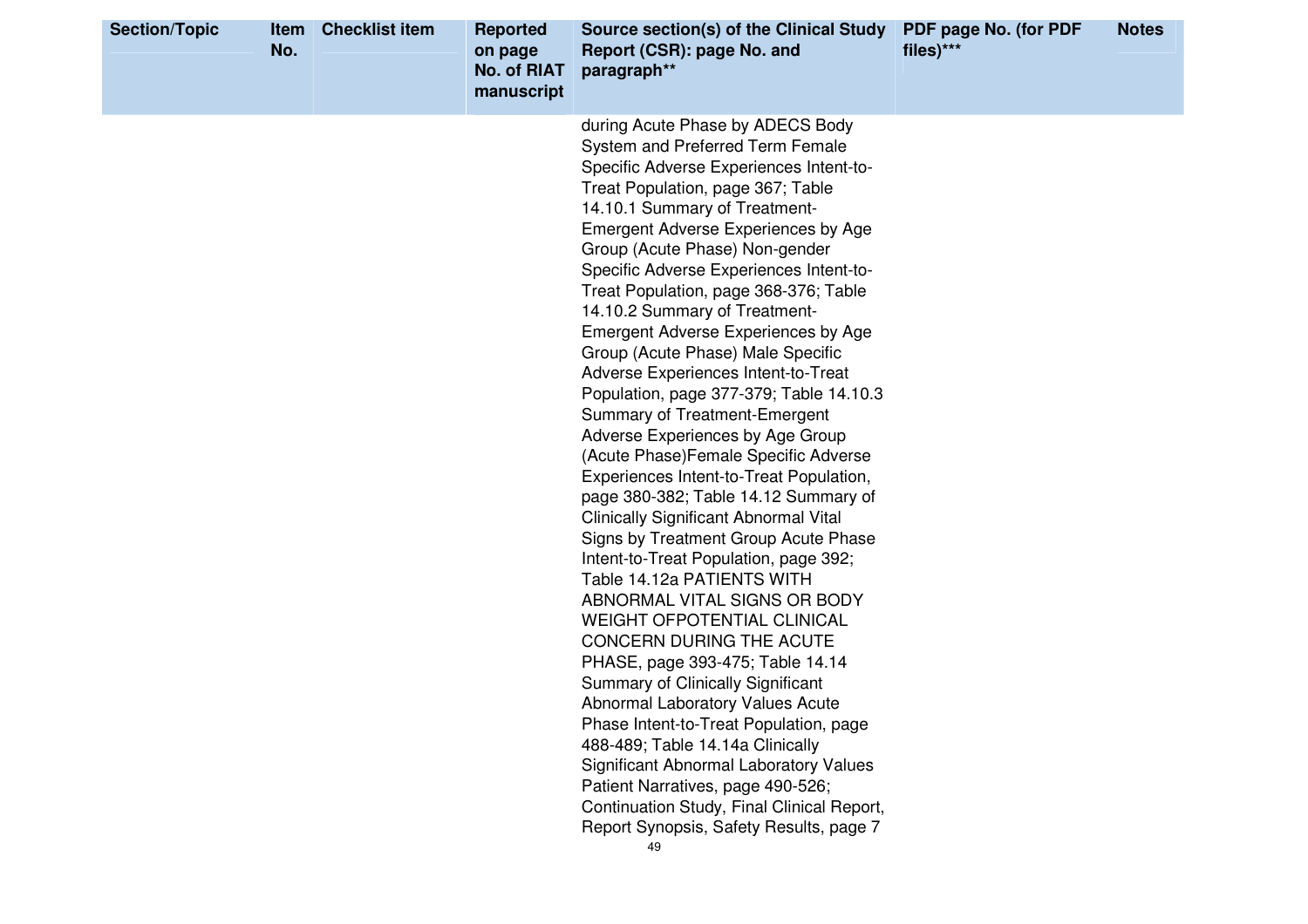| <b>Section/Topic</b> | <b>Item</b><br>No. | <b>Checklist item</b> | <b>Reported</b><br>on page<br><b>No. of RIAT</b><br>manuscript | Source section(s) of the Clinical Study<br>Report (CSR): page No. and<br>paragraph**                                                                                                                                                                                                                                                                                                                                                                                                                                                                                                                                                                                                                                                                                                                                                                                                                                                                                                                                                                                                                                                                                                                                                                                                                                                                                                                                                                                   | PDF page No. (for PDF<br>files)*** | <b>Notes</b> |
|----------------------|--------------------|-----------------------|----------------------------------------------------------------|------------------------------------------------------------------------------------------------------------------------------------------------------------------------------------------------------------------------------------------------------------------------------------------------------------------------------------------------------------------------------------------------------------------------------------------------------------------------------------------------------------------------------------------------------------------------------------------------------------------------------------------------------------------------------------------------------------------------------------------------------------------------------------------------------------------------------------------------------------------------------------------------------------------------------------------------------------------------------------------------------------------------------------------------------------------------------------------------------------------------------------------------------------------------------------------------------------------------------------------------------------------------------------------------------------------------------------------------------------------------------------------------------------------------------------------------------------------------|------------------------------------|--------------|
|                      |                    |                       |                                                                | paragraph 1 to page 8 paragraph 4;<br>Table, Adverse Events Occurring in ≥5%<br>of Any Group and at Least 2X Placebo,<br>page 7; 5 Safety Results, 5.2 Adverse<br>Events, page 32; Table 7 Number (%) of<br>Patients with Treatment-emergent<br><b>Adverse Events Most Frequently</b><br>Reported (≥5% in Any Treatment Group),<br>by Body System and Preferred Term (ITT<br>Population), page 33; Table 8 Adverse<br>Events Occurring in ≥5% of Either<br>Paroxetine or Imipramine Patients and at<br>Least 2X Placebo (ITT Population) page<br>34; Table 9 Number (%) of Patients with<br>the Five Most Frequently Reported<br>Treatment-emergent Adverse Events by<br>the Time of First Occurrence During the<br><b>Continuation Phase (ITT Population)</b><br>page 36; page 37 paragraphs 1-2; 5.3<br>Deaths page 37; 5.4 Serious Non-Fatal<br>Adverse Events, page 38 paragraph 1 to<br>page 39 paragraph 4; Table 10 Serious<br>Non-Fatal Adverse Events (ITT<br>Population), page 40; 5.5 Withdrawals for<br>Adverse Events, page 41; Table 11<br>Treatment-emergent Adverse Events,<br>Regardless of Attribution, Leading to<br>Withdrawal (number (%) of patients (ITT<br>Population), page 42; Table 12 Adverse<br>Events Leading to Withdrawal in<br>Continuation Phase (ITT Population),<br>page 43; 5.6 Vital Signs and Body<br>Weight 5.6.1 Mean Values and Changes<br>in Value, page 45 paragraph 3-5; Table<br>13 Vital Signs and Body Weight at<br>50 |                                    |              |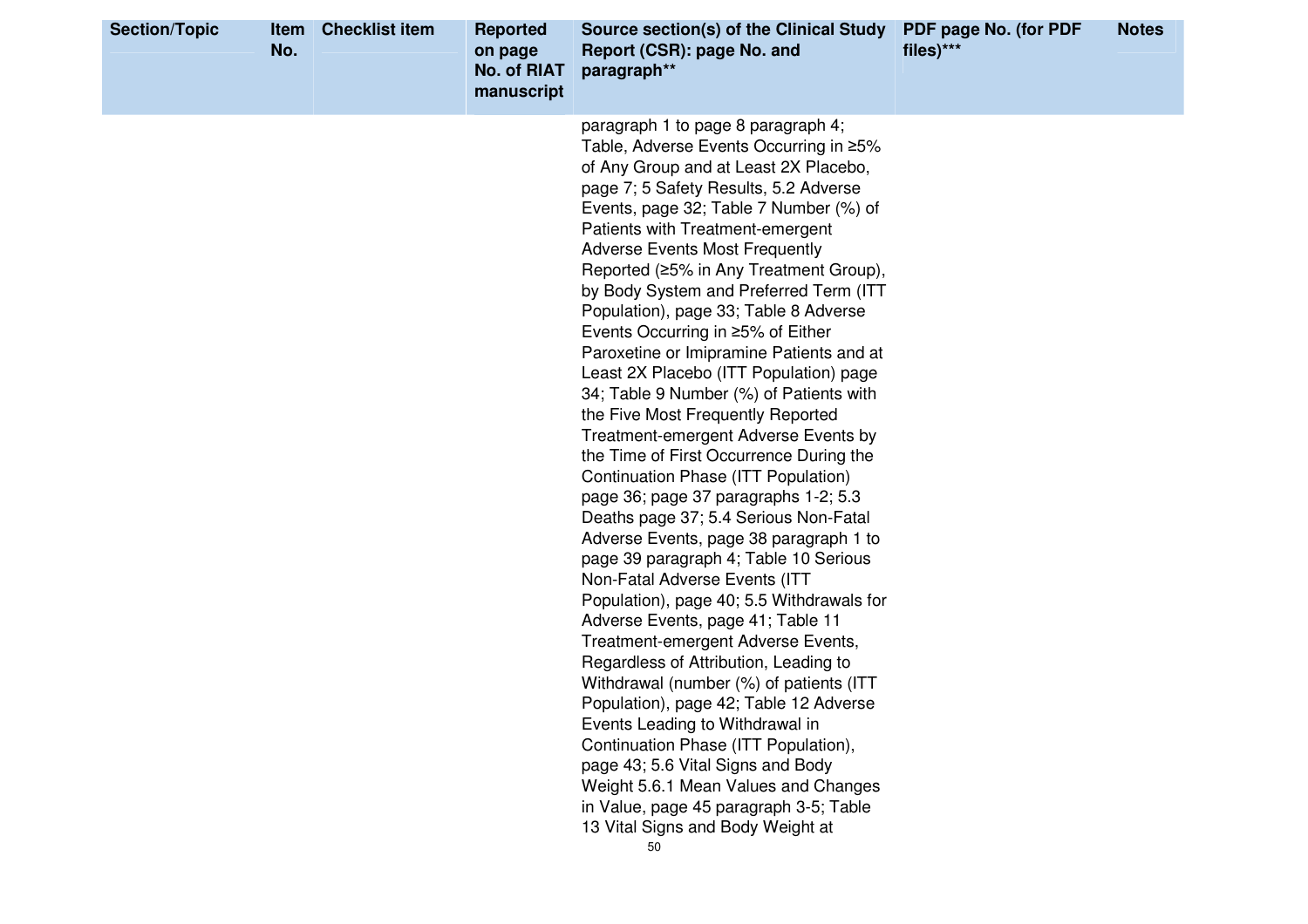| Baseline and Endpoint (mean ± SD) (ITT<br>Population), page 46; 5.6.2 Patients with<br>Vital Signs of Potential Clinical Concern,<br>page 46 paragraph 1 to page 47<br>paragraph 1; Table 14 Number (%) of<br>Patients with Vital Sign or Body Weight<br>Values of Potential Clinical Concern at<br>Any Time During the Continuation Phase<br>(ITT Population), page 47; 5.7 Laboratory<br>Tests, Table 15 Number of Patients with<br>Laboratory Values Considered to Be of<br>Clinical Concern (ITT Population), page<br>49; 5.8 Safety Results in the<br>Continuation Phase Compared to the<br>Acute Phase, page 50 paragraph 4to<br>page 51 paragraph 2; Table 16 Adverse<br>Events Occurring in ≥5% of Either<br>Paroxetine or Imipramine Patients and at<br>Least 2X Placebo in Either Phase of the<br>Study or Both Phases Combined (ITT<br>Population), page 52; 5.8.1 Serious<br>Adverse Events in Both Phases<br>Combined, page 53, Table 17 Number<br>(%) of Patients with Serious Adverse<br>Events in Each Phase of the Study and<br>Both Phases Combined (ITT Population),<br>page 54; 11 Data Source Tables: Safety,<br>16.2.1 Summary of Treatment-Emergent<br>Adverse Experiences during the | <b>Section/Topic</b> | Item<br>No. | <b>Checklist item</b> | <b>Reported</b><br>on page<br><b>No. of RIAT</b><br>manuscript | Source section(s) of the Clinical Study<br>Report (CSR): page No. and<br>paragraph** | PDF page No. (for PDF<br>files)*** | <b>Notes</b> |
|--------------------------------------------------------------------------------------------------------------------------------------------------------------------------------------------------------------------------------------------------------------------------------------------------------------------------------------------------------------------------------------------------------------------------------------------------------------------------------------------------------------------------------------------------------------------------------------------------------------------------------------------------------------------------------------------------------------------------------------------------------------------------------------------------------------------------------------------------------------------------------------------------------------------------------------------------------------------------------------------------------------------------------------------------------------------------------------------------------------------------------------------------------------------------------------------------------------|----------------------|-------------|-----------------------|----------------------------------------------------------------|--------------------------------------------------------------------------------------|------------------------------------|--------------|
| System and Preferred Term-Non-gender<br>Specific Adverse Experiences (Intent to<br>Treat Population) pages 120-122; 16.2.2<br><b>Summary of Treatment-Emergent</b><br>Adverse Experiences during the<br>51                                                                                                                                                                                                                                                                                                                                                                                                                                                                                                                                                                                                                                                                                                                                                                                                                                                                                                                                                                                                   |                      |             |                       |                                                                | <b>Continuation Phase by ADECS Body</b>                                              |                                    |              |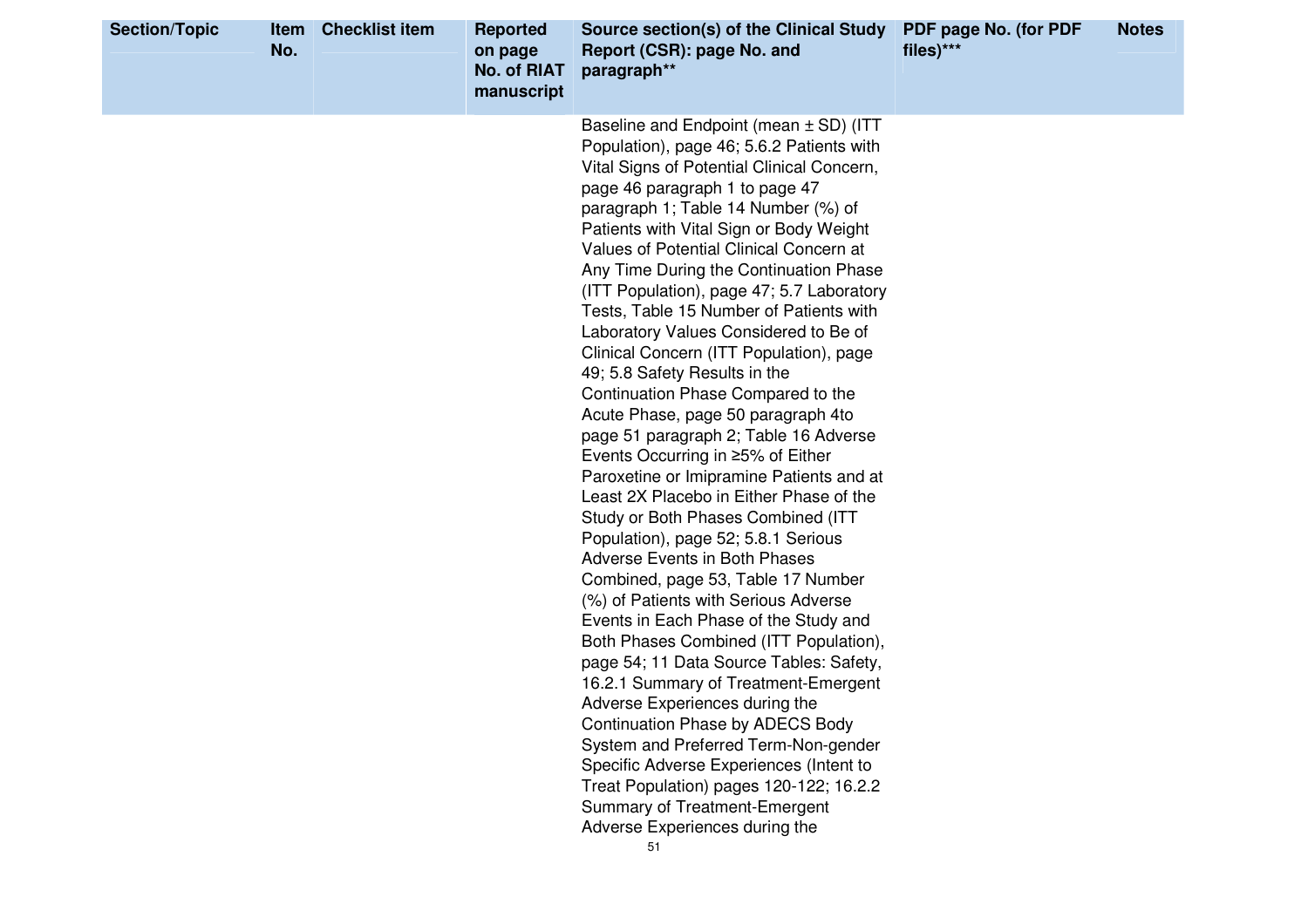| <b>Section/Topic</b><br><b>Item</b><br>No. | <b>Checklist item</b> | <b>Reported</b><br>on page<br><b>No. of RIAT</b><br>manuscript | Source section(s) of the Clinical Study<br>Report (CSR): page No. and<br>paragraph**                                                                                                                                                                                                                                                                                                                                                                                                                                                                                                                                                                                                                                                                                                                                                                                                                                                                                                                                                                                                                                                                                                                                                                                                                                                                                                                                        | PDF page No. (for PDF<br>files)*** | <b>Notes</b> |
|--------------------------------------------|-----------------------|----------------------------------------------------------------|-----------------------------------------------------------------------------------------------------------------------------------------------------------------------------------------------------------------------------------------------------------------------------------------------------------------------------------------------------------------------------------------------------------------------------------------------------------------------------------------------------------------------------------------------------------------------------------------------------------------------------------------------------------------------------------------------------------------------------------------------------------------------------------------------------------------------------------------------------------------------------------------------------------------------------------------------------------------------------------------------------------------------------------------------------------------------------------------------------------------------------------------------------------------------------------------------------------------------------------------------------------------------------------------------------------------------------------------------------------------------------------------------------------------------------|------------------------------------|--------------|
|                                            |                       |                                                                | <b>Continuation Phase by ADECS Body</b><br>System and Preferred Term-Male<br>Specific Adverse Experiences (Intent to<br>Treat Population) page 123; 16.2.3<br><b>Summary of Treatment-Emergent</b><br>Adverse Experiences during the<br><b>Continuation Phase by ADECS Body</b><br>System and Preferred Term-Female<br>Specific Adverse Experiences (Intent to<br>Treat Population) page 124; 16.2.4<br>Summary of Treatment-Emergent<br>Adverse Experiences during Both<br>Phases Combined by ADECS Body<br>System and Preferred Term (Intent to<br>Treat Population) page 125-132; 16.3.1<br>Summary of Treatment-Emergent<br>Adverse Experiences by ADECS Body<br>System and Preferred Term and by<br>Maximum Intensity-Non-gender Specific<br><b>Adverse Experiences (Continuation</b><br>Phase) (Intent to Treat Population) page<br>133-138; 16.3.2 Summary of Treatment-<br><b>Emergent Adverse Experiences by</b><br><b>ADECS Body System and Preferred</b><br>Term and by Maximum Intensity -Male<br><b>Specific Adverse Experiences</b><br>(Continuation Phase) (Intent to Treat<br>Population) page 139; 16.3.3 Summary<br>of Treatment-Emergent Adverse<br>Experiences by ADECS Body System<br>and Preferred Term and by Maximum<br><b>Intensity - Female Specific Adverse</b><br>Experiences (Continuation Phase) (Intent<br>to Treat Population) pages 140-142;<br>16.4.1 Summary of Treatment-Emergent<br>52 |                                    |              |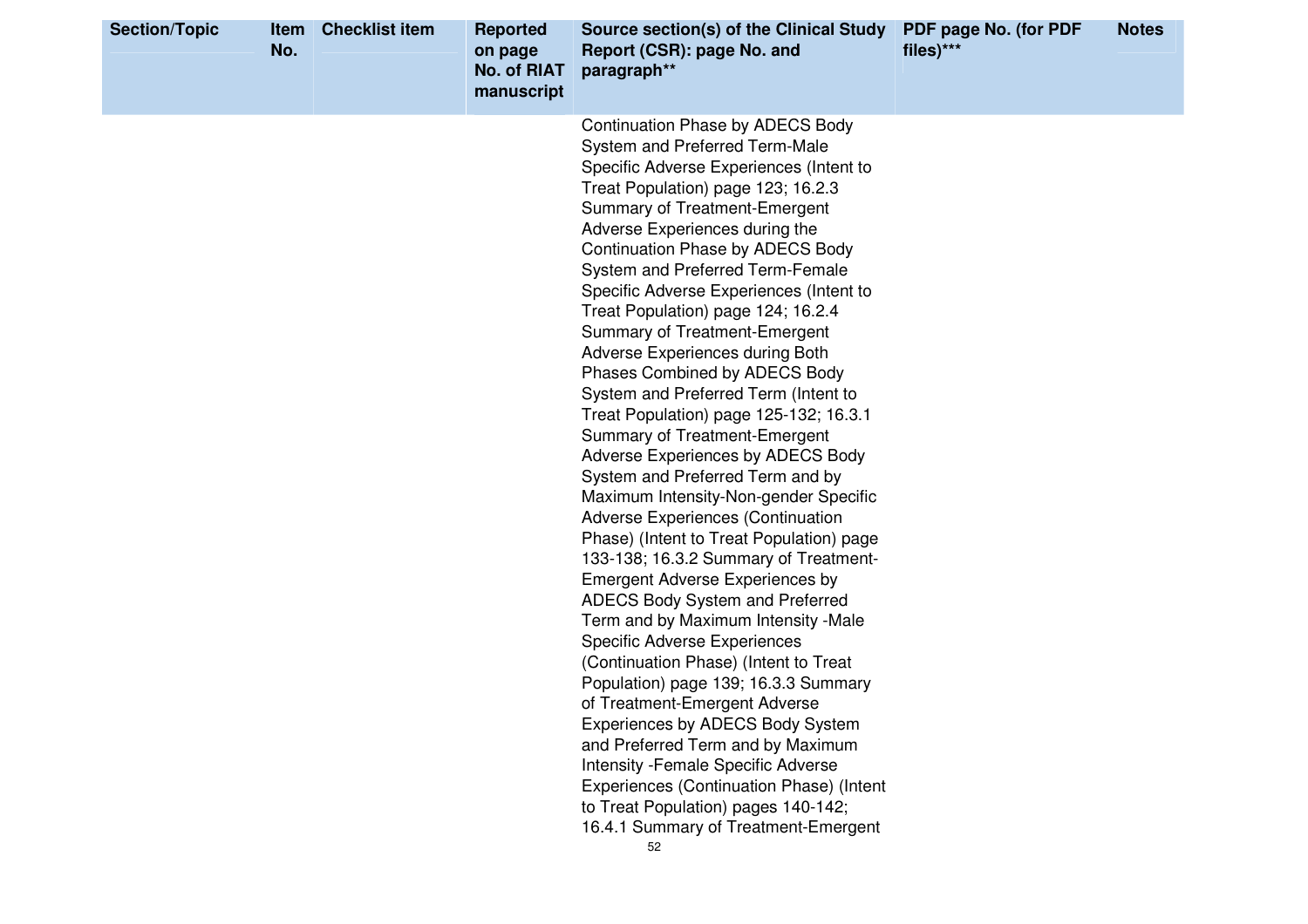| <b>Section/Topic</b> | Item<br>No. | <b>Checklist item</b> | <b>Reported</b><br>on page<br><b>No. of RIAT</b><br>manuscript | Source section(s) of the Clinical Study<br>Report (CSR): page No. and<br>paragraph**                                                                                                                                                                                                                                                                                                                                                                                                                                                                                                                                                                                                                                                                                                                                                                                                                                                                                                                                                                                                                                                                                                                                                                                                                                                                                                                                                                                           | PDF page No. (for PDF<br>files)*** | <b>Notes</b> |
|----------------------|-------------|-----------------------|----------------------------------------------------------------|--------------------------------------------------------------------------------------------------------------------------------------------------------------------------------------------------------------------------------------------------------------------------------------------------------------------------------------------------------------------------------------------------------------------------------------------------------------------------------------------------------------------------------------------------------------------------------------------------------------------------------------------------------------------------------------------------------------------------------------------------------------------------------------------------------------------------------------------------------------------------------------------------------------------------------------------------------------------------------------------------------------------------------------------------------------------------------------------------------------------------------------------------------------------------------------------------------------------------------------------------------------------------------------------------------------------------------------------------------------------------------------------------------------------------------------------------------------------------------|------------------------------------|--------------|
|                      |             |                       |                                                                | Adverse Experiences by Time of First<br>Occurrence-Non-gender Specific<br><b>Adverse Experiences (Continuation</b><br>Phase) (Intent to Treat Population) pages<br>143-154; 16.4.2 Summary of Treatment-<br><b>Emergent Adverse Experiences by Time</b><br>of First Occurrence-Male Specific<br><b>Adverse Experiences (Continuation</b><br>Phase) (Intent to Treat Population) page<br>155; 16.4.3 Summary of Treatment-<br><b>Emergent Adverse Experiences by Time</b><br>of First Occurrence-Female Specific<br><b>Adverse Experiences (Continuation</b><br>Phase) (Intent to Treat Population) page<br>156-161; 16.5.1 Summary of Treatment-<br><b>Emergent Adverse Experiences Leading</b><br>to Dose Reduction Regardless of<br>Attribution by ADECS Body System and<br>Preferred Term-Non-gender Specific<br><b>Adverse Experiences (Continuation</b><br>Phase) (Intent to Treat Population) page<br>162; 16.5.2 Summary of Treatment-<br><b>Emergent Adverse Experiences Leading</b><br>to Dose Reduction Regardless of<br>Attribution by ADECS Body System and<br>Preferred Term-Male Specific Adverse<br>Experiences (Continuation Phase) (Intent<br>to Treat Population) page 163; 16.5.3<br>Summary of Treatment-Emergent<br>Adverse Experiences Leading to Dose<br>Reduction Regardless of Attribution by<br>ADECS Body System and Preferred<br>Term-Female Specific Adverse<br>Experiences (Continuation Phase) (Intent<br>to Treat Population) page 164; 16.6.1 |                                    |              |
|                      |             |                       |                                                                | 53                                                                                                                                                                                                                                                                                                                                                                                                                                                                                                                                                                                                                                                                                                                                                                                                                                                                                                                                                                                                                                                                                                                                                                                                                                                                                                                                                                                                                                                                             |                                    |              |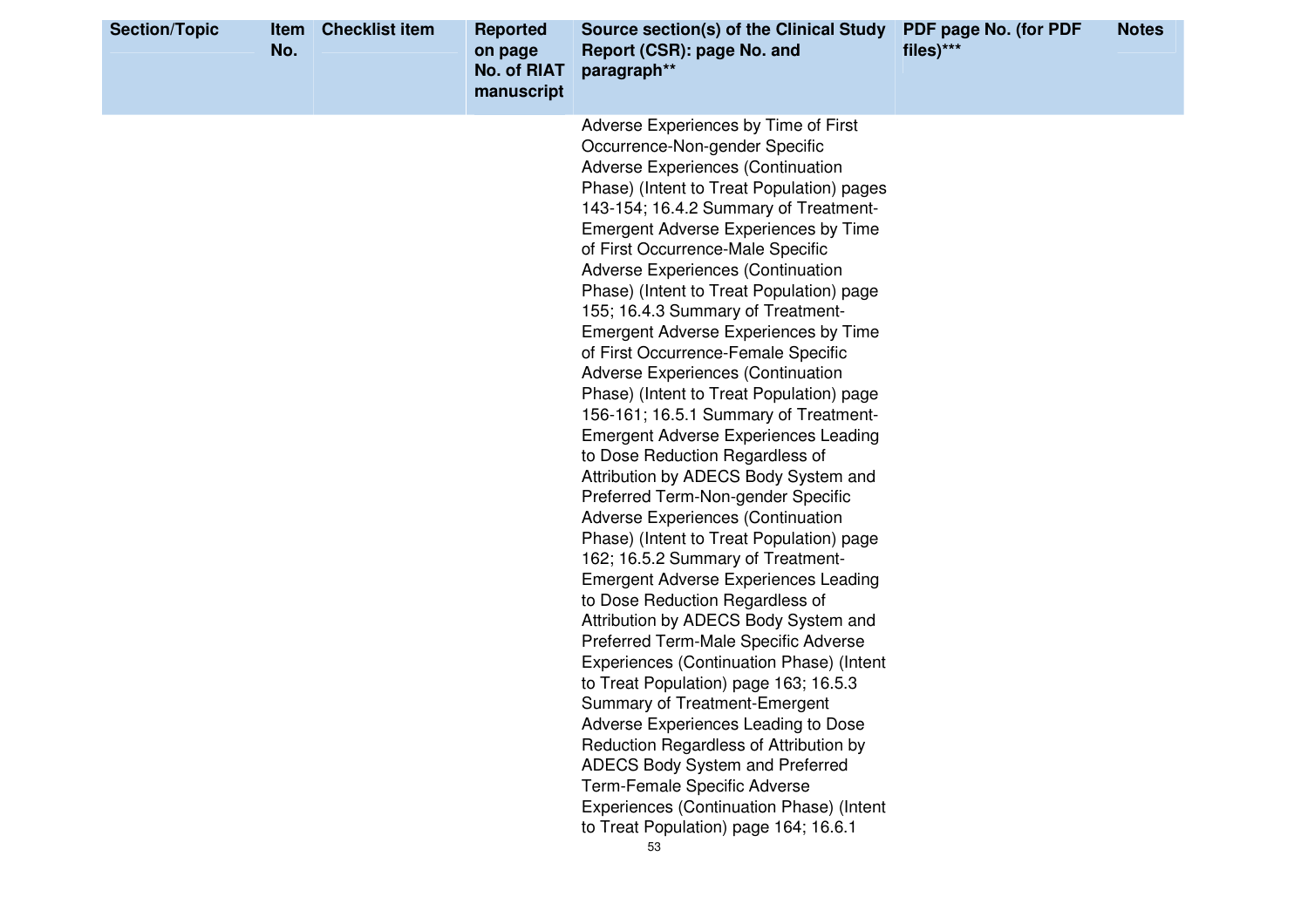| <b>Section/Topic</b> | <b>Item</b><br>No. | <b>Checklist item</b> | <b>Reported</b><br>on page<br><b>No. of RIAT</b><br>manuscript | Source section(s) of the Clinical Study<br>Report (CSR): page No. and<br>paragraph**                                                                                                                                                                                                                                                                                                                                                                                                                                                                                                                                                                                                                                                                                                                                                                                                                                                                                                                                                                                                                                                                                                                                                                                                                                                                                                                                                       | PDF page No. (for PDF<br>files)*** | <b>Notes</b> |
|----------------------|--------------------|-----------------------|----------------------------------------------------------------|--------------------------------------------------------------------------------------------------------------------------------------------------------------------------------------------------------------------------------------------------------------------------------------------------------------------------------------------------------------------------------------------------------------------------------------------------------------------------------------------------------------------------------------------------------------------------------------------------------------------------------------------------------------------------------------------------------------------------------------------------------------------------------------------------------------------------------------------------------------------------------------------------------------------------------------------------------------------------------------------------------------------------------------------------------------------------------------------------------------------------------------------------------------------------------------------------------------------------------------------------------------------------------------------------------------------------------------------------------------------------------------------------------------------------------------------|------------------------------------|--------------|
|                      |                    |                       |                                                                | <b>Summary of Treatment-Emergent</b><br><b>Adverse Experiences Requiring</b><br>Corrective Therapy Regardless of<br>Attribution by ADECS Body System and<br>Preferred Term-Non-gender Specific<br><b>Adverse Experiences (Continuation</b><br>Phase) (Intent to Treat Population) pages<br>165-166; 16.6.2 Summary of Treatment-<br><b>Emergent Adverse Experiences</b><br><b>Requiring Corrective Therapy</b><br>Regardless of Attribution by ADECS<br>Body System and Preferred Term-Male<br><b>Specific Adverse Experiences</b><br>(Continuation Phase) (Intent to Treat<br>Population) page 167; 16.6.3 Summary<br>of Treatment-Emergent Adverse<br><b>Experiences Requiring Corrective</b><br>Therapy Regardless of Attribution by<br>ADECS Body System and Preferred<br>Term-Female Specific Adverse<br>Experiences (Continuation Phase) (Intent<br>to Treat Population) page 168; 16.7<br>Listing of Deaths by Treatment Group<br>and Patient (Continuation Phase) (Intent<br>to Treat Population) page 169; 16.8<br><b>Listing of Serious Adverse Experiences</b><br>(Continuation Phase) (Intent to Treat<br>Population) pages 170-172; Table 16.8.1<br>Narratives for Patients with Serious Non-<br>Fatal Adverse Events pages 173-191;<br>Table 16.9.1 Summary of Adverse<br>Experiences Leading to Withdrawal<br>during the Continuation Phase by<br>ADECS Body System and Preferred<br>Term-Non-gender Specific Adverse<br>54 |                                    |              |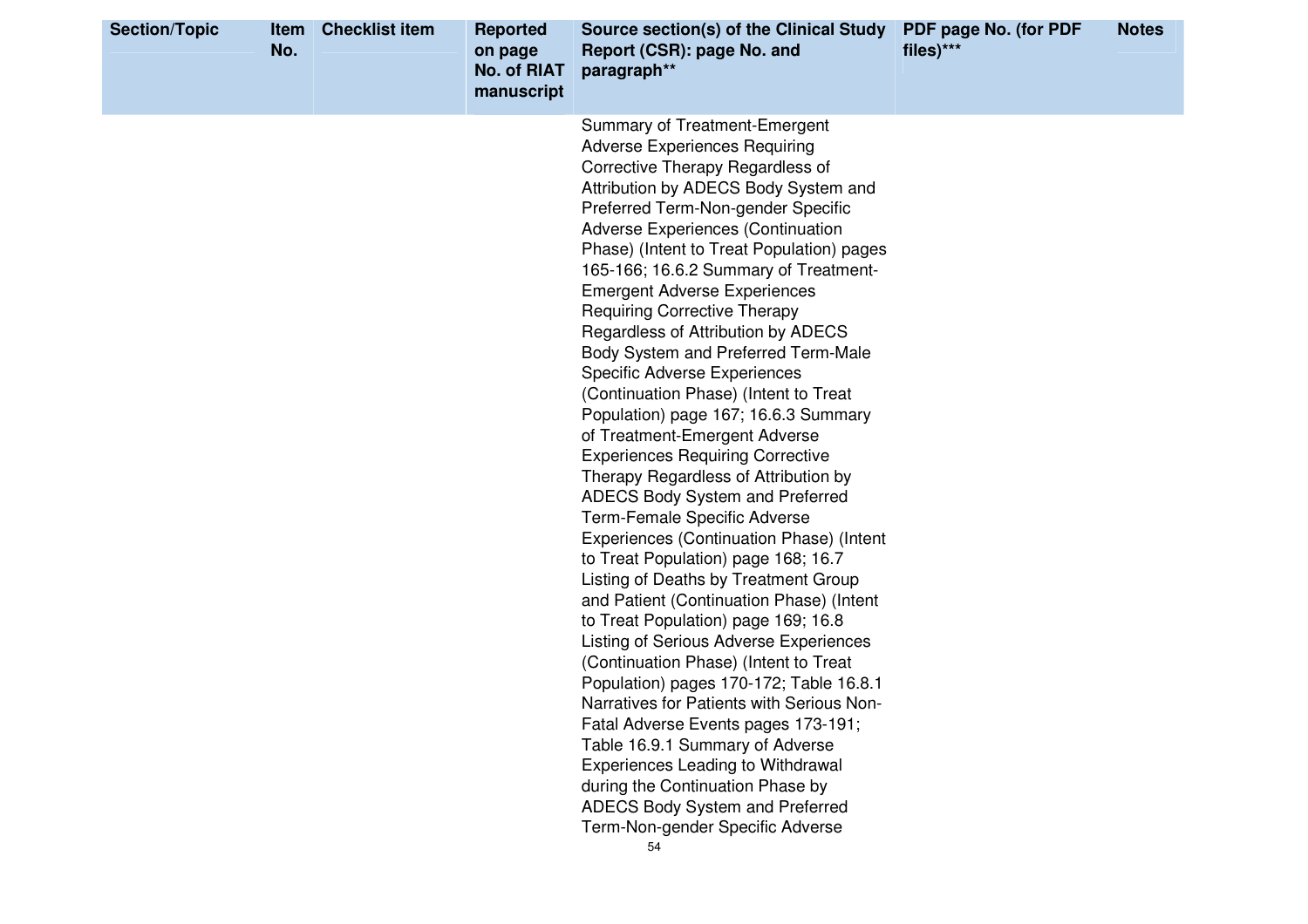| <b>Section/Topic</b> | Item<br>No. | <b>Checklist item</b> | <b>Reported</b><br>on page<br><b>No. of RIAT</b><br>manuscript | Source section(s) of the Clinical Study<br>Report (CSR): page No. and<br>paragraph**                                                                                                                                                                                                                                                                                                                                                                                                                                                                                                                                                                                                                                                                                                                                                                                                                                                                                                                                                                                                                                                                                                                                                                                                                                                                                                                   | PDF page No. (for PDF<br>files)*** | <b>Notes</b> |
|----------------------|-------------|-----------------------|----------------------------------------------------------------|--------------------------------------------------------------------------------------------------------------------------------------------------------------------------------------------------------------------------------------------------------------------------------------------------------------------------------------------------------------------------------------------------------------------------------------------------------------------------------------------------------------------------------------------------------------------------------------------------------------------------------------------------------------------------------------------------------------------------------------------------------------------------------------------------------------------------------------------------------------------------------------------------------------------------------------------------------------------------------------------------------------------------------------------------------------------------------------------------------------------------------------------------------------------------------------------------------------------------------------------------------------------------------------------------------------------------------------------------------------------------------------------------------|------------------------------------|--------------|
|                      |             |                       |                                                                | Experiences (Intent to Treat Population)<br>page 192; Table 16.9.2 Summary of<br>Adverse Experiences Leading to<br>Withdrawal during the Continuation<br>Phase by ADECS Body System and<br>Preferred Term-Male Specific Adverse<br>Experiences (Intent to Treat Population)<br>page 193; Table 16.9.3 Summary of<br>Adverse Experiences Leading to<br>Withdrawal during the Continuation<br>Phase by ADECS Body System and<br>Preferred Term-Female Specific Adverse<br>Experiences (Intent to Treat Population)<br>page 194; Table 16.9.4 Narratives for<br><b>Patients with Non-Serious Adverse</b><br>Events Leading to Withdrawal pages<br>195-210; Table 16.10.1 Summary of<br><b>Treatment-Emergent Adverse</b><br>Experiences by Age Group-Non-gender<br><b>Specific Adverse Experiences</b><br>(Continuation Phase) (Intent to Treat<br>Population) pages 211-216; Table<br>16.10.2 Summary of Treatment-<br>Emergent Adverse Experiences by Age<br>Group-Male Specific Adverse<br>Experiences (Continuation Phase) (Intent<br>to Treat Population) pages 217-219;<br>16.10.3 Summary of Treatment-<br><b>Emergent Adverse Experiences by Age</b><br>Group-Female Specific Adverse<br>Experiences (Continuation Phase) (Intent<br>to Treat Population) pages 220-222;<br>16.12 Summary of Clinically Significant<br>Abnormal Vital Signs by Treatment<br>Group (Continuation Phase) (Intent to |                                    |              |
|                      |             |                       |                                                                | 55                                                                                                                                                                                                                                                                                                                                                                                                                                                                                                                                                                                                                                                                                                                                                                                                                                                                                                                                                                                                                                                                                                                                                                                                                                                                                                                                                                                                     |                                    |              |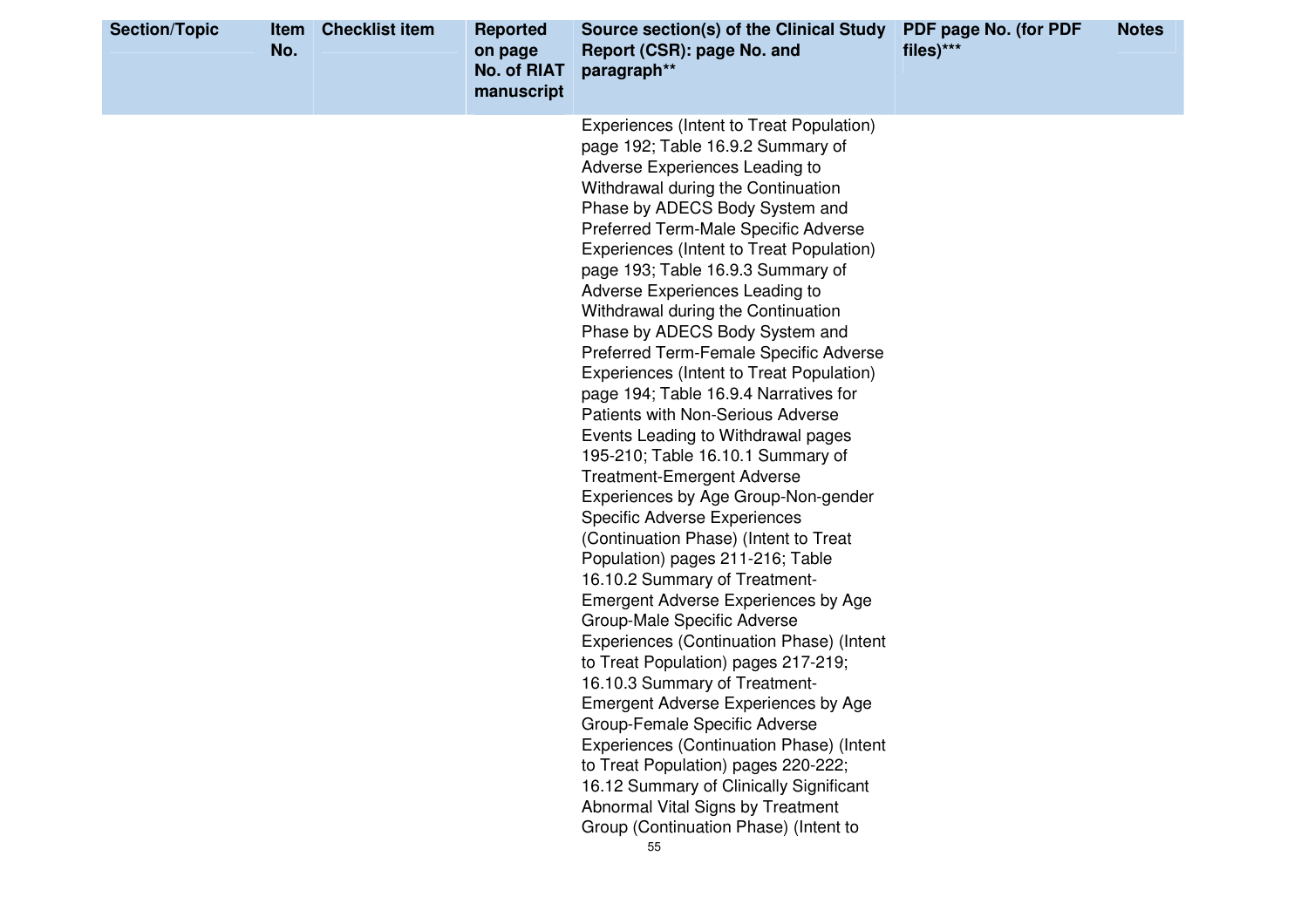| <b>Section/Topic</b> | <b>Item</b><br>No. | <b>Checklist item</b> | <b>Reported</b><br>on page<br><b>No. of RIAT</b><br>manuscript | Source section(s) of the Clinical Study PDF page No. (for PDF<br>Report (CSR): page No. and<br>paragraph**                                                                                                                                                                                                                                                                                                                                                                                                                                                                                                                                                                                                                                                                                                                                                                                                                                                                         | files)***                                                                                                                            | <b>Notes</b> |
|----------------------|--------------------|-----------------------|----------------------------------------------------------------|------------------------------------------------------------------------------------------------------------------------------------------------------------------------------------------------------------------------------------------------------------------------------------------------------------------------------------------------------------------------------------------------------------------------------------------------------------------------------------------------------------------------------------------------------------------------------------------------------------------------------------------------------------------------------------------------------------------------------------------------------------------------------------------------------------------------------------------------------------------------------------------------------------------------------------------------------------------------------------|--------------------------------------------------------------------------------------------------------------------------------------|--------------|
|                      |                    |                       |                                                                | Treat Population) page 232; Table<br>16.12.1 Narratives for Patients with Vital<br>Signs of Potential Clinical Concern pages<br>233-246; Table 16.14 Summary of<br><b>Clinically Significant Abnormal</b><br>Laboratory Values (Continuation Phase)<br>(Intent to Treat Population) pages 259-<br>260; Table 16.14.1 Narratives for<br>Patients with Laboratory Values of<br>Potential Clinical Concern pages 261-<br>262;                                                                                                                                                                                                                                                                                                                                                                                                                                                                                                                                                         |                                                                                                                                      |              |
| <b>Discussion</b>    |                    |                       |                                                                | Final Clinical Report, Acute Phase,<br>Report Synopsis, Statistical Methods<br>page 16 paragraph 3 ("No comparisons<br>were made between paroxetine and<br>imipramine."); 3.13.1 Comparison of<br>Interest page 49 paragraph 2 ("No<br>comparisons were made between<br>paroxetine and imipramine.");<br>Continuation Study, Final Clinical Report,<br>Report Synopsis, Efficacy Results, page<br>8 paragraph 6 ("The continuation phase<br>of this study was not designed to analyze<br>efficacy, as patients were not<br>rerandomized at the end of the acute<br>phase. In addition, only responders were<br>to enter the continuation phase.");<br>Conclusion page 9 paragraph 2<br>("However, with such a small sample<br>size, in the absence of pre- and post-<br>dose body mass index data, the clinical<br>relevance of such findings is difficult to<br>establish in an actively growing and<br>maturing population such as this."); 7<br>Discussion, page 61 paragraph 1 | Same page numbers in<br>the PDF of Final Clinical<br>Report, Acute Phase and<br>Final Clinical Report,<br><b>Continuation Phase;</b> |              |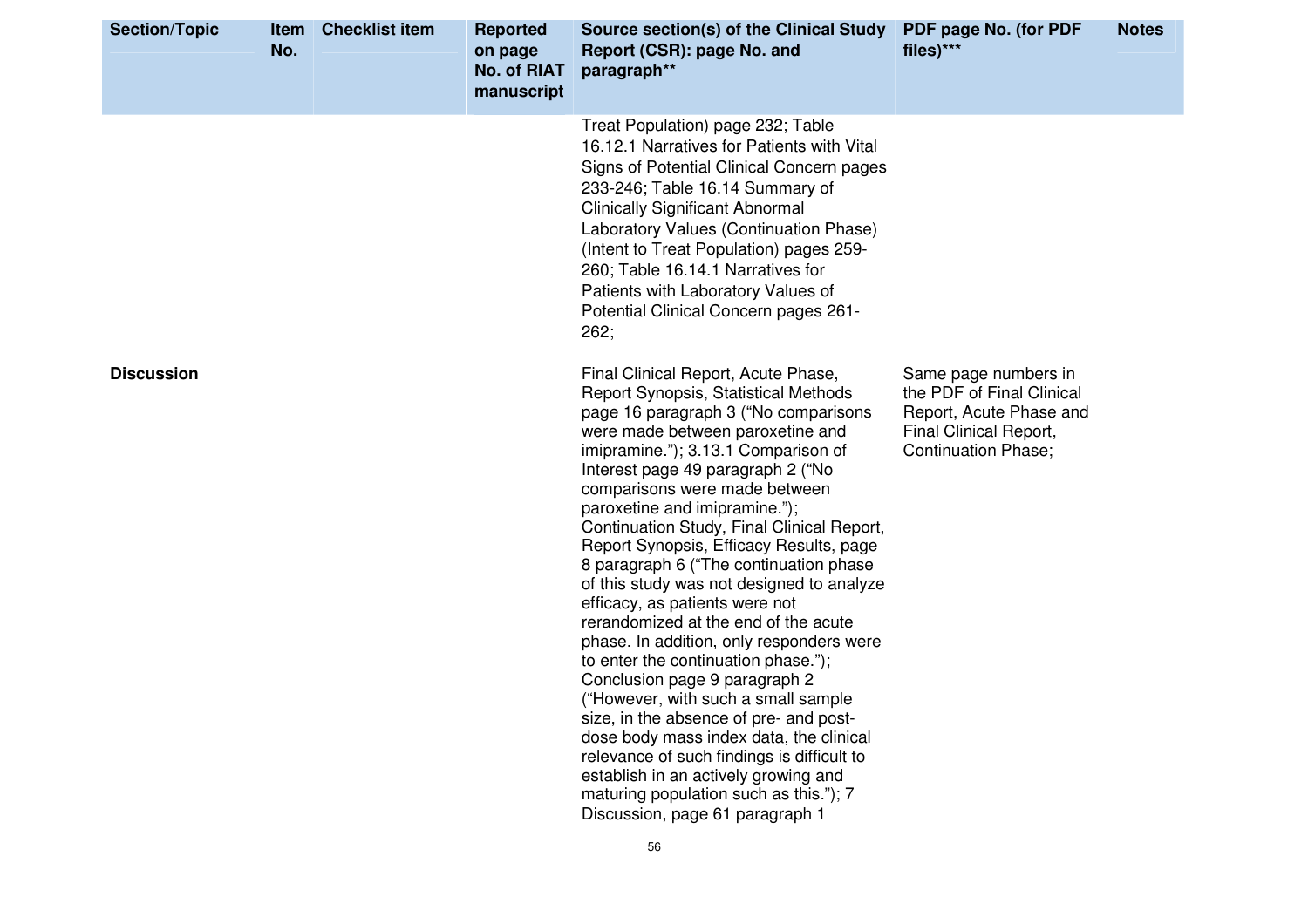| <b>Section/Topic</b> | Item<br>No. | <b>Checklist item</b> | <b>Reported</b><br>on page<br><b>No. of RIAT</b><br>manuscript | Source section(s) of the Clinical Study<br>Report (CSR): page No. and<br>paragraph**                                                                                                                                                                                                                                                                                                                                                                                                                                                                                                                                                                                                                                                                                                                                                                                                                                                                                                                                                                                                                                                                                                                                                                                                                                                                                                                                                                                                                                                                                                       | PDF page No. (for PDF<br>files)*** | <b>Notes</b> |
|----------------------|-------------|-----------------------|----------------------------------------------------------------|--------------------------------------------------------------------------------------------------------------------------------------------------------------------------------------------------------------------------------------------------------------------------------------------------------------------------------------------------------------------------------------------------------------------------------------------------------------------------------------------------------------------------------------------------------------------------------------------------------------------------------------------------------------------------------------------------------------------------------------------------------------------------------------------------------------------------------------------------------------------------------------------------------------------------------------------------------------------------------------------------------------------------------------------------------------------------------------------------------------------------------------------------------------------------------------------------------------------------------------------------------------------------------------------------------------------------------------------------------------------------------------------------------------------------------------------------------------------------------------------------------------------------------------------------------------------------------------------|------------------------------------|--------------|
|                      |             |                       |                                                                | ("However, the number of patients<br>completing the additional six months of<br>study medication in the continuation<br>phase was small (18 in the paroxetine<br>group and 13 each in the imipramine and<br>placebo groups), which limits any<br>conclusions that can be drawn regarding<br>long-term efficacy."); paragraph 2<br>("Additionally, compliance in the<br>continuation phase, defined as taking<br>80% to 120% of study medication over<br>the course of the continuation phase,<br>was less than ideal in all three treatment<br>groups: 78.8% among paroxetine<br>patients, 82.5% among imipramine<br>patients and 72.7% among placebo<br>patients. The small sample size along<br>with poor compliance makes it difficult to<br>draw meaningful conclusions about the<br>results of the study."); Safety:, page 62,<br>paragraph 4 ("It is not unexpected for<br>some adolescents to experience this<br>degree of weight gain in an eight-month<br>period."); Efficacy:, page 63 paragraph 1<br>("In this continuation phase of the study,<br>patients were not re-randomized, which<br>would be necessary in order to establish<br>long-term efficacy."), paragraph 3 ("Since<br>the number of patients in each group was<br>small, it is difficult to draw meaningful<br>conclusions about any differences<br>between the groups."); 8 Conclusions,<br>page 64 ("However, with such a small<br>sample size, in the absence of pre- and<br>post-dose body mass index data, the<br>clinical relevance of such findings is<br>difficult to establish in an actively growing |                                    |              |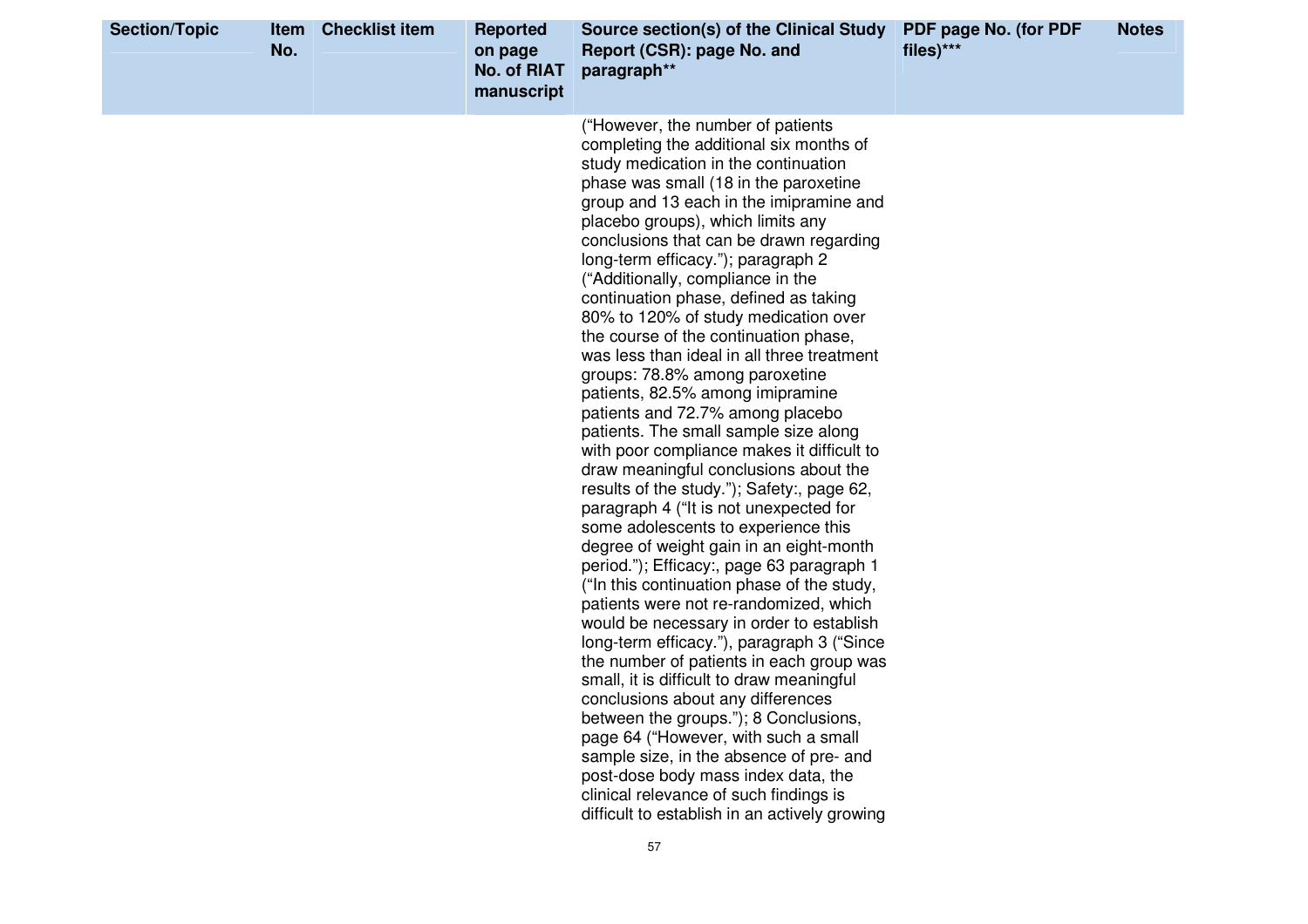| <b>Section/Topic</b>     | <b>Item</b><br>No. | <b>Checklist item</b>                                                                                                                 | <b>Reported</b><br>on page<br>No. of RIAT<br>manuscript                                         | Source section(s) of the Clinical Study<br>Report (CSR): page No. and<br>paragraph**                                                                                                                                                                                                                 | PDF page No. (for PDF<br>files)***                                                                                                   | <b>Notes</b> |
|--------------------------|--------------------|---------------------------------------------------------------------------------------------------------------------------------------|-------------------------------------------------------------------------------------------------|------------------------------------------------------------------------------------------------------------------------------------------------------------------------------------------------------------------------------------------------------------------------------------------------------|--------------------------------------------------------------------------------------------------------------------------------------|--------------|
| Limitations              | 20                 | Trial limitations,<br>addressing<br>sources of<br>potential bias,<br>imprecision, and,<br>if relevant,<br>multiplicity of<br>analyses | $p.4$ ; $p.6-7$ ;<br>p. 8, Box 1;<br>p.22-23;<br>p.23-25,<br>Box 2; p.<br>25; p.25-26,<br>Box 3 | and maturing population such as this.");                                                                                                                                                                                                                                                             |                                                                                                                                      |              |
| Generalisability         | 21                 | Generalisability<br>(external validity,<br>applicability) of<br>the trial findings                                                    | p.23-25,<br>Box 2; p.25-<br>26, Box 3                                                           | Final Clinical Report, Acute Phase,<br>Report Synopsis, Conclusions, page 21;<br>8 Conclusions, page 124; Continuation<br>Study, Final Clinical Report, Report<br>Synopsis, Conclusions, page 9; 8<br>Conclusions, page 64;                                                                          | Same page numbers in<br>the PDF of Final Clinical<br>Report, Acute Phase and<br>Final Clinical Report,<br><b>Continuation Phase;</b> |              |
| Interpretation           | 22                 | Interpretation<br>consistent with<br>results, balancing<br>benefits and<br>harms, and<br>considering other<br>relevant evidence       | p.22-23; p.<br>25                                                                               | Final Clinical Report, Acute Phase,<br>Report Synopsis, Conclusions page 21<br>paragraph 2; 7 Discussion, page 121-<br>123; 8 Conclusions, page 124;<br>Continuation Study, Final Clinical Report,<br>Report Synopsis, Conclusions, page 9, 7<br>Discussion, pages 61-63; 8 Conclusions,<br>page 64; | Same page numbers in<br>the PDF of Final Clinical<br>Report, Acute Phase and<br>Final Clinical Report,<br><b>Continuation Phase;</b> |              |
| <b>Other information</b> |                    |                                                                                                                                       |                                                                                                 |                                                                                                                                                                                                                                                                                                      |                                                                                                                                      |              |
| Registration             | 23                 | Registration<br>number and name<br>of trial registry                                                                                  | p.26                                                                                            | SmithKline Beecham study 29060/329,<br>Final Clinical Report Acute Phase, page<br>1; SmithKline Beecham study 29060/329,<br>Final Clinical Report, Addendum to Study<br>Report-Continuation Phase, page 1;                                                                                           | <b>Final Clinical Report Acute</b><br>Phase, page 1; Final<br>Clinical Report,<br>Continuation Phase, page<br>1,                     |              |
| Protocol                 | 24                 | Where the full trial<br>protocol can be<br>accessed, if                                                                               | p.2, 26, 27<br>(references                                                                      | SmithKline Beecham study 29060/329,<br>Final Clinical Report Acute Phase,                                                                                                                                                                                                                            | <b>Final Clinical Report Acute</b><br>Phase, Appendix A,<br>Protocol, from PDF page                                                  |              |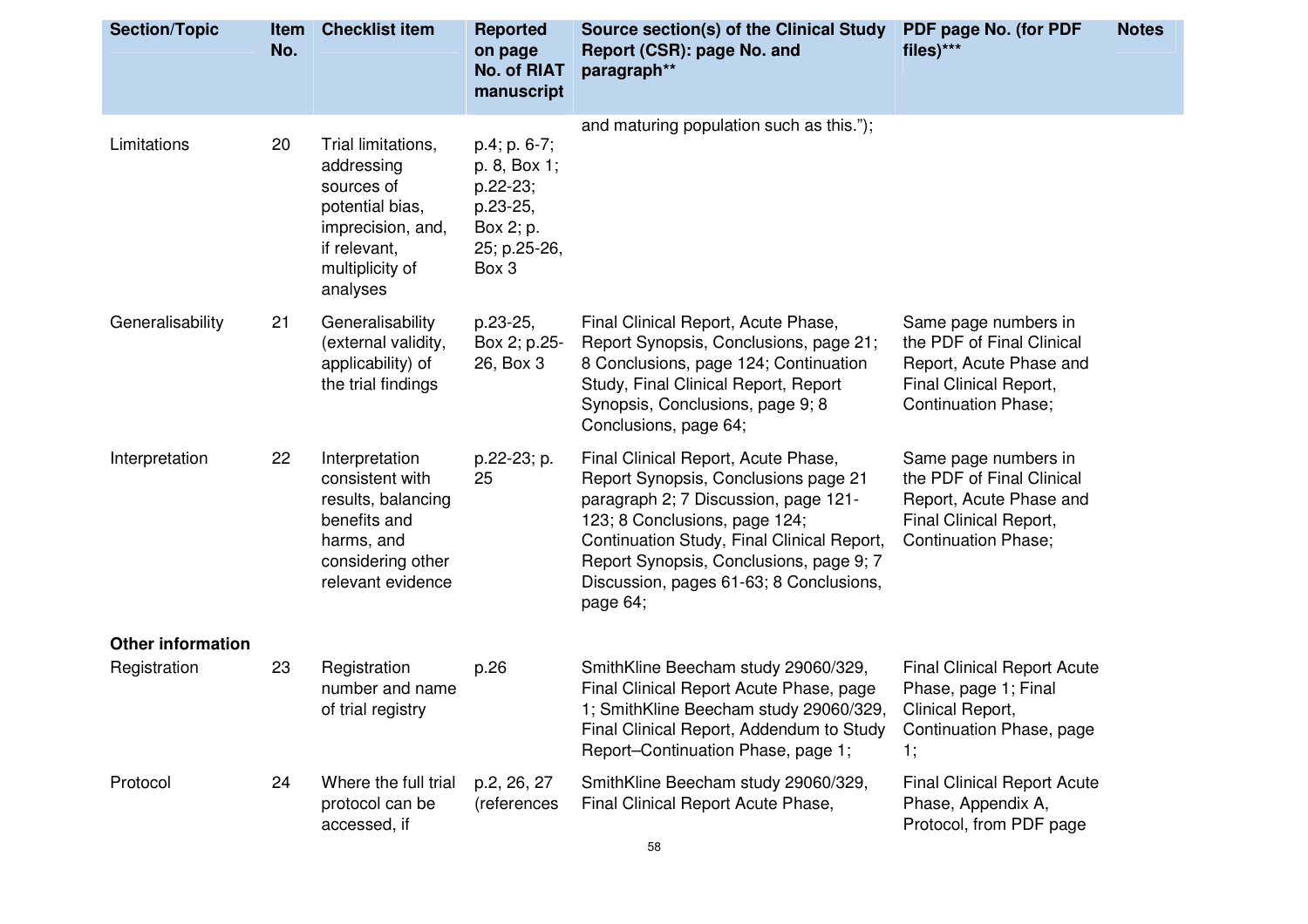| <b>Section/Topic</b><br><b>Item</b><br>No. | <b>Checklist item</b>                                                                       | <b>Reported</b><br>on page<br><b>No. of RIAT</b><br>manuscript | Source section(s) of the Clinical Study<br>Report (CSR): page No. and<br>paragraph**                                                                                                                                                                                                                                                                                                                                                                                                                                                                                                                                                                                                                                                                                                                                                                                                                                                                                                                                                                                                                                                                                                                                                                                                                                                                                                                                                                                                    | PDF page No. (for PDF<br>files)***                                                                                                                                                                                                                                                                                                                                                                                                                                                                                                                                                                                                                                                                                                                                                                                                                                                   | <b>Notes</b> |
|--------------------------------------------|---------------------------------------------------------------------------------------------|----------------------------------------------------------------|-----------------------------------------------------------------------------------------------------------------------------------------------------------------------------------------------------------------------------------------------------------------------------------------------------------------------------------------------------------------------------------------------------------------------------------------------------------------------------------------------------------------------------------------------------------------------------------------------------------------------------------------------------------------------------------------------------------------------------------------------------------------------------------------------------------------------------------------------------------------------------------------------------------------------------------------------------------------------------------------------------------------------------------------------------------------------------------------------------------------------------------------------------------------------------------------------------------------------------------------------------------------------------------------------------------------------------------------------------------------------------------------------------------------------------------------------------------------------------------------|--------------------------------------------------------------------------------------------------------------------------------------------------------------------------------------------------------------------------------------------------------------------------------------------------------------------------------------------------------------------------------------------------------------------------------------------------------------------------------------------------------------------------------------------------------------------------------------------------------------------------------------------------------------------------------------------------------------------------------------------------------------------------------------------------------------------------------------------------------------------------------------|--------------|
|                                            | available                                                                                   | $7$ and 8)                                                     | Appendix A, Protocol, from page 531;                                                                                                                                                                                                                                                                                                                                                                                                                                                                                                                                                                                                                                                                                                                                                                                                                                                                                                                                                                                                                                                                                                                                                                                                                                                                                                                                                                                                                                                    | 1;                                                                                                                                                                                                                                                                                                                                                                                                                                                                                                                                                                                                                                                                                                                                                                                                                                                                                   |              |
| 25<br>Funding                              | Sources of<br>funding and other<br>support (such as<br>supply of drugs),<br>role of funders | p.26                                                           | SmithKline Beecham study 29060/329,<br>Final Clinical Report Acute Phase, page<br>1; Supply of drugs: Final Clinical Report,<br>Report Synopsis, Treatment and<br>Administration, Test product, Reference<br>therapies, page 15, paragraph 1-2; 3<br>Methodology, 3.5 Treatments and<br>Administration, 3.5 Treatments and<br>Administration, 3.5.1 Study Medication,<br>Table 2 Appearance, Formulation,<br>Dosage Strengths, and Batch Numbers<br>of Study Medication, page 32, paragraph<br>1; Role of funders: Final Clinical Report,<br>3.2 Investigators, page 28, paragraph 3-5<br>to page 29, paragraph 1; Role of<br>funders: 3 Methodology, 3.5 Treatments<br>and Administration, 3.5.3 Methods of<br>Blinding, page 35, paragraph 3; Role of<br>funders: 3.10 Safety Assessments,<br>3.10.1 Adverse Experiences, Serious<br>Adverse Experiences, page 45<br>paragraph 2; 3.12 Data Quality<br>Assurance, page 47 paragraph 5 to page<br>48 paragraph 1-5; Role of funders: Final<br>Clinical Report Acute Phase, Appendix<br>A, Protocol, Amendment #1 Approved:<br>April17, 1994, Section 7.5.2, page 537;<br>Amendment #2 Approved: October 28,<br>1996, Section 7.5.2, page 539,<br>paragraph 5; 5.0 CONDUCT OF<br>STUDY, 5.1 Ethical Considerations, 5.1.1<br><b>Ethics Review Committee</b><br>(ERC)/Institutional Review Board (IRB),<br>page 551, paragraphs 3, 4; Appendix A,<br>Protocol, 5.2.2 Randomization, page 555<br>paragraph 2; Final Clinical Report Acute | Same page numbers for<br><b>PDF Final Clinical Report</b><br><b>Acute Phase and Final</b><br>Clinical Report,<br><b>Continuation Phase; Final</b><br><b>Clinical Report Acute</b><br>Phase, Appendix A,<br>Protocol, PDF pages 7, 9,<br>21; Appendix A, Protocol,<br>PDF page 25; Final<br><b>Clinical Report Acute</b><br>Phase, Appendix A,<br>Protocol, PDF page 26;<br>Appendix A, Protocol,<br>PDF pages 36, 37; Clinical<br>Report Acute Phase,<br>Appendix A, Protocol,<br>PDF page 38; Clinical<br>Report Acute Phase,<br>Appendix A, Protocol,<br>PDF page 38; Clinical<br>Report Acute Phase,<br>Appendix A, Protocol,<br>PDF page 38; Appendix A,<br>Protocol, PDF page 45;<br><b>Final Clinical Report Acute</b><br>Phase, Appendix A,<br>Protocol, APPENDIX B,<br><b>ADMINISTRATIVE</b><br>MATTERS, II.<br><b>PROTOCOL</b><br>AMENDMENTS, PDF<br>page 55; PDF pages 56- |              |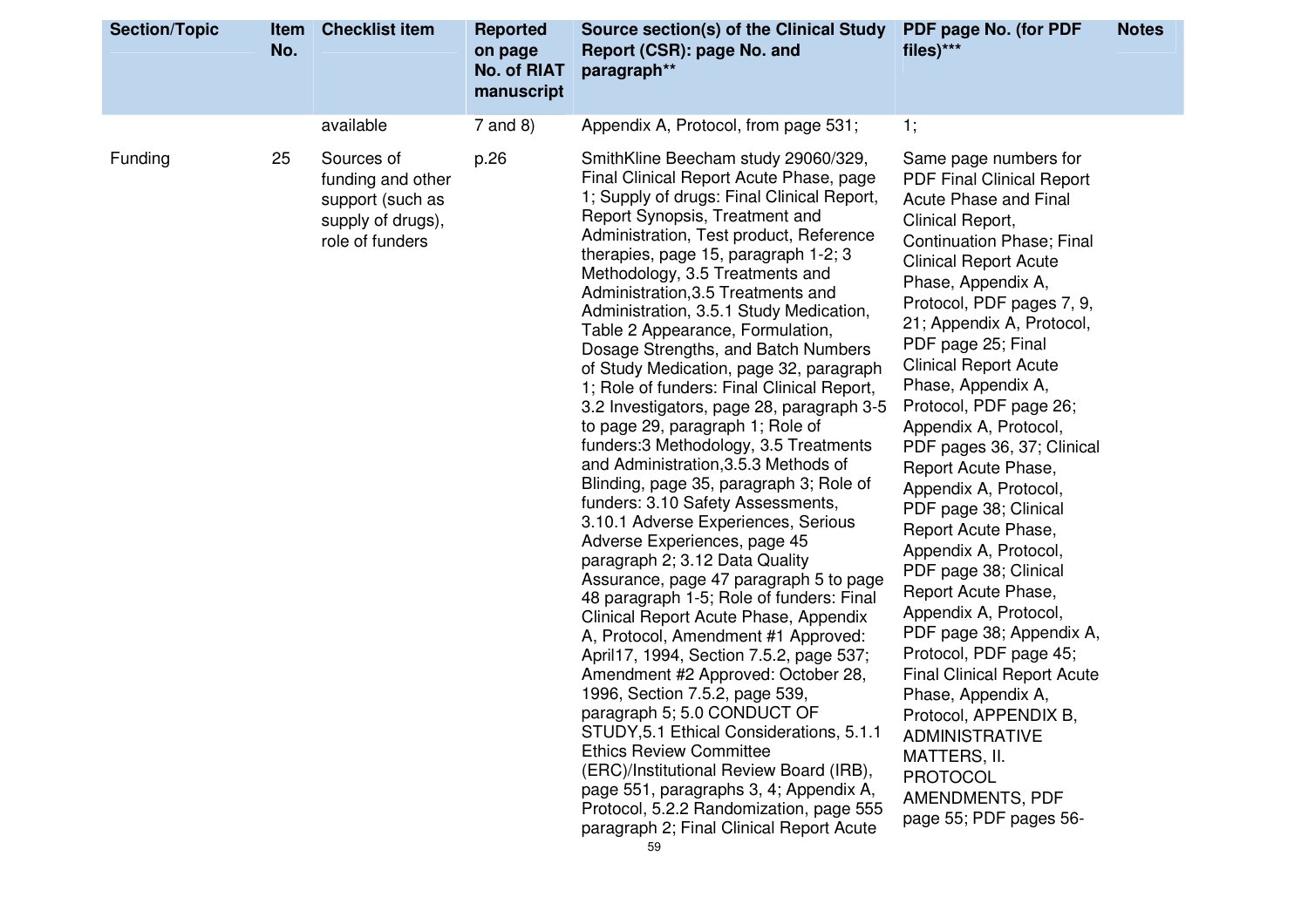| <b>Section/Topic</b> | Item<br>No. | <b>Checklist item</b> | <b>Reported</b><br>on page<br><b>No. of RIAT</b><br>manuscript | Source section(s) of the Clinical Study<br>Report (CSR): page No. and<br>paragraph**                                                                                                                                                                                                                                                                                                                                                                                                                                                                                                                                                                                                                                                                                                                                                                                                                                                                                                                                                                                                                                                                                                                                                                                                                                                                                                                    | PDF page No. (for PDF<br>files)***                                                                                                                                                                                                                                                                        | <b>Notes</b> |
|----------------------|-------------|-----------------------|----------------------------------------------------------------|---------------------------------------------------------------------------------------------------------------------------------------------------------------------------------------------------------------------------------------------------------------------------------------------------------------------------------------------------------------------------------------------------------------------------------------------------------------------------------------------------------------------------------------------------------------------------------------------------------------------------------------------------------------------------------------------------------------------------------------------------------------------------------------------------------------------------------------------------------------------------------------------------------------------------------------------------------------------------------------------------------------------------------------------------------------------------------------------------------------------------------------------------------------------------------------------------------------------------------------------------------------------------------------------------------------------------------------------------------------------------------------------------------|-----------------------------------------------------------------------------------------------------------------------------------------------------------------------------------------------------------------------------------------------------------------------------------------------------------|--------------|
|                      |             |                       |                                                                | Phase, Appendix A, Protocol, 5.2.3<br>Treatment Phase, Assessments during<br>study visits, Serum Levels, page 556<br>paragraph 3-4; 7.0 ADVERSE<br>EXPERIENCES, 7.4 Following-up of<br>Adverse Experiences, page 566; 7.5<br>Serious Adverse Experiences, 7.5.2<br>Reporting Serious Adverse Experiences,<br>page 567; Final Clinical Report Acute<br>Phase, Appendix A, Protocol, 7.6<br>Overdosage, page 568 paragraph 1;<br>Final Clinical Report Acute Phase,<br>Appendix A, Protocol, 7.7 Pregnancy,<br>page 568 paragraph 4; Final Clinical<br>Report Acute Phase, Appendix A,<br>Protocol, 7.8 Breaking the Study Blind,<br>page 568 paragraph 5; 10.0<br>ADMINISTRATIVE MATTERS, page<br>575; Final Clinical Report Acute Phase,<br>Appendix A, Protocol, APPENDIX B,<br>ADMINISTRATIVE MATTERS, II.<br>PROTOCOL AMENDMENTS, page 585<br>paragraph 5; Final Clinical Report Acute<br>Phase, Appendix A, Protocol, APPENDIX<br>B, ADMINISTRATIVE MATTERS, III.<br>SPONSOR'S TERMINATION OF<br>STUDY, page 585 paragraph 7; Final<br>Clinical Report Acute Phase, Appendix<br>A, Protocol, APPENDIX B,<br>ADMINISTRATIVE MATTERS, IV. CASE<br>REPORT FORM INSTRUCTIONS, page<br>586 to page 587 paragraph 1-2; Final<br>Clinical Report Acute Phase, Appendix<br>A, Protocol, APPENDIX B,<br>ADMINISTRATIVE MATTERS, V.<br>MONITORING BY SMITHKLINE<br>BEECHAM (i.e. the Sponsor), page 587<br>60 | 57; Final Clinical Report<br>Acute Phase, Appendix A,<br>Protocol, APPENDIX B,<br><b>ADMINISTRATIVE</b><br><b>MATTERS, MONITORING</b><br><b>BY SMITHKLINE</b><br>BEECHAM (i.e. the<br>Sponsor), PDF page 57;<br>PDF pages 57; pages 57-<br>58; PDF pages 58-59;<br>PDF page 905-916; PDF<br>page 950-952; |              |
|                      |             |                       |                                                                |                                                                                                                                                                                                                                                                                                                                                                                                                                                                                                                                                                                                                                                                                                                                                                                                                                                                                                                                                                                                                                                                                                                                                                                                                                                                                                                                                                                                         |                                                                                                                                                                                                                                                                                                           |              |